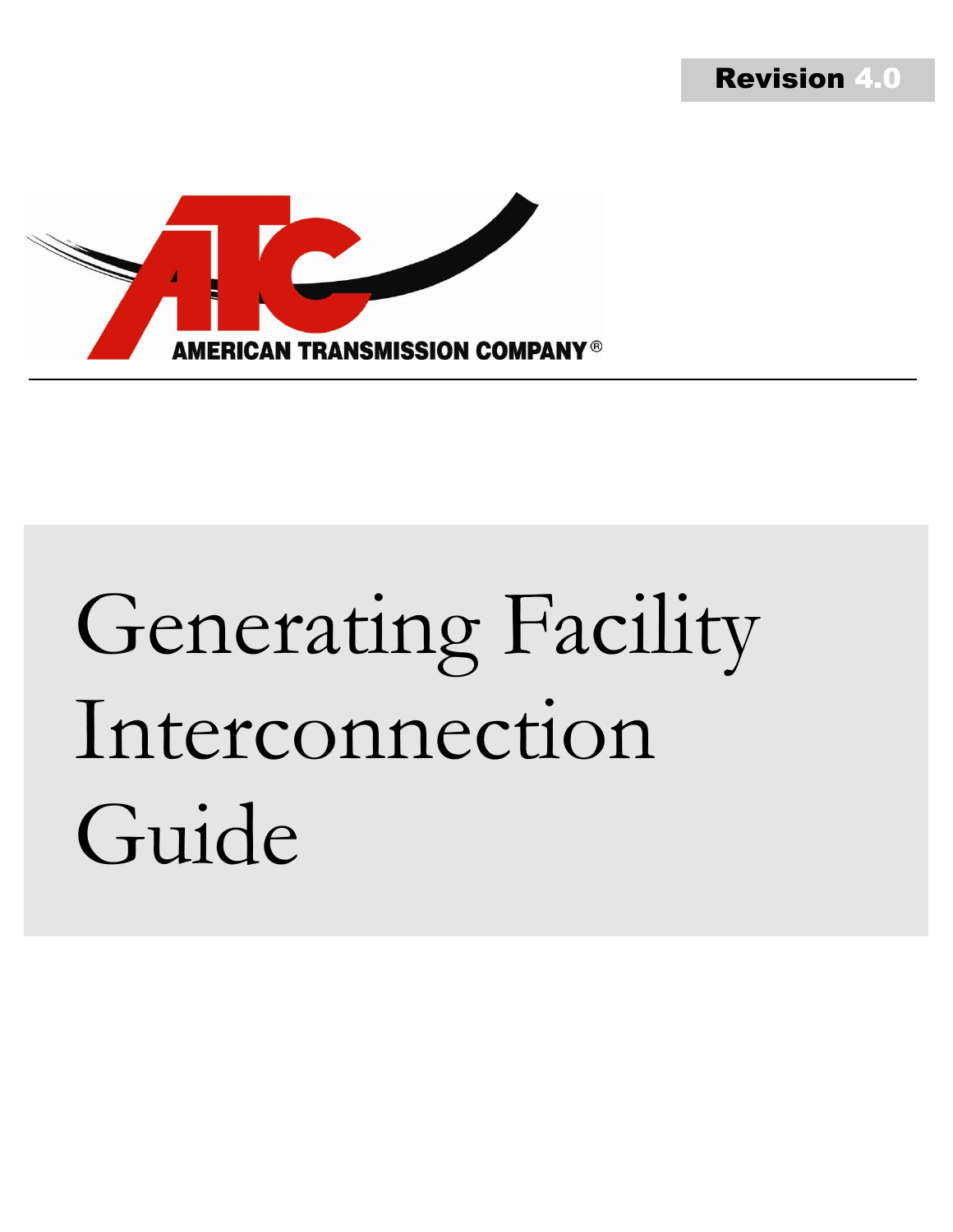A MERICAN TRANSMISSION COMPANY

# Generating Facility Interconnection Guide

*(An ATC Business Practice)*

Revision 4.0 January 14, 2013

American Transmission Company W234 N2000 Ridgeview Parkway Court Waukesha, WI 53188-1022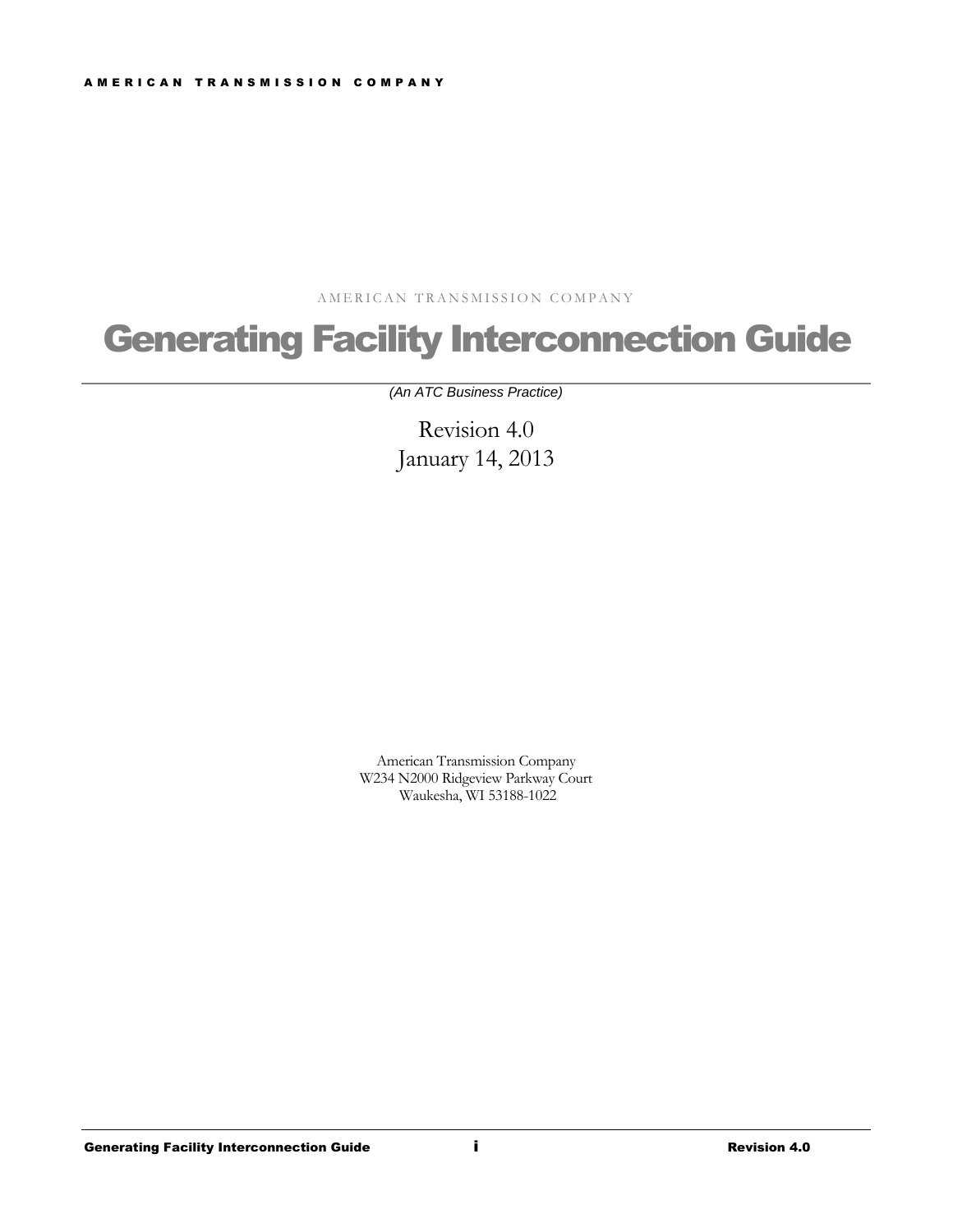merican Transmission Company (ATC) is a member of the Midwest Independent Transmission System Operator (MISO)<sup>1</sup>. ATC owns, plans, constructs, operates, maintains and will expand its transmission facilities to provide adequate and reliable transmission of power. ATC provides nondiscriminatory service to all customers, supporting effective competition in energy markets without favoring any market participant. ATC owns approximately 9, 400 miles of transmission merican Transmission Company (ATC) is a member of the Midwest Independent Transmission<br>System Operator (MISO)<sup>1</sup>. ATC owns, plans, constructs, operates, maintains and will expand its<br>transmission facilities to provide adeq with more than 60 Generating Facilities owned by municipalities, cooperatives, independent power producers and investor-owned utilities. In general, ATC accommodates additions or modifications for generation customers according to the requirements of Attachment X of MISO's Open Access Transmission, Energy and Operating Reserve Markets Tariff. ATC will collaborate with MISO and the Customer in development and implementation of the appropriate interconnection solution in response to the Customer's requested need. The Customer is directed to MISO for formal submittal of an Interconnection Request for a Generating Facility for each of the following types of projects:

- 1. Interconnection of new generating capacity to the Transmission System.
- 2. Modifications<sup>2</sup> to existing interconnected Generating Facilities, as defined by MISO.

This Generating Facility Interconnection Guide is intended to supplement MISO requirements and address ATC's role within that process.

Any questions or requests for additional information concerning Generating Facility interconnection to the Transmission System should be directed to:

> **[gioanotices@atcllc.com](mailto:gioanotices@atcllc.com)** ATC Interconnection Services **262-506-6700**

 $\overline{a}$ 

<sup>1</sup> Capitalized terms are defined in the Glossary in Appendix A of this Guide or in Attachment X of MISO's Open Access Transmission and Energy Markets Tariff.

<sup>&</sup>lt;sup>2</sup> It is possible that the Customer may have a proposed modification that MISO would not consider a "Material Modification" or "substantive modification to the operating characteristics of an existing Generating Facility" according to Section 2.1 of Attachment X of the MISO Tariff, but may otherwise have an impact on the Transmission System or generation-transmission interconnection. Consult Section 7.0 and Appendix B of this Guide for ATC's requirements pertinent to such proposed modifications.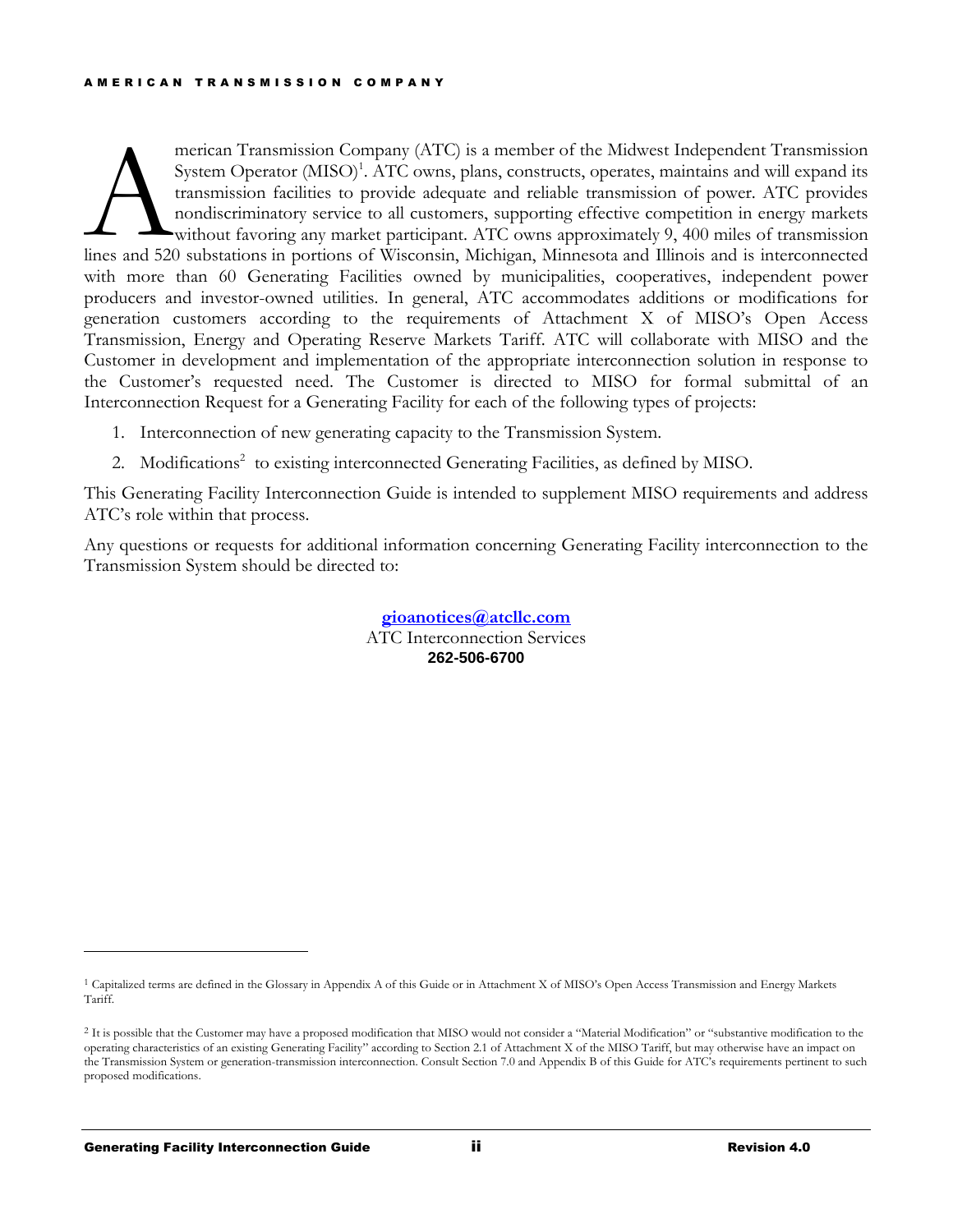# Table of Contents

| 1            | <b>Introduction</b><br>1 |                                                                       |              |  |  |  |
|--------------|--------------------------|-----------------------------------------------------------------------|--------------|--|--|--|
|              | 1.1                      | <b>Purpose</b>                                                        | 1            |  |  |  |
|              | 1.2 <sub>2</sub>         | <b>ATC's Role</b>                                                     | 1            |  |  |  |
|              | 1.3                      | <b>Legal and Regulatory Requirements</b>                              | $\mathbf{2}$ |  |  |  |
| $\mathbf{2}$ |                          | <b>New or Modified Generating Facility Interconnection Process 3</b>  |              |  |  |  |
|              | 2.1                      | <b>Initiation and Development</b>                                     | 3            |  |  |  |
|              | 2.2                      | <b>Interconnection Studies</b>                                        | 3            |  |  |  |
|              | 2.3                      | <b>Data Requirements</b>                                              | $\mathbf{3}$ |  |  |  |
|              | 2.4                      | <b>Interconnection Agreement</b>                                      | 5            |  |  |  |
|              | 2.5                      | <b>Coordination with Local Utilities</b>                              | 5            |  |  |  |
| 3            |                          | <b>Design Requirements</b>                                            | 6            |  |  |  |
|              | 3.1                      | <b>Interconnection Configuration</b>                                  | 6            |  |  |  |
|              | 3.2                      | <b>Demarcation and Ownership</b>                                      | 8            |  |  |  |
|              | 3.3                      | <b>Substation Site</b>                                                | 8            |  |  |  |
|              | 3.4                      | <b>Power Factor</b>                                                   | 8            |  |  |  |
|              | 3.5                      | <b>Low Voltage Ride-Through Capability</b>                            | 9            |  |  |  |
|              | 3.6                      | <b>Generation Voltage, Reactive Power and/or Power Factor Control</b> | 9            |  |  |  |
|              | 3.7                      | <b>Power Quality, Voltage Flicker and Harmonics</b>                   | 9            |  |  |  |
|              | 3.8                      | <b>Frequency</b>                                                      | 9            |  |  |  |
|              | 3.9                      | <b>Fault Current</b>                                                  | 9            |  |  |  |
|              | 3.10                     | <b>Auxiliary Power</b>                                                | 9            |  |  |  |
|              | 3.11                     | <b>Voltage Level</b>                                                  | 9            |  |  |  |
|              | 3.12                     | <b>Basic Impulse Insulation Level</b>                                 | 10           |  |  |  |
|              | 3.13                     | <b>Recommended Customer Step-Up Transformer Configuration</b>         | 10           |  |  |  |
| 4            |                          | <b>Protection</b>                                                     | 10           |  |  |  |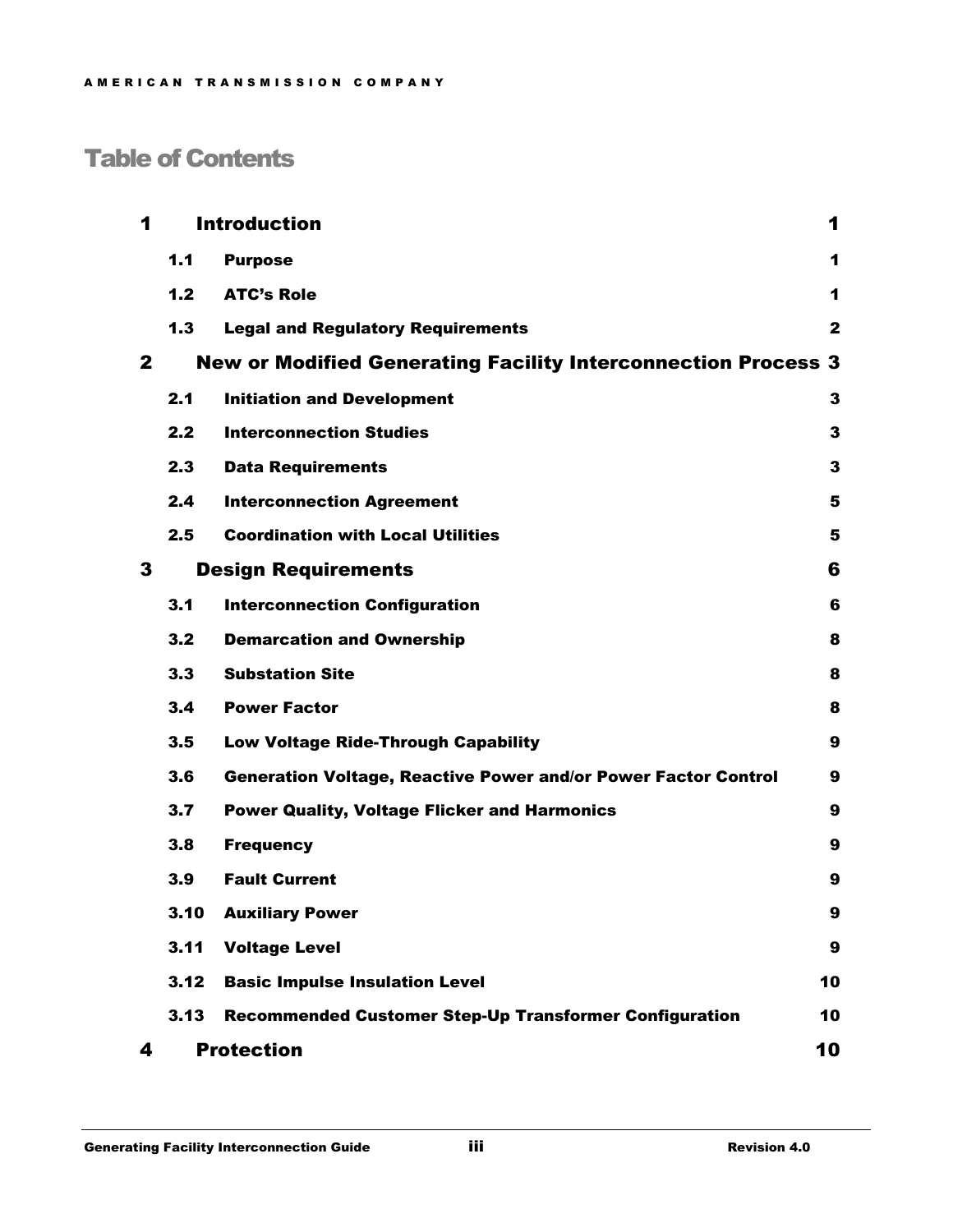|   | 4.1  | <b>General</b>                                                         | 10 |  |  |  |  |  |
|---|------|------------------------------------------------------------------------|----|--|--|--|--|--|
|   | 4.2  | <b>Frequency Protection (IEEE 81)</b>                                  | 12 |  |  |  |  |  |
|   | 4.3  | <b>Customer Breaker Failure Protection (IEEE 50BF)</b>                 | 12 |  |  |  |  |  |
|   | 4.4  | <b>Synchronism Check Relay (IEEE 25)</b>                               | 12 |  |  |  |  |  |
|   | 4.5  | <b>Bus Differential Protection (IEEE 87)</b>                           |    |  |  |  |  |  |
|   | 4.6  | <b>Reverse Power (IEEE 32)</b>                                         | 12 |  |  |  |  |  |
|   | 4.7  | <b>Power Transformer Ground Time Overcurrent Protection (IEEE 51N)</b> | 12 |  |  |  |  |  |
|   | 4.8  | <b>Protection Redundancy</b>                                           | 12 |  |  |  |  |  |
|   | 4.9  | <b>Generator Tripping</b>                                              | 12 |  |  |  |  |  |
|   | 4.10 | <b>Recommended Generator Protection Functions</b>                      | 13 |  |  |  |  |  |
|   | 4.11 | <b>Transmission Line Automatic Reclosing Near Generating Facility</b>  | 14 |  |  |  |  |  |
|   | 4.12 | <b>Grounding</b>                                                       | 14 |  |  |  |  |  |
|   | 4.13 | <b>Equipment Ratings</b>                                               | 15 |  |  |  |  |  |
| 5 |      | <b>Telemetry and Metering Requirements</b>                             | 15 |  |  |  |  |  |
|   | 5.1  | <b>Telemetry</b>                                                       | 15 |  |  |  |  |  |
|   | 5.2  | <b>Local Balancing Authority Metering</b>                              | 16 |  |  |  |  |  |
| 6 |      | <b>Testing, Inspection and Commissioning</b>                           | 16 |  |  |  |  |  |
|   | 6.1  | <b>Testing and Inspection</b>                                          | 16 |  |  |  |  |  |
|   | 6.2  | <b>Initial Transformer Energization</b>                                | 17 |  |  |  |  |  |
|   | 6.3  | <b>Reduction of DC Residual Flux</b>                                   | 17 |  |  |  |  |  |
|   | 6.4  | <b>Generating Facility Synchronization</b>                             | 17 |  |  |  |  |  |
| 7 |      | <b>Requirements after Commercial Operation</b>                         | 17 |  |  |  |  |  |
|   | 7.1  | <b>Operating Guidelines</b>                                            | 17 |  |  |  |  |  |
|   | 7.2  | <b>Generating Facility Voltage Schedule</b>                            | 18 |  |  |  |  |  |
|   | 7.3  | <b>Unit Stability</b>                                                  | 18 |  |  |  |  |  |
|   | 7.4  | <b>System Restoration (Black Start)</b>                                | 18 |  |  |  |  |  |
|   | 7.5  | <b>Maintenance Testing</b>                                             | 18 |  |  |  |  |  |
|   |      |                                                                        |    |  |  |  |  |  |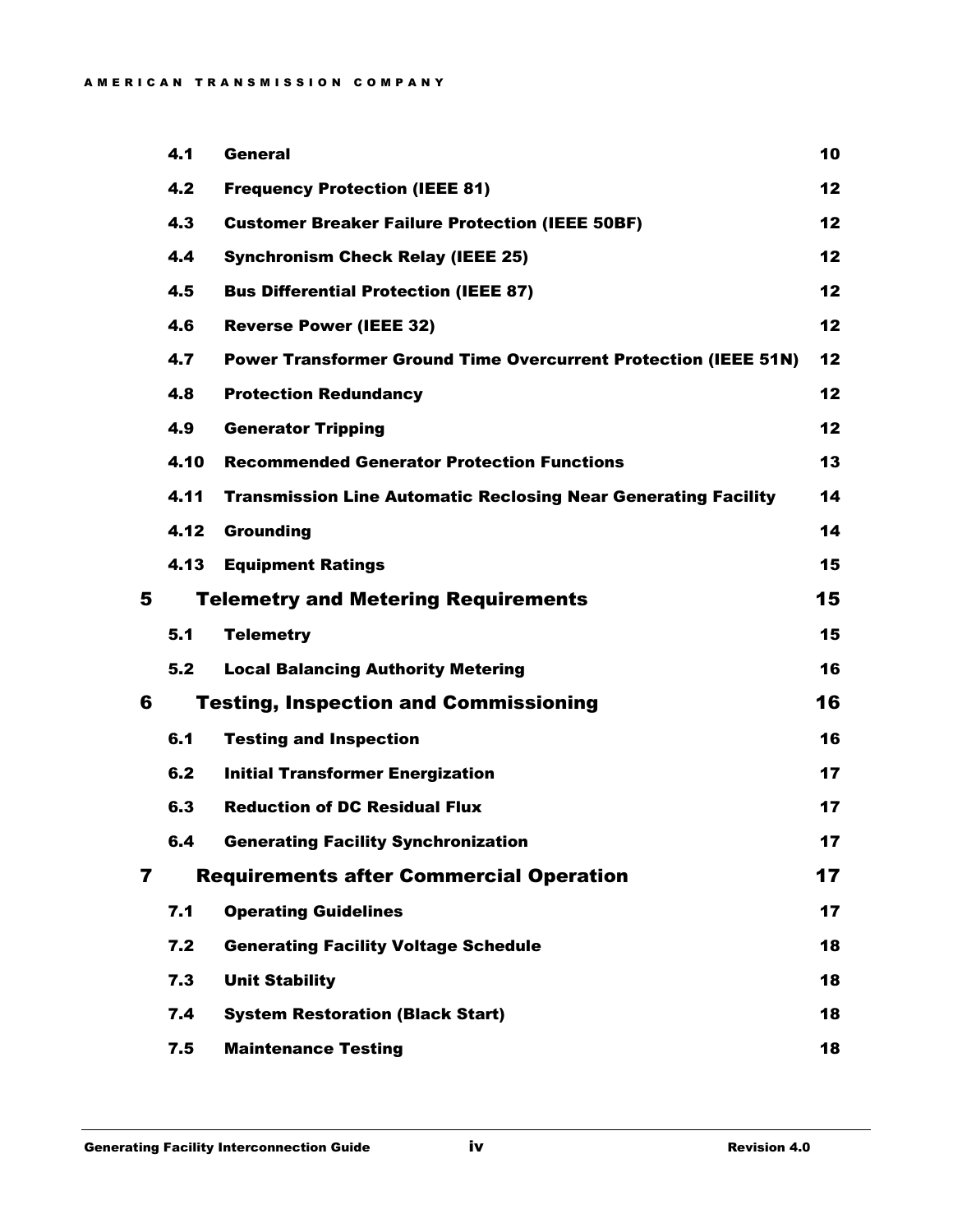|    | 7.6  | <b>Detection of and Tripping for an Electrical Island Condition</b> | 19 |
|----|------|---------------------------------------------------------------------|----|
|    | 7.7  | <b>Generating Facility Modifications</b>                            | 19 |
|    |      | <b>Revision History</b>                                             | 21 |
| 8  |      | <b>Appendix A: Glossary of Terms</b>                                | 22 |
| 9  |      | <b>Appendix B: Generator Data Requirements</b>                      | 26 |
| 10 |      | <b>Generator Data Inventory Matrix</b>                              | 27 |
| 11 |      | <b>Appendix C: Generating Unit Test Requirements</b>                | 42 |
|    | 11.1 | <b>Scheduling Generating Unit Testing</b>                           | 42 |
|    | 11.2 | <b>Communication of Generating Unit Test Data</b>                   | 42 |
|    | 11.3 | <b>Exhibit C.1. Example Capability Curve</b>                        | 46 |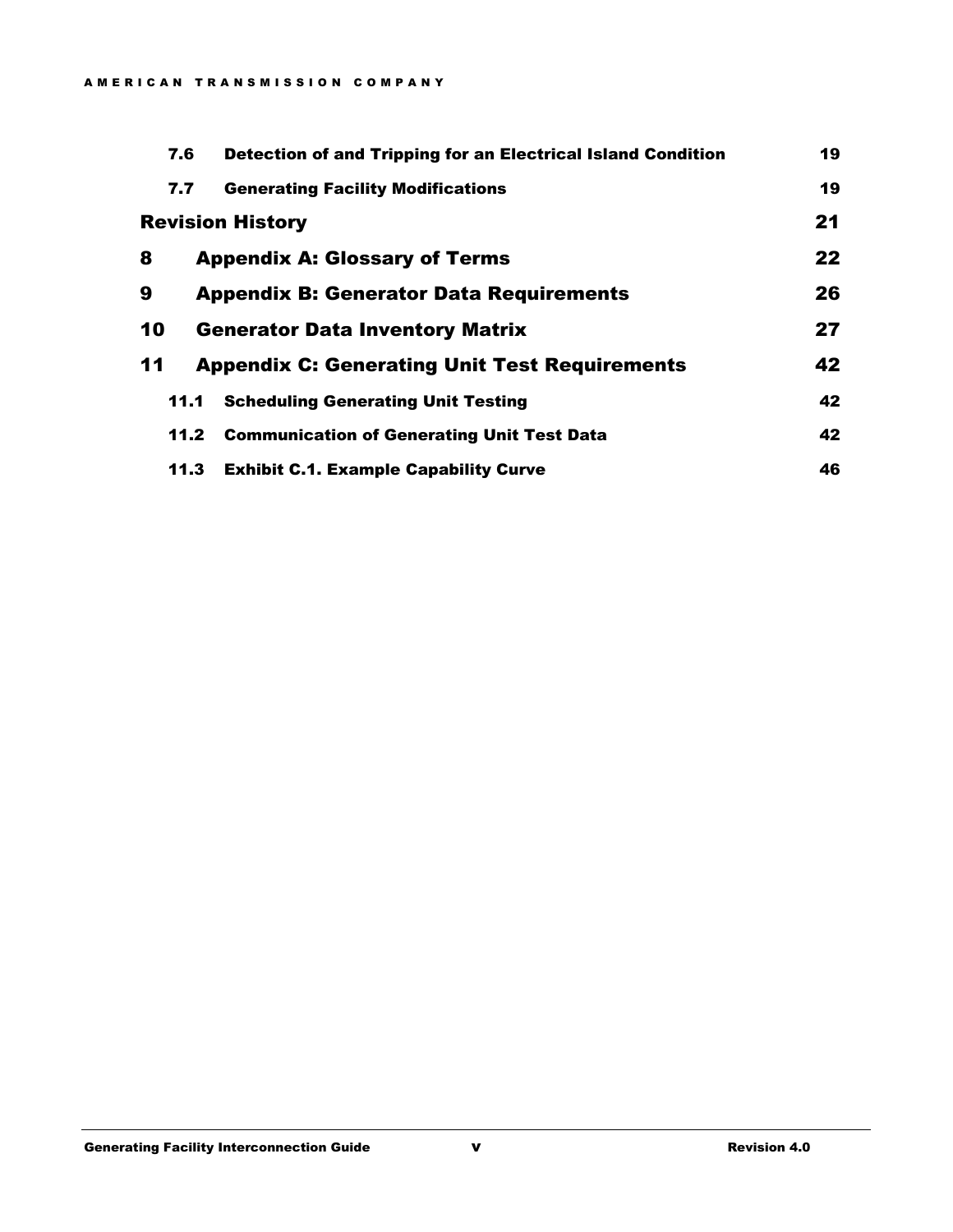# <span id="page-6-0"></span>1 Introduction

#### <span id="page-6-1"></span>1.1 Purpose

As a transmission-only utility, ATC partners with its interconnected and interconnecting Customers for long-term, successful Generating Facility Interconnections. This Generating Facility Interconnection Guide describes the minimum requirements for the connection of generation to the Transmission System. Additional specific requirements will be identified during studies conducted in connection with the particular Customer-proposed project. The Federal Energy Regulatory Commission (FERC) set forth the process for interconnection of generation to the Transmission System in its Order No. 2003 and, for non-synchronous generation, in its Orders No. 661 and 661-A.<sup>3</sup> This process is administered by the Midwest Independent Transmission System Operator (MISO) according to the Attachment X Generator Interconnection Procedures (GIP) of its Open Access Transmission, Energy and Operating Reserve Markets Tariff (Tariff). The GIP govern the interconnection of new or increased generating capacity to the transmission facilities subject to MISO Tariff, including ATC's Transmission System.

#### New Generation

The primary application of this Guide is to the interconnection of new generating capacity. New interconnections at existing substations will be designed utilizing this Guide while accommodating previous interconnection requirements and limitations.

#### Existing Generation

It is essential that the Customer and ATC maintain updated detail on the characteristics of Generating Facilities interconnected to the Transmission System. Modification of an existing Generating Facility may impact the Transmission System, the interconnection service provided to the Customer or other Customers at other locations. Therefore, the Customer is to notify ATC of planned or proposed modification according to Section 7 of this Guide and ATC will provide guidance on how to proceed.

#### Distribution-Connected Generation

This Guide does not apply to generation connected to distribution systems that are themselves interconnected to the Transmission System (generally those operating at voltages below 50 kV). For information concerning such distribution-connected generation, reference the *ATC Load Interconnection Guide* on the ATC Web site at [http://www.atcllc.com/customer](http://www.atcllc.com/customer-relations/connecting-to-the-grid/)[relations/connecting-to-the-grid/.](http://www.atcllc.com/customer-relations/connecting-to-the-grid/)

#### <span id="page-6-2"></span>1.2 ATC's Role

 $\overline{a}$ 

The ATC Interconnection Services group coordinates ATC's collaboration with the Customer and MISO throughout the following processes.

<sup>3</sup> *Standardization of Generation Interconnection Agreements and Procedures*, Order No. 2003 *et seq,* Fed. Reg. Vol. 68, No. 160 (August 19, 2003), Order 661, 111 FERC ¶ 61,353 (June 2, 2005) and Order 661-A, 113 ¶ 61,254 (December 12, 2005).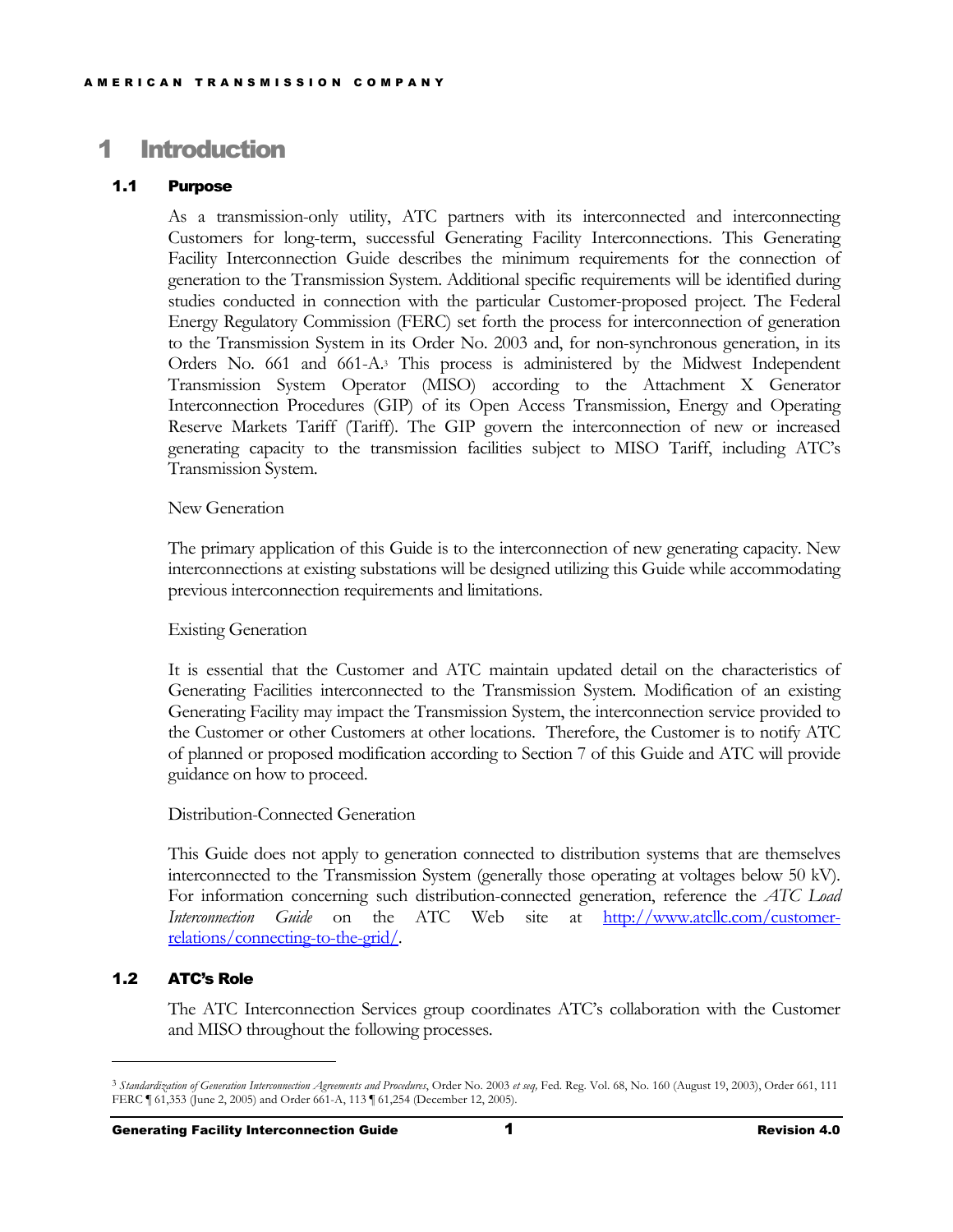New Generation

As coordinated with MISO, ATC performs the Interconnection System Impact Study within the GIP System Planning and Analysis Phase and the System Impact Study and Facilities Study within the GIP Definitive Planning Phase. ATC also performs verification analysis prior to commercial operation of the Generating Facility using the Customer's final as-built information to ensure that the Generating Facility characteristics, as were provided by the Customer for the interconnection studies, are consistent with the Facility, as installed. Additionally, ATC will review the role of any proposed Generating Facility in ATC's Black Start Plan.

Existing Generation

For Customer planned or proposed modifications to existing Generating Facilities that may potentially impact the Transmission System or interconnection, ATC will perform analysis as described in Section 7 of this Guide to determine impacts and the time and costs of associated upgrades.

#### <span id="page-7-0"></span>1.3 Legal and Regulatory Requirements

#### 1.3.1 FERC

Throughout the interconnection process, ATC adheres to the FERC Standards of Conduct<sup>4</sup> as well as the rules relating to critical energy infrastructure information.

#### 1.3.2 State

The states in which ATC operates have their own requirements for generator siting and construction. This Guide is not intended to describe those requirements. The Customer will be responsible for compliance with the specific state requirements and processes. Further information regarding these requirements and processes is available from the pertinent state regulatory agency:

- Public Service Commission of Wisconsin <http://www.psc.wi.gov/>
- Michigan Public Service Commission [http://www.michigan.gov/mpsc/](http://www.michigan.gov/mpsc)
- Minnesota Public Utilities Commission <http://www.puc.state.mn.us/>
- Illinois Commerce Commission <http://www.icc.illinois.gov/>

## 1.3.3 NERC

ATC is registered as a Transmission Owner, Transmission Operator, Transmission Planner, and Planning Coordinator with both the Midwest Reliability Organization (MRO) and ReliabilityFirst Corporation (RFC) under the requirements of the electric reliability organization, the North American Electric Reliability Corporation (NERC).

ATC and the Customer will plan, design, construct, own, operate, and maintain their respective facilities within the Transmission System, Interconnection Facilities, and Generating Facility consistent with Applicable Reliability Standards.

 $\overline{a}$ 

<sup>4</sup> Order No. 888, 61 FR 21540 (May 10, 1996)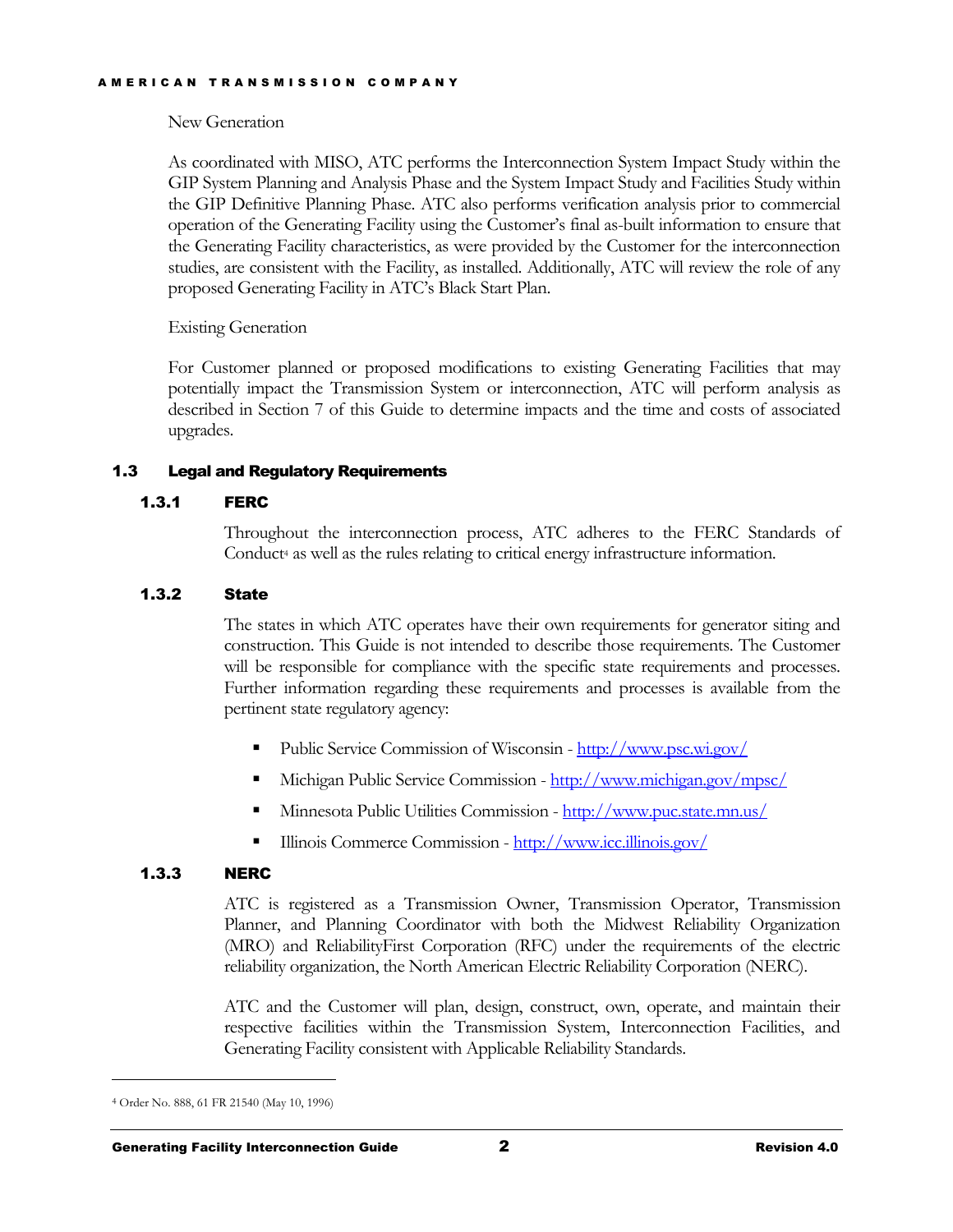# <span id="page-8-0"></span>2 New or Modified Generating Facility Interconnection Process

The specific steps and requirements of the process for interconnecting new generating capacity to ATC's Transmission System are set forth in detail in MISO's Generator Interconnection Procedures (GIP). This guideline is intended to provide further information concerning how ATC can assist the Customer throughout this process.

## <span id="page-8-1"></span>2.1 Initiation and Development

A Customer request for interconnection to MISO begins the MISO Pre-Queue and Application Review process. The specific requirements of the interconnection request are available on the MISO website Generator Interconnection page at [https://www.midwestiso.org/Planning/GeneratorInterconnection/Pages/GeneratorInterconnec](https://www.midwestiso.org/Planning/GeneratorInterconnection/Pages/GeneratorInterconnection.aspx) [tion.aspx.](https://www.midwestiso.org/Planning/GeneratorInterconnection/Pages/GeneratorInterconnection.aspx) In addition to the formal mechanisms, ATC encourages communication throughout the process and offers meeting with prospective generator Customers prior to and during the development of the interconnection request.

#### <span id="page-8-2"></span>2.2 Interconnection Studies

ATC will work with the Customer throughout the study process. The basic process involves:

- a. Application Review
- b. System Planning & Analysis (the SPA)
	- Interconnection System Impact Study includes short circuit, stability and power flow analysis to determine the appropriate Network Upgrades and Interconnection Facilities necessary to accommodate the Customer interconnection request.
- c. Definitive Planning (DPP)
	- Interconnection System Impact Study or Restudy may be required to support transition to Definitive Planning.
	- Interconnection Facilities Study is an engineering report with scope, schedule and cost estimates for design and construction of the Network Upgrades and Interconnection Facilities.

The Customer may consult the MISO GIP for further details on milestones and the scope, timeframe and deposits required for each of the Interconnection Studies.

## <span id="page-8-3"></span>2.3 Data Requirements

Information is required from the Customer during the interconnection study process under the GIP and throughout the life of the interconnected operation of the Generating Facility. Generally, the information required during the GIP is noted in Table 2-1 below. Additional details are included in Appendix B of this Guide. Section 7 of this Guide addresses ATC's process for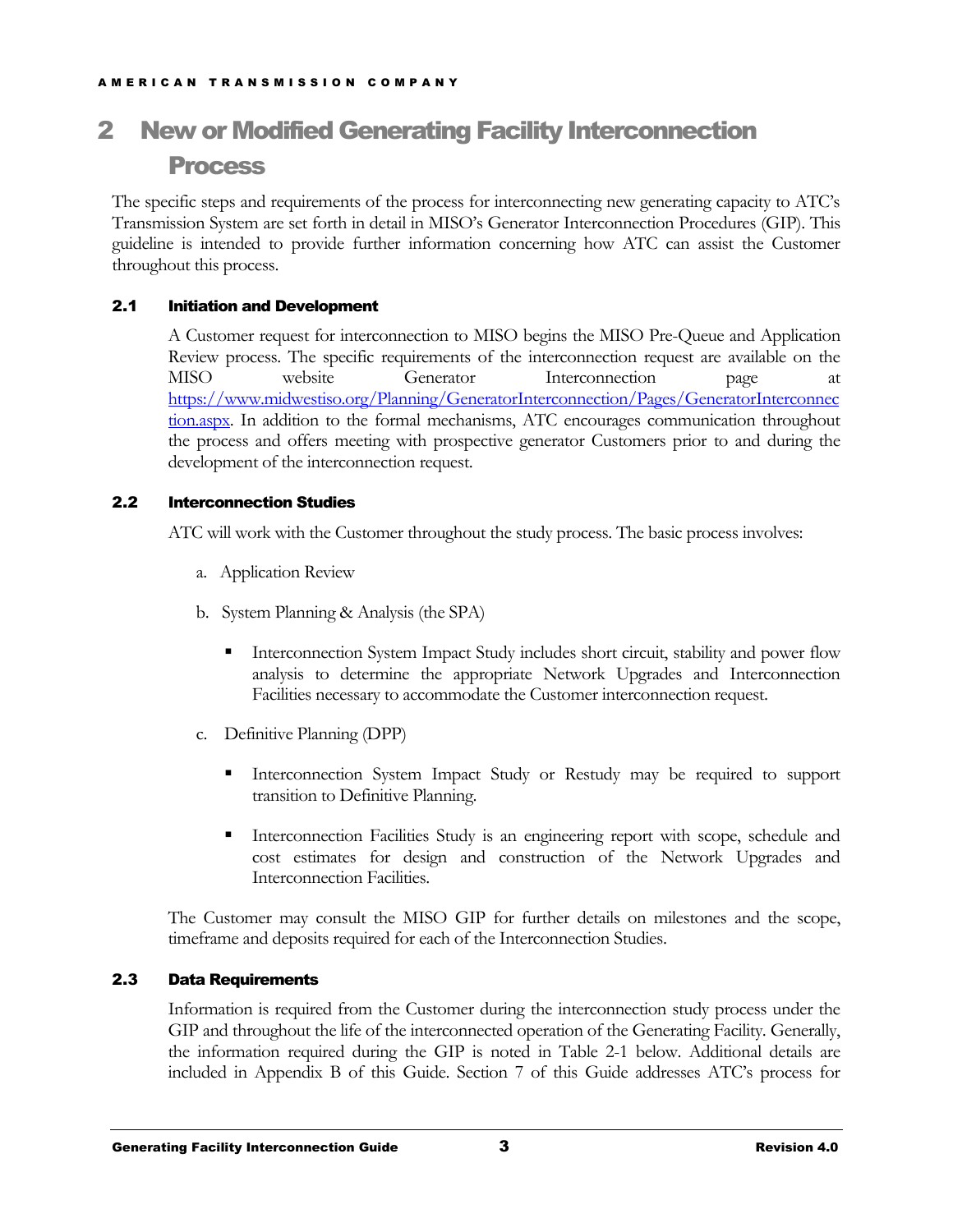working with Customers to manage and maintain accurate data once new generating capacity achieves Commercial Operation.

| <b>Process</b>                      | Components                                                                                                                                                                                                                | <b>Required Information</b>                                                                                                                                                                                                                                                                                                                                                                                                                        |  |
|-------------------------------------|---------------------------------------------------------------------------------------------------------------------------------------------------------------------------------------------------------------------------|----------------------------------------------------------------------------------------------------------------------------------------------------------------------------------------------------------------------------------------------------------------------------------------------------------------------------------------------------------------------------------------------------------------------------------------------------|--|
| Pre-Queue and Application<br>Review | - Pre-Queue Discussions<br>- Application to MISO<br>- Meet Milestone 1 (M1)<br>- Feasibility Study<br>- G-T Study Process Path Decision<br>(SPA or Definitive Planning)                                                   | Generic stability model; Point of<br>Interconnection (POI); impedance to<br>POI; one-line diagram; generation<br>output; step-up transformer data; proof<br>of site control                                                                                                                                                                                                                                                                        |  |
| System Planning &<br>Analysis (SPA) | - System Impact Study                                                                                                                                                                                                     | Generating Facility unit ratings, exciter<br>data, reactance, time constants and<br>curves; step-up transformer data;<br>governor data; excitation system data;<br>Wind Farm specific data.                                                                                                                                                                                                                                                        |  |
| <b>Definitive Planning</b>          | - Meet Milestone 2 (M2)<br>- SPA Review and Potential<br>Restudy (if SPA path taken)<br>- Abbreviated System Impact Study<br>(if SPA path not taken)<br>- Meet Milestone 3 (M3)<br>- Facilities Study<br>- IA Negotiation | M2 - Detailed stability model; definitive<br>POI; definitive one-line diagram:<br>definitive generation output; proof of<br>site control; necessary permits;<br>regulatory approval; board approval;<br>M <sub>2</sub> deposit<br>M3 - one of three: (1) Deposit equal<br>estimated cost of Network Upgrades,<br>(2) Power purchase agreement or<br>evidence of inclusion in state resource<br>adequacy plan, or (3) Evidence of<br>turbine order. |  |
| Construction                        |                                                                                                                                                                                                                           | Any required technical data, including:<br>- Interconnection substation location<br>and detail<br>- Preliminary and final design                                                                                                                                                                                                                                                                                                                   |  |

# **Table 2-1: Midwest ISO Generator Interconnection Process Summary**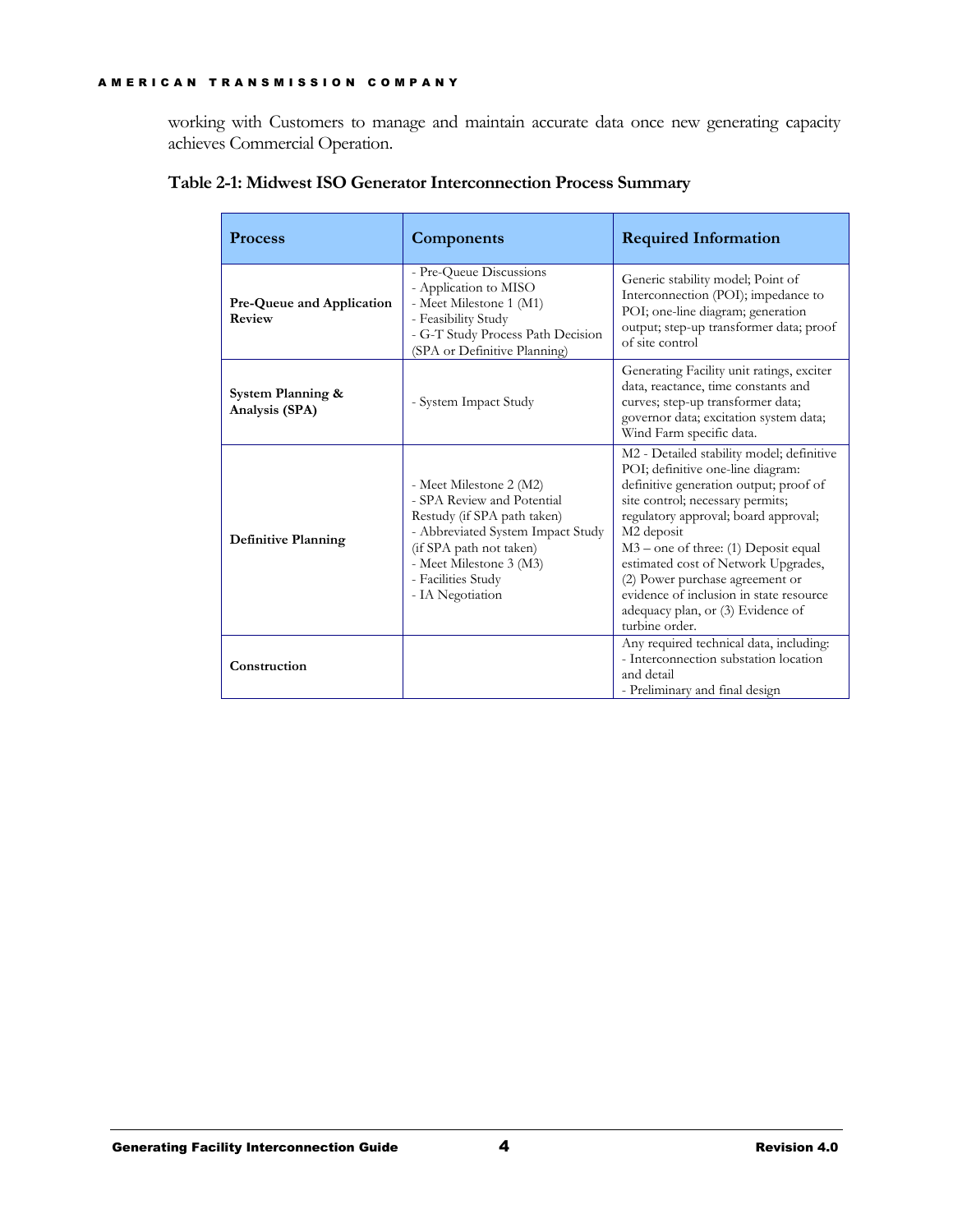#### <span id="page-10-0"></span>2.4 Interconnection Agreement

After the Interconnection Studies are completed and prior to design and construction of any required Network Upgrades, the Customer, ATC and MISO will execute a Generator Interconnection Agreement (GIA). The GIA sets forth a schedule of milestones for the construction of the Interconnection Facilities and Network Upgrades necessary to interconnect the proposed new generating capacity, as determined by the Interconnection Studies. The schedule reflects the expected time to obtain all necessary governmental and regulatory approvals and permits required for the construction and operation of the Generating Facility, Interconnection Facilities, and Network Upgrades.

The GIA also establishes the terms and conditions for the interconnected operation of the Generating Facility including, among other things, operational coordination, outage scheduling, coordination of planned and emergent maintenance, future modifications, billings and payments and other communications and coordination procedures. Some additional detail in this regard is provided in Section 7 of this Guide.

#### <span id="page-10-1"></span>2.5 Coordination with Local Utilities

Generating Facility interconnection projects require significant coordination with other local utilities. As a transmission-only company, ATC does not provide local distribution utility services, but as a business partner, ATC supports the integration of new generation into its territory. The Customer is responsible for compliance with the requirements of the local distribution utilities and while this Guide is not intended to describe those requirements in detail, there are a number of typical issues that warrant consideration early in the interconnection process.

- a. Facilities locations and potential conflicts
	- **•** Overhead distribution facilities
	- Underground distribution facilities
	- Delivery route for large equipment, including "crane-walk" plans for equipment installation
- b. Metering
	- Balancing authority metering<sup>5</sup>
	- Revenue metering
- c. Temporary (construction) and permanent service
	- Auxiliary power

 $\overline{a}$ 

<sup>5</sup> Consult ATC's Coordination of Balancing Authority Business Practice for guidance on the coordination of Balancing Authority Area (BAA) facilities associated with generator interconnections.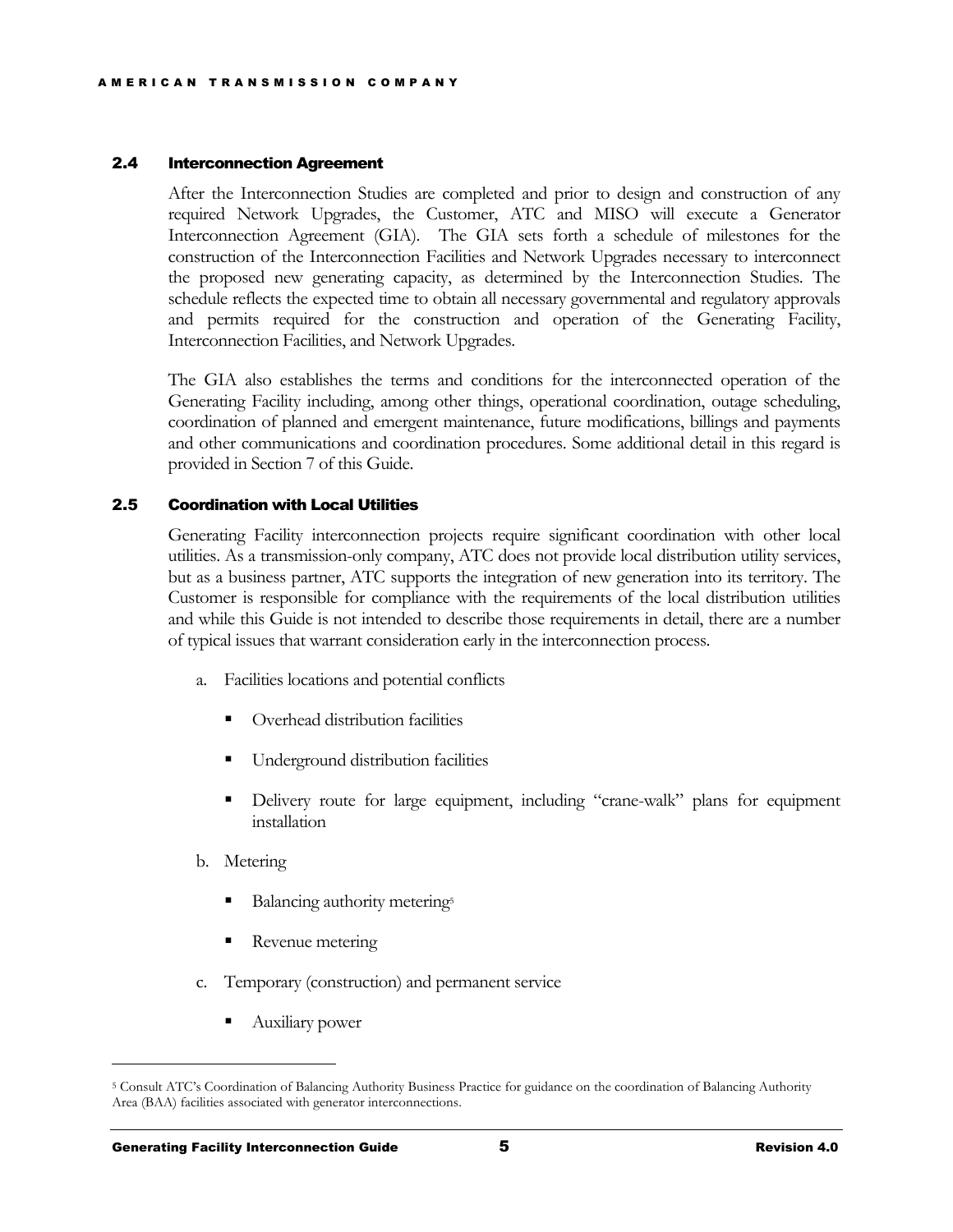# <span id="page-11-0"></span>3 Design Requirements

#### <span id="page-11-1"></span>3.1 Interconnection Configuration

#### 3.1.1 Minimum Configuration

The configuration of the interconnection substation will depend on several factors including, but not limited to the number and size of generating units connected, the nominal voltage of the transmission facilities to which the generation is being interconnected, the number of transmission outlets either existing or required and whether or not any of the transmission lines are part of a black-start restoration path. The configuration of the Interconnection Facilities will be determined through the study process. However, the exact transmission line and substation locations may be modified during the detailed design and regulatory process.

As shown in Figure 3-1, for interconnection to the Transmission System at voltages of 100 kV and above, the minimum configuration for the ATC interconnection substation will be a three-position ring bus. Straight bus configurations may be considered for interconnection at voltages below 100 kV, subject to the provisions of Section 7.6 of this Guide. As shown in Figure 3-2, an ATC-owned circuit breaker and disconnect switch in series with the Customer's transformer circuit breaker as part of the ATC Interconnection Facilities will be required for any straight bus configuration. As shown in both Figure 3-1 and Figure 3-2, for all interconnections, the Customer will, at minimum, procure, install, own and maintain a circuit breaker and disconnect switch between the Point of Change of Ownership (PCO) and the Customer's transformer (step-up or auxiliary) to transmission voltage to be located in the Customer's substation.

#### **Figure 3-1: Minimum configuration for interconnection at 100 kV and above**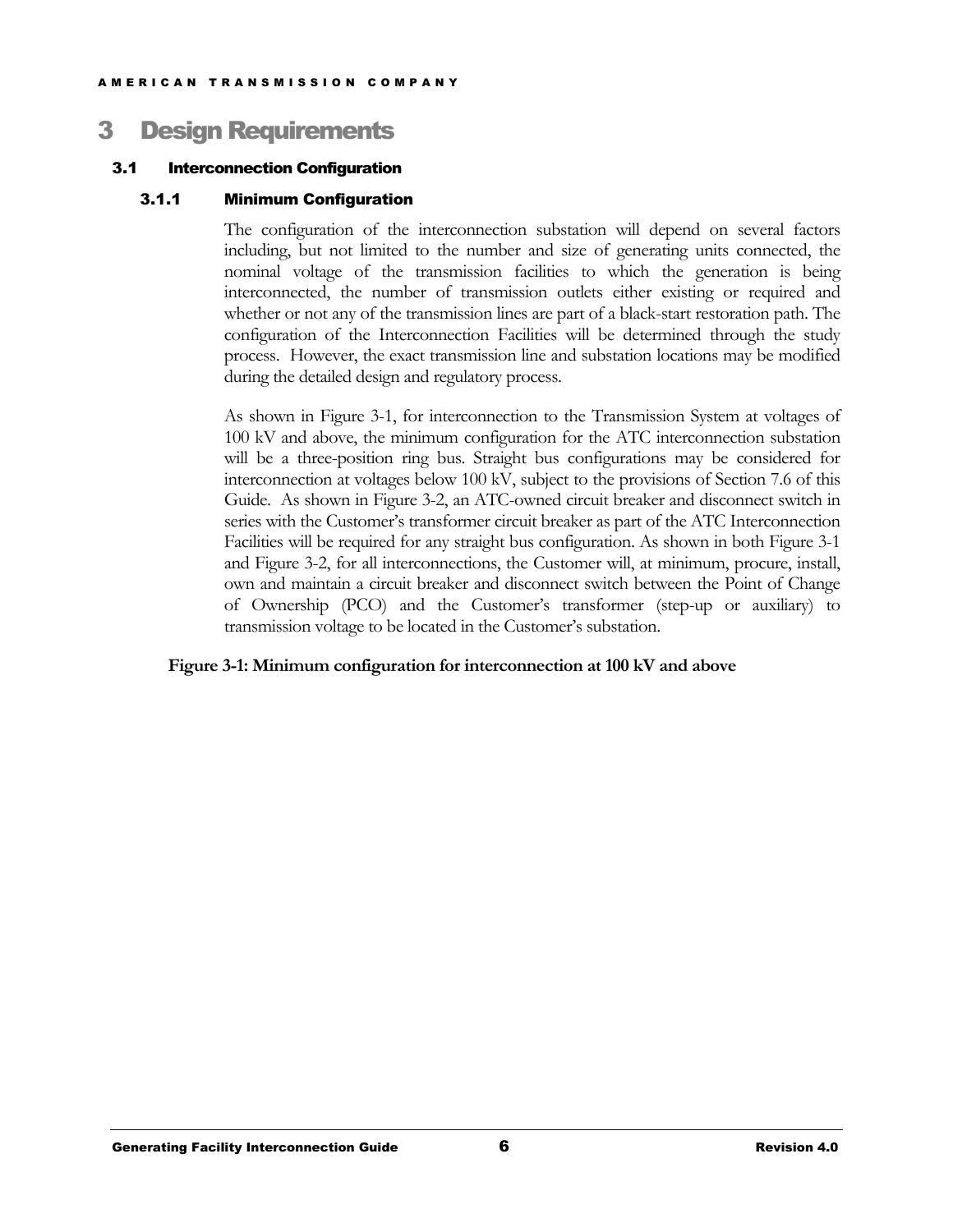

**Figure 3-2: Straight bus configuration**



#### 3.1.2 Proximity of ATC and Customer Substations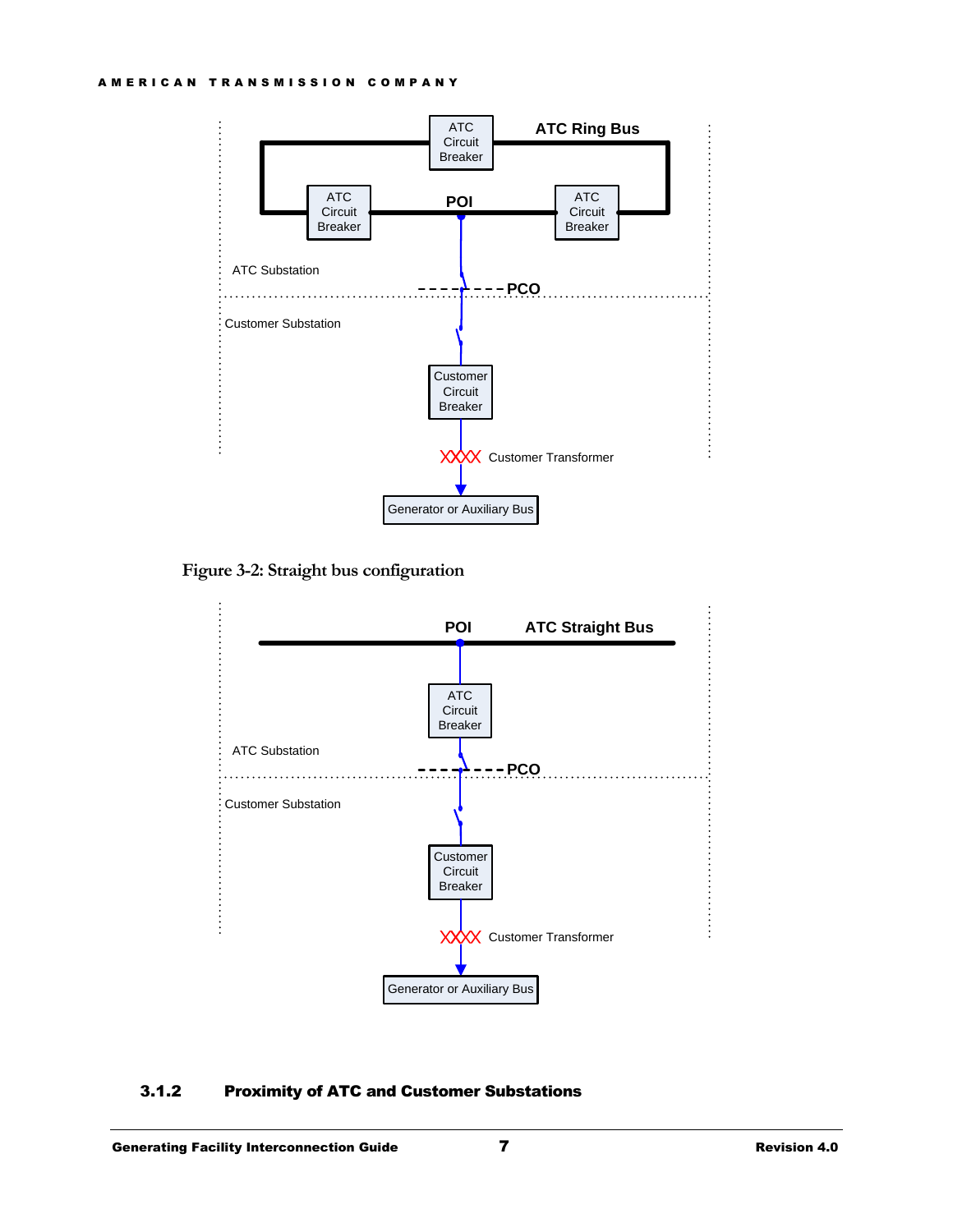For an ATC interconnection substation built adjacent to the Customer's substation, the connection between the ATC network bus and the Customer's substation will be considered by ATC as a bus extension and a bus protection scheme will be required. However, if the substations are not adjacent, the connection will be considered a line, not a bus extension, and a line protection scheme will be employed by ATC.

#### <span id="page-13-0"></span>3.2 Demarcation and Ownership

The Point of Interconnection (POI) will be the point at which the ATC Interconnection Facilities connect to the ATC interconnection substation bus. The PCO will be at the point at which the strain bus from the Customer's substation connects to the dead end structure of the ATC Interconnection Facilities located in the ATC interconnection substation. In the event that the interconnection is via rigid bus conductor, the PCO will be the terminal connection of ATC's switch in the ATC interconnection substation.

#### <span id="page-13-1"></span>3.3 Substation Site

ATC's interconnection substation will be designed as an entirely separate substation from the Customer's substation. The Customer will be required to provide a suitable site for the ATC interconnection substation. The Customer will be required to convey to ATC all necessary easements, in a form acceptable to ATC, over all property owned, leased or otherwise controlled by the Customer, including easements for ingress and egress to permit ATC access to all of the ATC Interconnection Facilities and Network Upgrades, which are on the property of the Customer. Additionally, the site that the Customer provides to ATC must be sufficiently large enough to accommodate the present and future uses of ATC and meet the rough grading requirements of ATC. The Customer will be responsible for obtaining all necessary zoning, building, environmental, storm water retention or detention and other permits or approvals. The specific real estate requirements will be determined during the detailed design. If the Customer's substation is adjacent to the ATC interconnection substation, a fence separating them will be required. ATC will design, own and maintain this common fence according to its standards.

#### <span id="page-13-2"></span>3.4 Power Factor

 $\overline{a}$ 

ATC's standard power factor range for synchronous and non-synchronous (e.g., wind turbines) generation is 0.95 leading (when a Generating Facility is consuming reactive power from the Transmission System) to 0.90 lagging (when a Generating Facility is supplying reactive power to the Transmission System)<sup>6</sup>. The Generating Facility must be capable of maintaining a composite power delivery at the Point of Interconnection across ATC's standard power factor range at all power output levels between 10% and the Generating Facility's maximum rated power output. Continuous dynamic operation by non-synchronous machines throughout the power factor design range as measured at the Point of Interconnection may be required if the Interconnection Studies identify this requirement. Such operation will account for the net effect of all energy production devices on the Customer's side of the PCO.

dynamic generator response.

<sup>6</sup> These values have been approved by the FERC for use by ATC. (cf. FERC Orders ER05-1475 and ER06-866)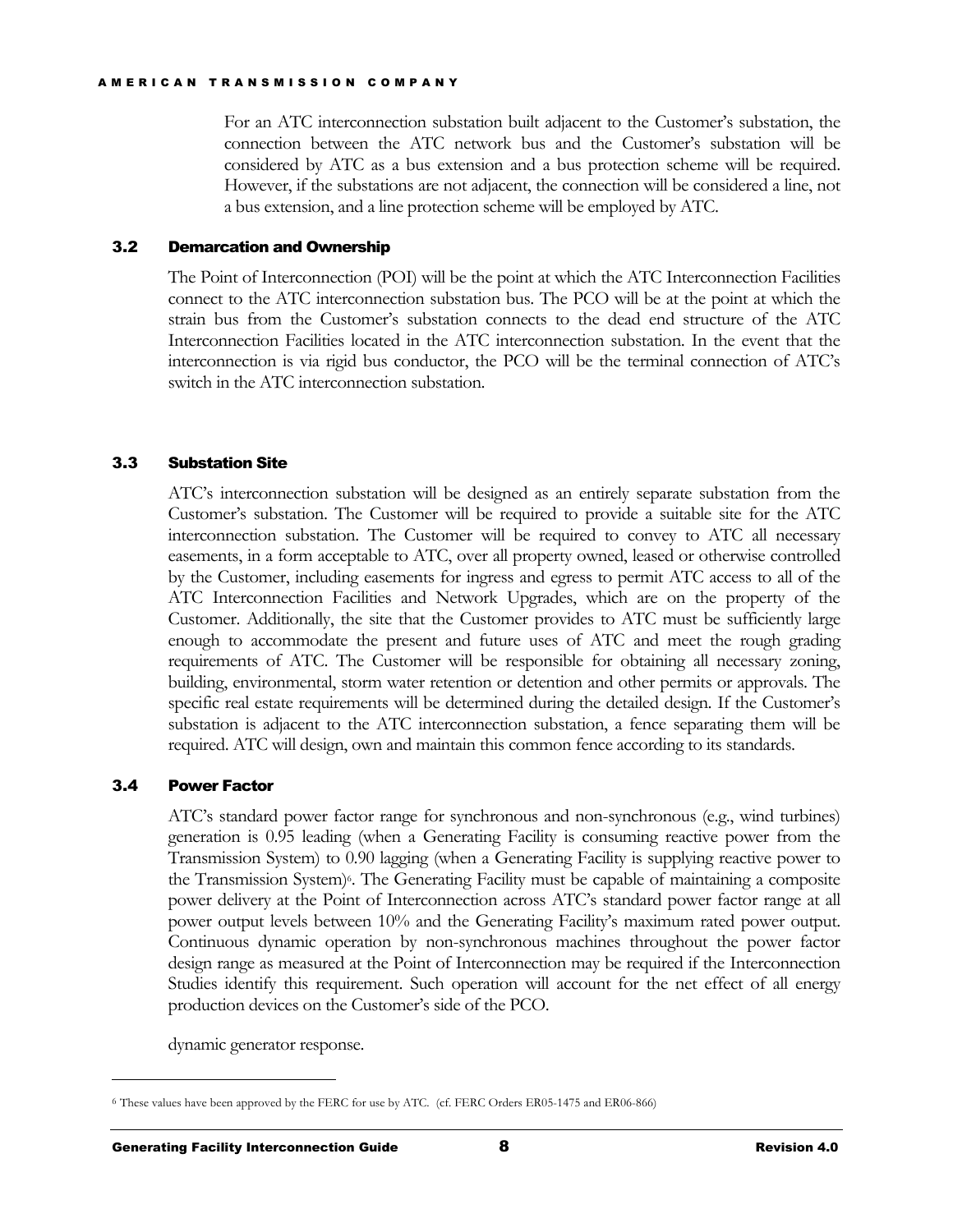#### <span id="page-14-0"></span>3.5 Low Voltage Ride-Through Capability

All generators connected to the Transmission System must be capable of "riding through" disturbances that depress system voltages, as required by FERC Orders 661-A and 693. All generators must communicate the low voltage as-built ride-through capability of the Generating Facility following the Commercial Operation Date.

#### <span id="page-14-1"></span>3.6 Generation Voltage, Reactive Power and/or Power Factor Control

The Customer must design the Generating Facility such that controls are included on each generating unit to be interconnected to control voltage, reactive power, and/or power factor consistent with the requirements of the GIA and Section 7.2 of this Guide. Additionally, the Customer must design the Generating Facility to include provisions for power system stabilizers, except where exempted by the FERC. Depending on the size and location of the generator, a power system stabilizer may be required for interconnection.

#### <span id="page-14-2"></span>3.7 Power Quality, Voltage Flicker and Harmonics

The design, energization and operation of any Generating Facilities must be consistent with ATC's Tariff-required Planning Criteria and Operating Instructions 04-01 and 04-02 regarding power quality including harmonics; permissible voltage deviations, flicker and distortion; and distortion of current waveforms as measured at the Point of Interconnection. ATC's Planning Criteria and Operating Instructions are available upon request.

#### <span id="page-14-3"></span>3.8 Frequency

The interconnected Transmission System has a nominal operating frequency of 60 Hz. The Customer will install both generation controls and protective relaying equipment necessary to maintain proper Transmission System frequency (cf. Section [4.2\)](#page-17-0).

## <span id="page-14-4"></span>3.9 Fault Current

Customer facilities connected to ATC's Transmission System can be subjected to fault levels that are largely the product of system characteristics and interconnection impedance. The Customer's facilities must possess sufficient fault interrupting and momentary withstand ratings to meet the maximum expected fault current, with appropriate margin for future system growth. ATC will provide the transmission contribution to the fault current levels at the Point of Interconnection in the System Impact Study report and otherwise at the request of the Customer.

## <span id="page-14-5"></span>3.10 Auxiliary Power

The Customer shall procure its own primary and secondary sources of auxiliary power for its substation. ATC shall procure its own primary source of auxiliary power for the ATC interconnection substation. ATC may require the Customer to provide, at Customer's expense, a secondary source of auxiliary power to the ATC interconnection substation off of the Customer's substation equipment.

## <span id="page-14-6"></span>3.11 Voltage Level

New interconnections must effectively address the voltage requirements of both this section and Section 7.2. ATC operates transmission facilities predominantly at nominal system voltages of 69, 138, 345 kV. For the purposes of this guide, any reference to 138 kV voltage levels shall also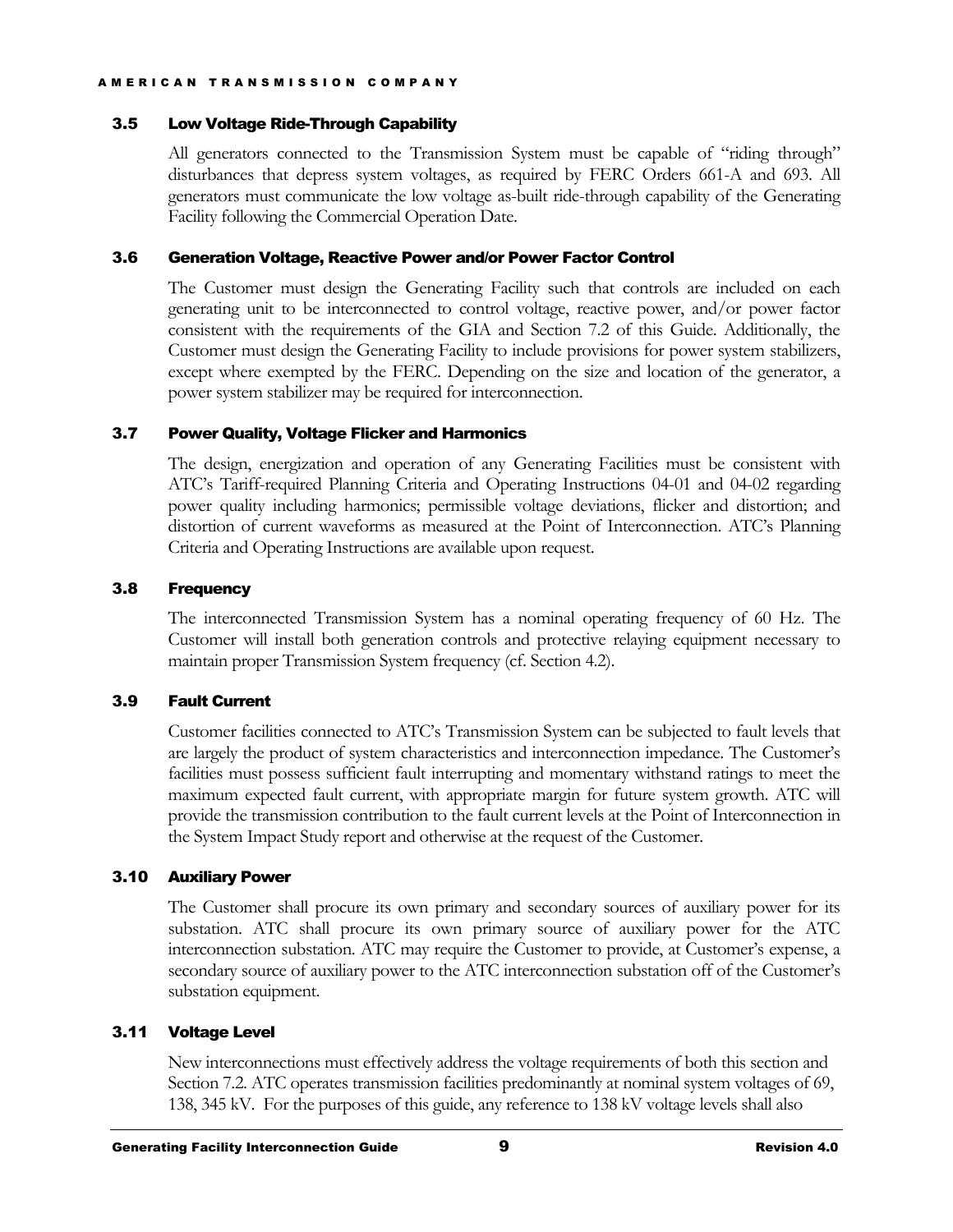encompass interconnections to ATC's 115 kV system as well. ATC will discuss with the Customer on a case-by-case basis requirements associated with interconnections to the relatively small amount of 161 and 230 kV facilities owned and operated by ATC.

#### <span id="page-15-0"></span>3.12 Basic Impulse Insulation Level

ATC and the Customer must ensure that all equipment is adequately protected from excessive system over-voltages. This includes selection of equipment Basic Impulse Insulation Level (BIL) and protective devices (e.g. surge arresters) to achieve proper insulation coordination across the interconnection.

ATC designs its transmission facilities for the BILs shown in Table 3.1 below. Interconnections at 230kV or 161kV will be reviewed on an exception basis. New substations energized at 115 kV will be built to 138 kV system BIL. Additions to existing substations energized at 115 kV or 138 kV; with 550 kV BIL construction will be continued similar to their original design. In all other cases consideration will be given to the existing substation design.

# **Table 3.1: Basic Impulse Insulation Levels (BIL)**

| Nominal Operating Voltage (phase-to-phase)                                    | 345 kV                 | 138 kV                | 69 kV            |
|-------------------------------------------------------------------------------|------------------------|-----------------------|------------------|
|                                                                               |                        |                       |                  |
| Basic Insulation Level (BIL)                                                  | $1300 \,\mathrm{kV}^1$ | $650 \,\mathrm{kV^2}$ | $350 \text{ kV}$ |
|                                                                               |                        |                       |                  |
| 1. In some remote locations and transformers a 1050 kV BIL may be acceptable. |                        |                       |                  |
| 2. In some remote locations and transformers a 550 kV BIL may be acceptable.  |                        |                       |                  |
|                                                                               |                        |                       |                  |

## <span id="page-15-1"></span>3.13 Recommended Customer Step-Up Transformer Configuration

ATC recommends that the Customer install a generator step-up or substation transformer with a high-side, nominal center tap, with two taps above and two taps below, each set at 2.5% of the nominal voltage. ATC also recommends a high-side grounded wye, transformer bank for interconnection of a generating unit. Any other transformer configuration may require enhanced protection, as determined by ATC.

# <span id="page-15-2"></span>4 Protection

## <span id="page-15-3"></span>4.1 General

All Generating Facility interconnections to the Transmission System shall be designed to avoid safety hazards or to avoid adversely affecting the quality of electric transmission service to ATC customers. Protective equipment may need to be added to standard ATC facilities to provide adequate protection of the Transmission System. Requirements for additional protective equipment will vary depending upon the amount of generating capacity being added and on the nature of ATC's local system.

## 4.1.1

As part of the protection facilities, ATC will design and construct a protective relaying scheme to protect the Transmission System from faults occurring on the Customer's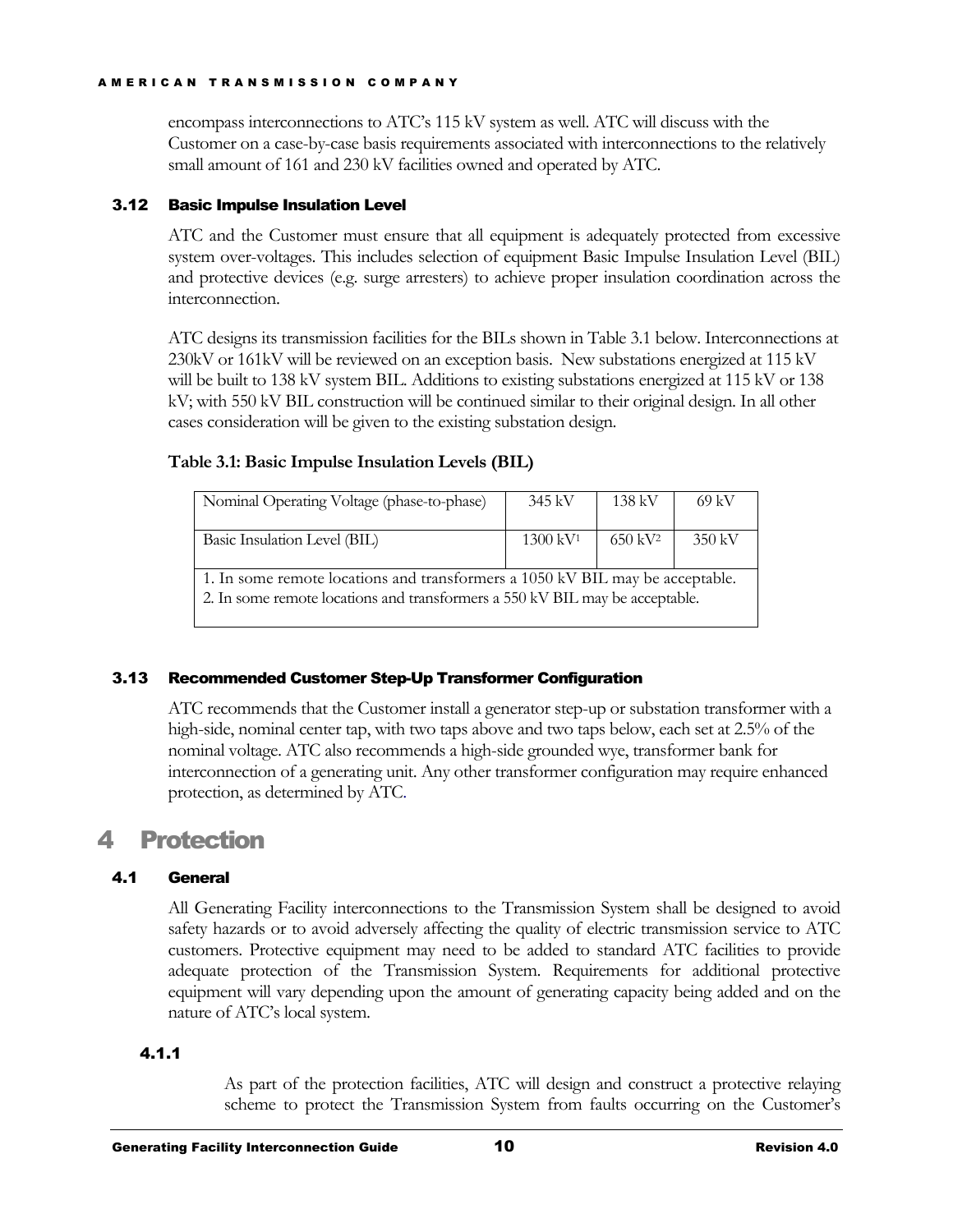Interconnection Facilities, the Generating Facility, ATC Interconnection Facilities, or the Transmission System. The Customer will be responsible for protecting the Generating Facility and all Customer Interconnection Facilities from faults occurring on its facilities or the Transmission System.

#### 4.1.2

The Customer will design, install, set, and maintain all protective devices necessary to protect the Generating Facility in accordance with ANSI/IEEE standards, Good Utility Practice(s), Applicable Reliability Standards, the Interconnection System Impact and Facilities Studies and applicable standards and guides. Protective devices, including those performing the protective functions required by ATC in accordance with this Guide, will be installed by the Customer to disconnect the Generating Facility from the Transmission System whenever a fault, abnormal operating condition or equipment failure occurs. The Customer will ensure that such protective devices and related equipment properly coordinate with ATC protective equipment, both locally and remotely, and provide a comparable level of protection to the Generating Facility and the Customer Interconnection Facilities as is provided by ATC for the ATC Interconnection Facilities and Transmission System. The specific requirements and specific protective devices to be installed will be determined in the Interconnection Studies.

# 4.1.3

The Customer will allow ATC to review the Generating Facility protection, control design and settings, and their coordination, where applicable, with the ATC protective devices prior to and after the Commercial Operation Date. ATC reserves the right to refuse to allow the Customer to initiate the tender of energy to the Transmission System if, in the judgment of ATC, the Generating Facility protection devices, controls or overall protection methods do not adequately prevent the Generating Facility from introducing or causing an adverse impact on the Transmission System.

## 4.1.4

Protective relays utilized by the Customer shall:

- a. Meet or exceed ANSI/IEEE standards for protective relays (i.e., C37.90-1989, C37.90.1, C37.90.2, and C37.90.3).
- b. Have the appropriate documentation covering application, testing, maintenance, and service.
- c. Give positive indication of what has caused a trip (targets).
- d. Have a means of testing that does not require disturbance to wiring (e.g. a drawout case, test-blocks, test switches, etc.).

The Customer shall use microprocessor-based protective relays that include selfdiagnostic abilities, sequence of events, event-recording capabilities, and operating flexibility.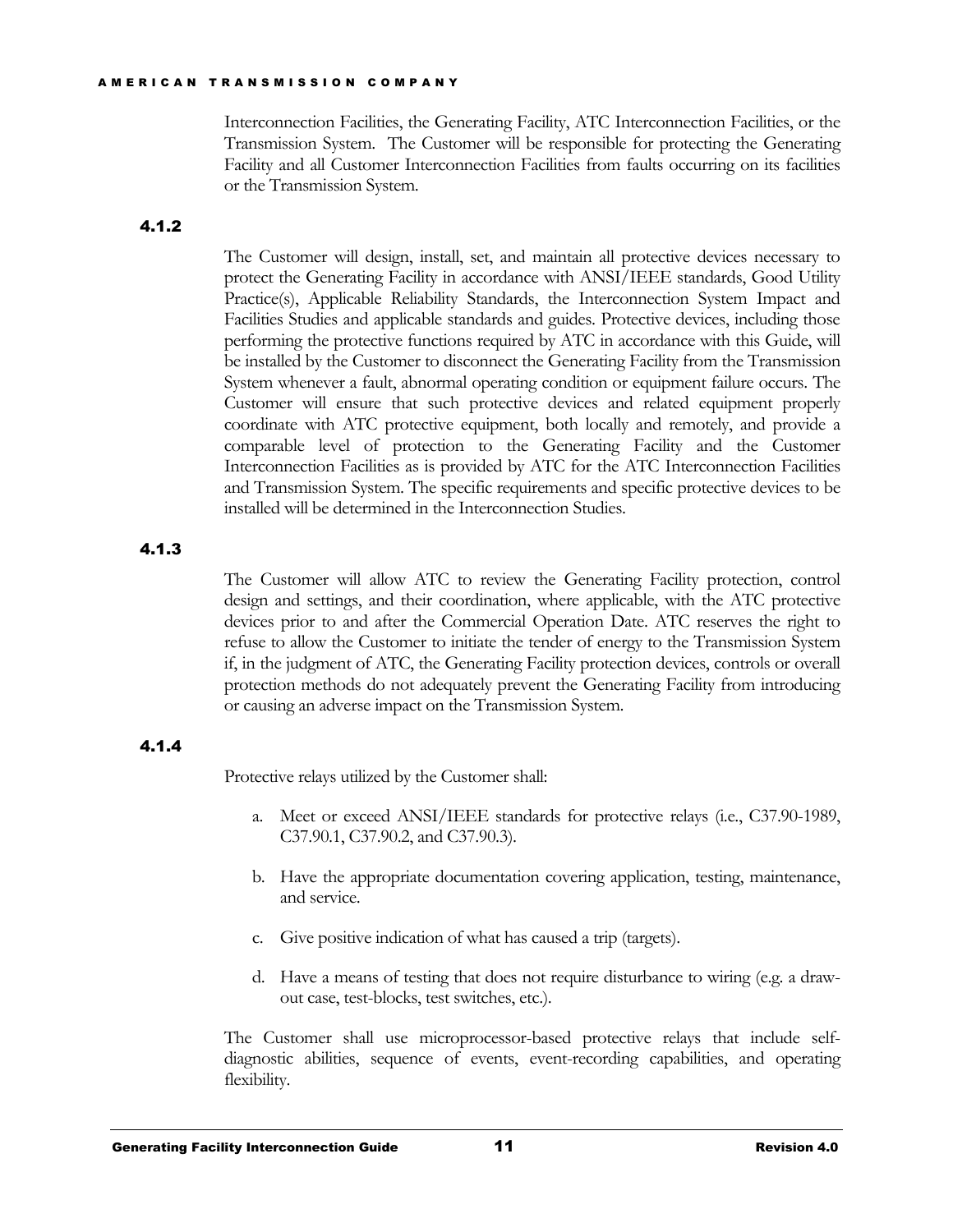#### <span id="page-17-0"></span>4.2 Frequency Protection (IEEE 81)

The design of the Generating Facility relating to over-frequency protection of the Generating Facility is discretionary with the Customer. However, the over-frequency protection used by the Customer will be provided to ATC. Under-frequency protection will be in accordance with the Applicable Reliability Standards.

#### <span id="page-17-1"></span>4.3 Customer Breaker Failure Protection (IEEE 50BF)

The Customer shall install a local dedicated 50BF breaker failure protective relay on its breaker on the high-side of the generator step-up transformer. The 50BF relay will be coordinated with ATC in order to trip adjacent substation breakers, in the event the generator breaker fails to successfully open for any reason.

#### <span id="page-17-2"></span>4.4 Synchronism Check Relay (IEEE 25)

The Customer will synchronize the Generating Facility to the Transmission System across the Customer-owned breaker installed on the high-side of the generator step-up transformer. The Customer shall provide a synchronism-check relay to supervise the automatic or manual synchronization of the Generating Facility to the Transmission System. Automatic synchronismcheck relays will contain the manufacturer's optional voltage monitoring functions and supervise the closing of the circuit breaker. ATC will be entitled to review the settings and operation of the Generating Facility's synchronism check relay.

#### <span id="page-17-3"></span>4.5 Bus Differential Protection (IEEE 87)

The Customer shall provide a dedicated current transformer input to the ATC bus differential protection scheme to provide coordinated bus differential protection of ATC's bus. This current transformer shall be placed in a manner to ensure that the bus differential protection overlaps the generator bus or step-up transformer protection.

## <span id="page-17-4"></span>4.6 Reverse Power (IEEE 32)

The protection system for all combustion turbine generators connected to the Transmission System and the reverse power relay pickup shall be set no more than -7% of the machine rated MVA to protect the Transmission System from a possible voltage collapse due to the gas turbine high power consumption during motoring.

## <span id="page-17-5"></span>4.7 Power Transformer Ground Time Overcurrent Protection (IEEE 51N)

The Customer shall install ground time overcurrent protection for all generator step-up and auxiliary power transformers to protect them from internal ground faults. Such protection will be coordinated with the backup ground time overcurrent protection.

#### <span id="page-17-6"></span>4.8 Protection Redundancy

In accordance with Good Utility Practice, the Customer shall design protection schemes such that no single component failure will prevent the isolation of faults and/or failed equipment. This may require providing redundant or backup protective schemes with separate sensing sources, separate trip paths, dual trip coils on breakers, separate control power supplies, etc.

#### <span id="page-17-7"></span>4.9 Generator Tripping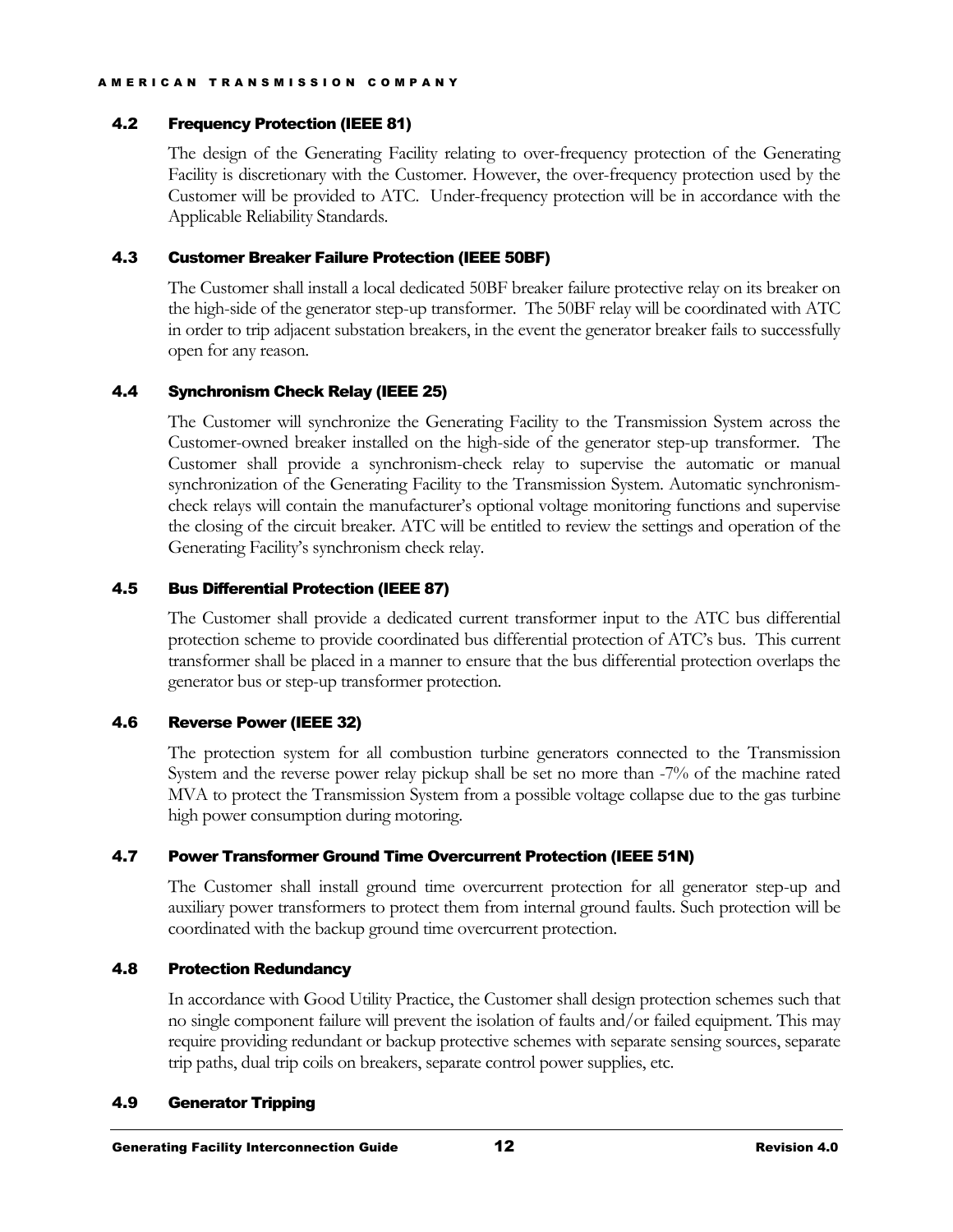Each generating unit of the Generating Facility must be capable of disconnecting itself from ATC's Transmission System in the event of a system fault, abnormal operating condition or equipment or system failure. If the Generating Facility is a wind farm, it must be disconnected at the collector bus to remove the ground source of the collector to eliminate its contribution to a system fault, abnormal operating condition or equipment or system failure.

#### <span id="page-18-0"></span>4.10 Recommended Generator Protection Functions

ATC recommends the following protective functions, which may provide the Generating Facility with additional backup protection from transmission relaying malfunctions, misoperations, equipment or system failure.

## 4.10.1 Phase Distance (Impedance) Protection (IEEE 21)

The Customer's distance relay zone that extends into the Transmission System should be time-coordinated with line protective relays to assure transmission protection operates first. The time delay will be set higher than a second zone clearing time for a line fault (typically 20 cycles). Impedance protection is provided for a generating unit when transmission line(s) that connect it to the Transmission System are protected with phase distance relays.

## 4.10.2 Time Overcurrent with Voltage Control/Restraint (IEEE 51V)

The Customer's overcurrent relays that are voltage-controlled or voltage-restrained should be set below load current for adequate sensitivity to Transmission System faults while restraining operation under emergency overload conditions. To prevent miscoordination with transmission relaying, overcurrent relays should be sufficiently timedelayed. The time-delay setting should be based on the worst-case coordination with ATC protective relays, which is usually a delayed trip with breaker failure clearing times. Backup time overcurrent protection is provided for a Generating Facility when transmission line(s) that connect it to the transmission grid are protected by overcurrent relays.

## 4.10.3 Backup Ground Time Overcurrent Protection (IEEE 51N)

It is recommended that any backup ground time overcurrent protection operate for ground faults at the end of all transmission lines coming out of the Generating Facility and be set to coordinate with the slowest ground fault protection on the Transmission System. This relay is typically installed in the high-side neutral of the generator step-up transformer.

## 4.10.4 Negative Sequence Current (Unbalanced Load) Protection (IEEE 46)

The Customer should apply a negative sequence time overcurrent relay to protect the Generating Facility from external unbalanced conditions such as system phase-to-phase faults and open conductors that can damage a generating unit(s).

## 4.10.5 Out-of-Step (Loss of Synchronism) Protection (IEEE 78)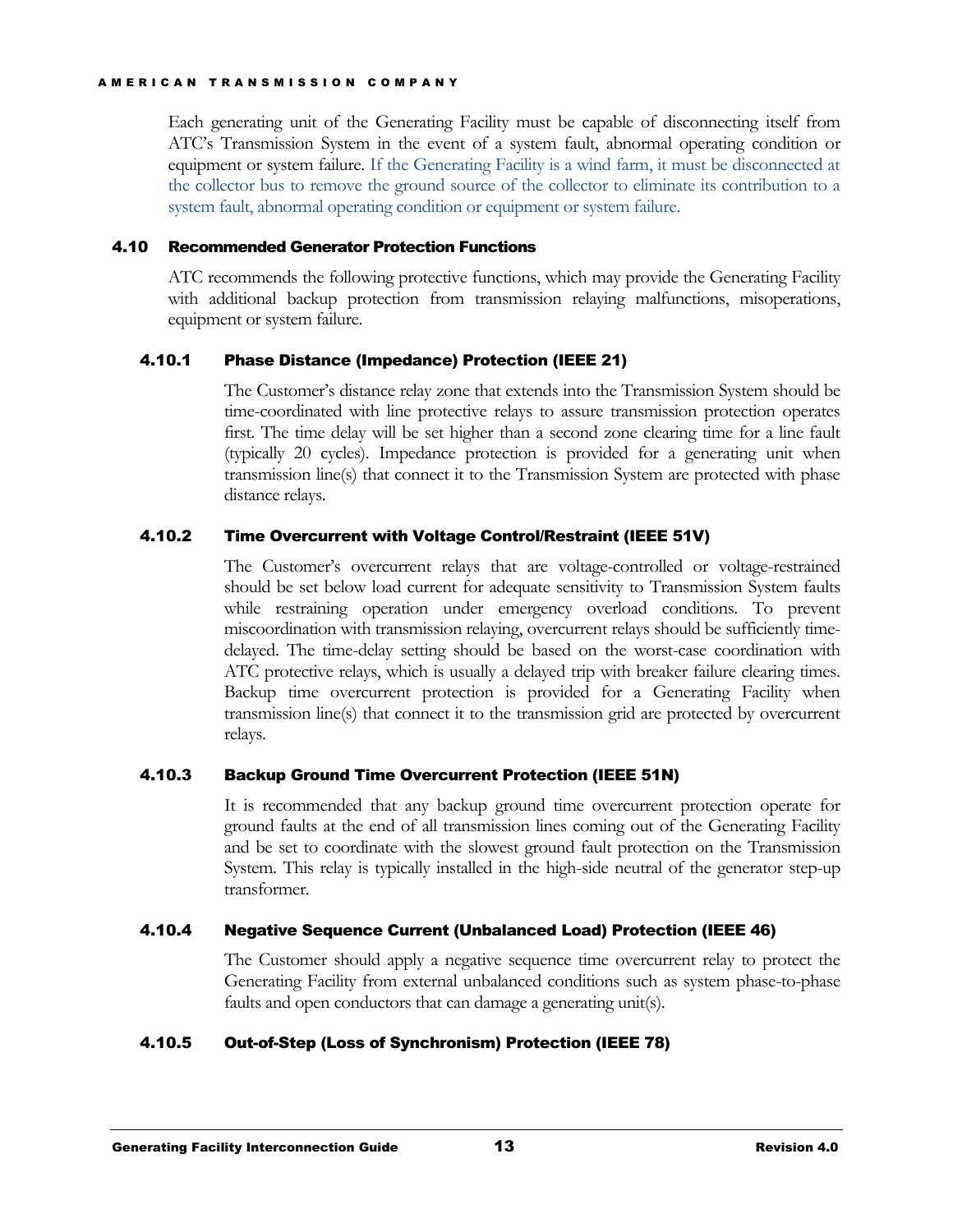The Customer shall ensure that each generating unit is capable of separating from the Transmission System before an "out-of-step condition" or loss of synchronism can occur.

#### 4.10.6 Voltage Balance (IEEE 60)

The Customer should ensure the following voltage-dependent protective functions are blocked when a loss of fuse is detected to prevent relaying misoperation:

- a. Phase distance (impedance) protection (IEEE 21);
- b. Under-voltage protection (IEEE 27);
- c. Loss of field (under-excitation) protection (IEEE 40);
- d. Time overcurrent with voltage control/restraint (IEEE 51V);
- e. Under-frequency protection (IEEE 81).

#### <span id="page-19-0"></span>4.11 Transmission Line Automatic Reclosing Near Generating Facility

The automatic re-closing of breakers on ATC transmission lines can be potentially damaging to Customer equipment that is in close electrical proximity to the lines. As a general policy, ATC will not eliminate automatic reclosing of overhead transmission lines near a Generating Facility because that could significantly affect the reliability of service to transmission customers. In order to mitigate possible negative effects of line automatic reclosing on generating facilities, ATC typically will not reclose lines for the most severe three-phase faults on the Transmission System and will reclose a line first at a terminal remote from the Generating Facility bus, followed by synchronism check reclosing of the breaker at the Generating Facility bus. Automatic reclosing is single-shot and is blocked should a fault be of a permanent nature. ATC may install additional equipment to minimize the potentially adverse effects of automatic reclosing. This usually consists of communication and/or control equipment to disconnect the Generating Facility (or to confirm that it is disconnected) before an ATC line is reclosed.

In cases where the ATC interconnection substation has two transmission outlets, a line side single-phase voltage-sensing potential device shall be installed at the remote terminal of each line. Additionally, the automatic reclosing scheme at the remote terminal of each line shall support disabling automatic reclosing via supervisory control.

#### <span id="page-19-1"></span>4.12 Grounding

The Customer must design, install, and maintain grounding facilities to ground the Customer's Interconnection Facilities. ATC reserves the right to approve the grounding system design to ensure that the grounding system properly protects ATC's Interconnection Facilities. Additionally, ATC will determine the required short circuit ratings for all of the ATC Interconnection Facilities and Network Upgrades during the detailed design of such facilities. The Customer shall provide appropriately sized or short circuit-rated Interconnection Facilities comparable to those required by ATC.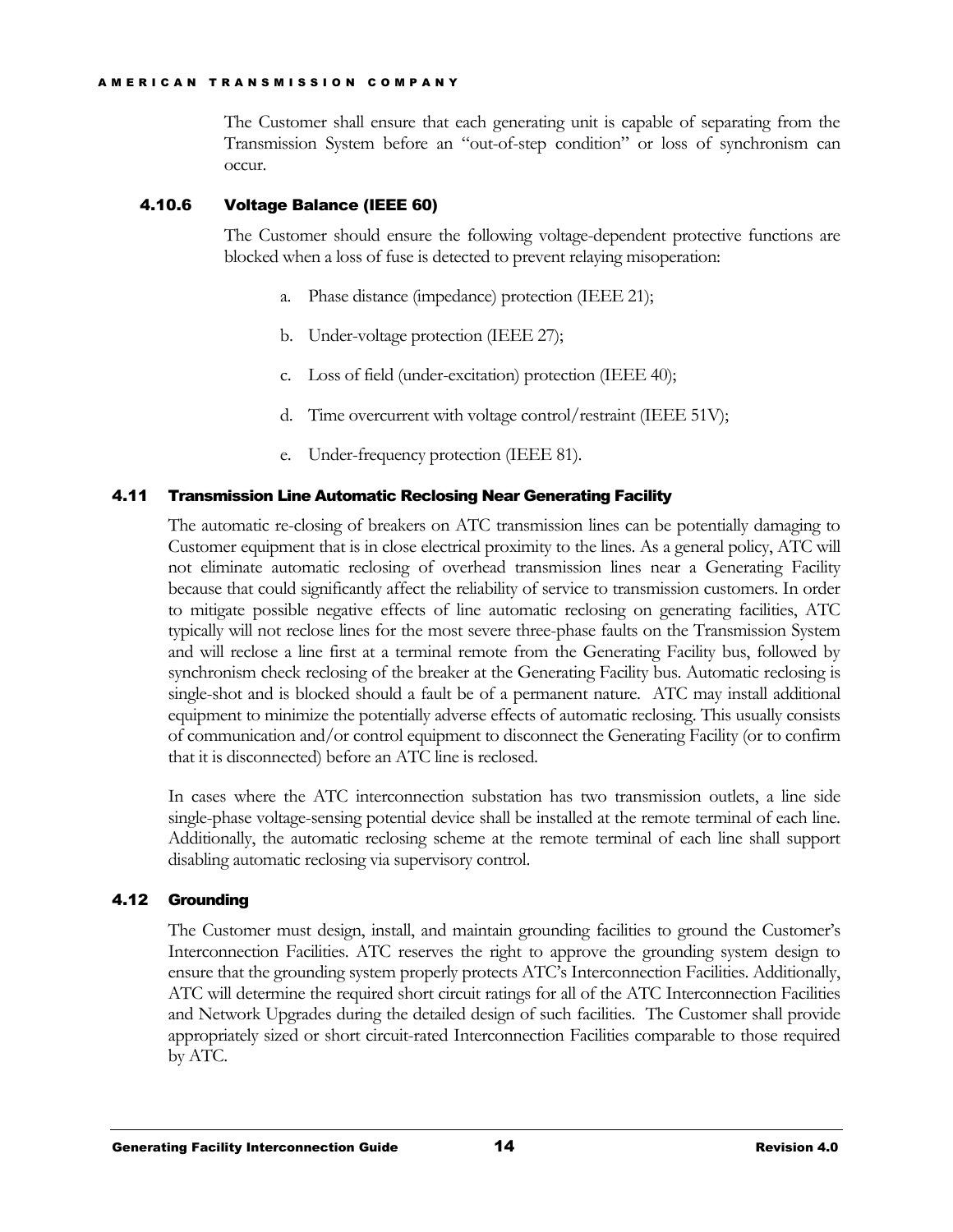The Customer and ATC will design their respective substations' ground grids separately for the maximum available fault current as specified by ATC. The ground grids of both substations will then be connected together at several locations along the common fence before the substations are placed in-service. The Customer and ATC's designs shall address safe touch and step potential not only for their respective ground grids, but also for along the fence line with the connection of the ground grids.

# <span id="page-20-0"></span>4.13 Equipment Ratings

ATC shall determine the individual equipment ratings for the ATC Interconnection Facilities and Network Upgrades during the detailed design of the facilities in accordance with its design standards and the Interconnection Studies. The Customer shall size its Interconnection Facilities to appropriately coordinate with the ATC Interconnection Facilities. ATC and the Customer shall exchange information before the Commercial Operation Date or implementation of any future modifications, including identification of the most limiting piece of equipment, to achieve common understanding of each party's respective Interconnection Facilities' normal and emergency ratings.

# <span id="page-20-1"></span>5 Telemetry and Metering Requirements

# <span id="page-20-2"></span>5.1 Telemetry

The Customer shall provide ATC with real-time analog and digital Generating Facility data. The method in which the signals shall be transmitted to the ATC location will be specified during the detail design of the Interconnection Facilities and Network Upgrades. The Customer shall provide the data in a format acceptable to ATC. If the Customer cannot supply the data in an acceptable format like ICCP, then ATC will install an RTU at the Generating Facility to collect this information. Additionally, the Customer will install and maintain interconnection metering and status data for the connection of each generating unit, except as noted below.

In general, ATC requires continuous telemetry of the following:

## 5.1.1 Status of Circuit Breakers

- **5.1.1.1** Capable of disconnecting the Generating Facility from the Transmission System.
- **5.1.1.2** Capable of disconnecting any auxiliary load from the Transmission System.
- **5.1.1.3** Capable of disconnecting any device that is required to be in service to meet the unit(s) requirements for reactive power compensation as part of the Interconnection Agreement.

## 5.1.2 Status of Relay Equipment

Status of relay equipment is required when the Customer's relay equipment is protecting, as primary or backup, any of ATC's Transmission System equipment.

## 5.1.3 Instantaneous Real and Reactive Power Data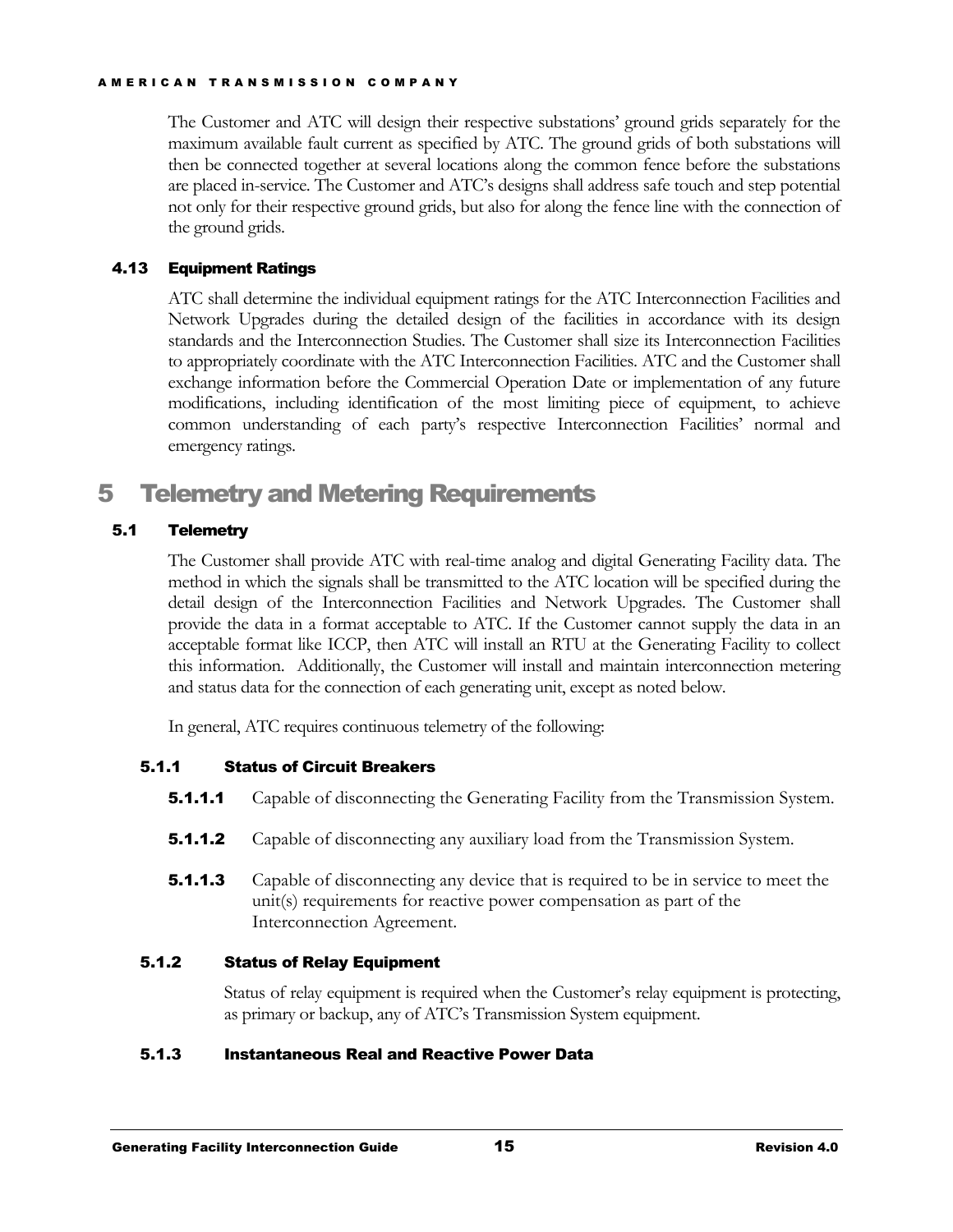Instantaneous real and reactive power data are required for each generating unit at the generator terminal or compensated to the generator terminal. For wind farms, aggregated real and reactive power data at the collection substation are required.

- **5.1.3.1** For all Generating Facility auxiliary loads connected between the generator terminal and the Point of Interconnection with the Transmission System.
- **5.1.3.2** For all Generating Facility auxiliary loads connected directly to the Transmission System.
- **5.1.3.3** For all third-party loads supplied from the Generating Facility of Customer Interconnection Facilities.

## 5.1.4 Instantaneous Voltage Data

- **5.1.4.1** At the terminal of each generator. For wind farms, at the collection substation bus.
- **5.1.4.2** At the terminal of any device installed to provide static or dynamic reactive power compensation.

#### 5.1.5 In-service Status and Readiness of:

- **5.1.5.1** Any power system stabilizer installed.
- **5.1.5.2** Automatic voltage regulator (AVR).
- **5.1.5.3** Any special protection system (SPS).
- **5.1.5.4** Any reactive power compensation, whether static or dynamic.

## <span id="page-21-0"></span>5.2 Local Balancing Authority Metering

The Customer is responsible for working with an appropriate Local Balancing Authority to install necessary metering facilities, including instrument transformers within the Customer's interconnection substation. Prior to energizing the interconnection via the Transmission System, the Customer must provide evidence of a Balancing Authority Agreement to ATC. See ATC's Coordination of Local Balancing Authority Metering Boundary Modifications Business Practice for additional information:

<http://www.atcllc.com/customer-relations/business-practices/>

# <span id="page-21-1"></span>6 Testing, Inspection and Commissioning

## <span id="page-21-2"></span>6.1 Testing and Inspection

Before ATC provides final approval for energization of the interconnection, the Customer must demonstrate to ATC, through witnessed tests and/or certified test documentation, that the Generating Facility, and each generating unit, will not have adverse impact on the operation of the Transmission System. Such tests and inspections will include pre-energization testing of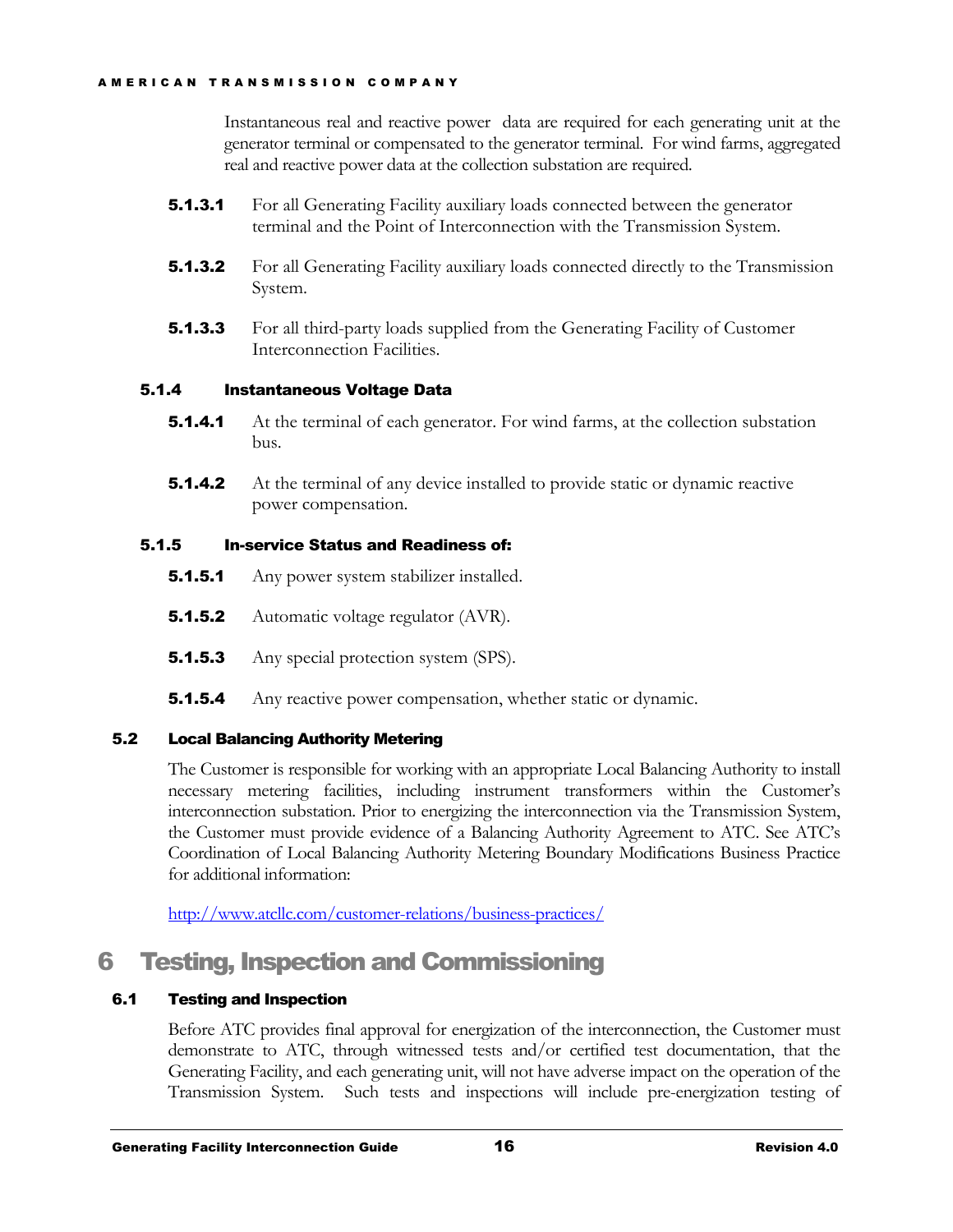equipment connected to the transmission bus, protection and control systems and precommercial testing of the governor, excitation and/or power system stabilizer controls. Protection and control systems include, but are not limited to, AC auxiliary, DC systems, relaying systems, potential and current circuits, and communication systems.

#### <span id="page-22-0"></span>6.2 Initial Transformer Energization

Installation and commissioning of a new Customer transformer will require the initial energization to occur from the Transmission System. Prior to initial energization of a new Customer transformer at a new or existing Generating Facility and if determined necessary by ATC, the Customer must permanently install mitigation equipment (e.g., pre-insertion resistors on the highside transformer circuit breaker) or commission a technical study of the initial energization event to ensure that the initial energization of the transformer will not result in any unacceptable impact to the Transmission System or any other interconnected customers. If the Customer commissions a technical study for this purpose, a final report must be submitted to ATC for review no less than ten (10) business days prior to the Customer's planned date for initial energization.

## <span id="page-22-1"></span>6.3 Reduction of DC Residual Flux

The Customer will perform an excitation current test to determine if the core of any new Customer transformer is magnetized. If the test establishes that the core is magnetized, the Customer will perform the transformer manufacturer's recommended procedures to reduce the residual DC flux on the core. The Customer will then re-perform the excitation current test to verify that the core has been de-magnetized. The Customer will provide documented results of these procedures to ATC prior to energization of the Customer transformer.

## <span id="page-22-2"></span>6.4 Generating Facility Synchronization

Unless otherwise permitted by ATC, the Generating Facility shall be synchronized to the Transmission System at the Customer's step-up transformer's high-side circuit breaker installed at the Point of Interconnection. ATC shall furnish Transmission System bus potentials that may be used by the Customer for synchronizing the Generating Facility to the Transmission System.

# <span id="page-22-3"></span>7 Requirements after Commercial Operation

The GIA (per Section 2.4) establishes the terms and conditions for the interconnected operation of the Generating Facility after achieving Commercial Operation, especially procedures for communication and coordination among the Customer, ATC, and MISO. ATC sees such effective communication and coordination as essential to planning, operating, and maintaining a safe and reliable Transmission System and Generating Facility Interconnection. This section provides summary guidance on certain Interconnection Agreement provisions that may impact the Customer's decision-making in the design of new or modified Generating Facilities for interconnection to the Transmission System. The Customer should consult the Interconnection Agreement for additional detail on requirements pertinent to ongoing interconnected operations.

## <span id="page-22-4"></span>7.1 Operating Guidelines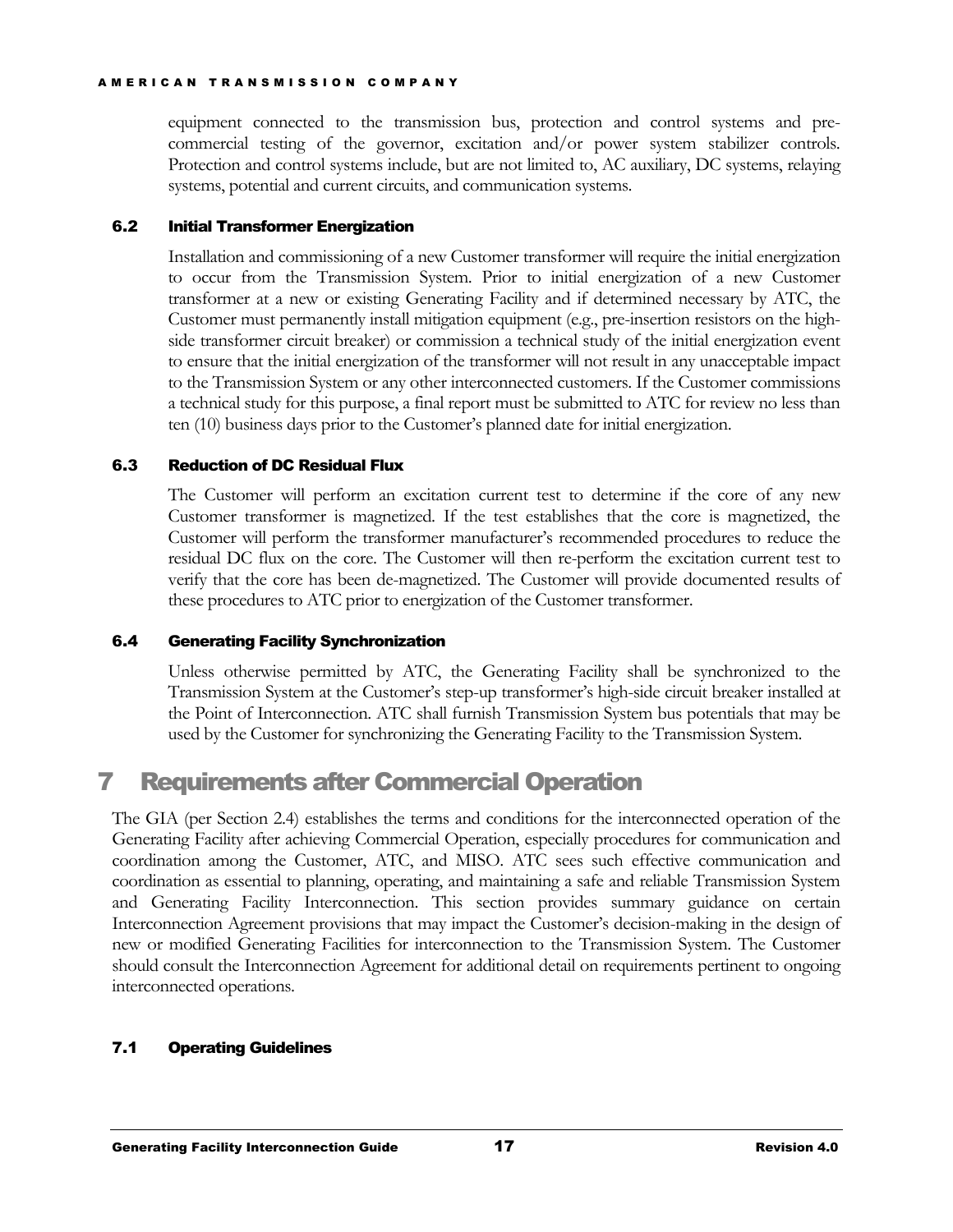The specific requirements of each interconnection will dictate the establishment of mutually agreeable interconnection and/or operating guidelines applicable to each Generating Facility, if necessary.

#### <span id="page-23-0"></span>7.2 Generating Facility Voltage Schedule

NERC Mandatory Reliability Standards VAR-001 and VAR-002 set forth the requirements Transmission Operators and Generator Operators/Owners must follow to maintain network voltage schedules. VAR-001 requires that the Transmission Operator specify a voltage schedule at the Point of Interconnection "and direct the Generator Operator to comply with the schedule in automatic voltage control mode (AVR in service and controlling voltage)." VAR-002 requires that the Generator Operator maintain the voltage schedule set by ATC and operate each generator in automatic voltage control mode, among other requirements.

VAR-001 provides that "[t]he voltage schedule is a voltage target that must be maintained within a tolerance band during a specified period." ATC's standard voltage schedule is a target voltage of 102% of the nominal voltage at the Point of Interconnection within a maximum permissible range of 95% to 105% until ATC specifies a new voltage schedule. The Generating Facility must be designed and operated for this voltage schedule unless directed otherwise. In addition, operation within a desired tolerance band of 100% to 105% is recommended to ensure efficient and reliable operation of the bulk electric system due to real time system conditions that may not have been specifically modeled in the planning horizon.

#### <span id="page-23-1"></span>7.3 Unit Stability

The Customer shall operate the Generating Facility in accordance with the operating requirements of ATC, MISO, NERC, and any applicable regional entity in addition to the stability requirements identified in the Interconnection System Impact Study report, or its equivalent, prepared for the interconnection and which have been posted on the Transmission Provider's OASIS at:

<http://oasis.midwestiso.org/OASIS/ATC/>

## <span id="page-23-2"></span>7.4 System Restoration (Black Start)

The Customer is not required to operate as a Black Start Unit unless designated by a separate Black Start Service agreement. However, in accordance with Good Utility Practice, Customer will participate, when called upon by MISO or ATC, in ATC's Black Start Plan for the Generating Facility and ATC's Transmission System, as well as any verification testing. The Customer is required to supply to ATC its facility black out plans. These plans shall include the equalized impedance of the systems within the Generating Facility auxiliary system to large motors expected to be started during emergency conditions along with the appropriate time-domain modeling assumptions for each large motor to be used by ATC to confirm ATC's Black Start Plan. ATC will use this information to study the ability of a degraded system to start large motors, such as fans, pumps, and other equipment during system black outs and restoration. The Customer will also be expected to participate in any Black Start Plan verification testing.

#### <span id="page-23-3"></span>7.5 Maintenance Testing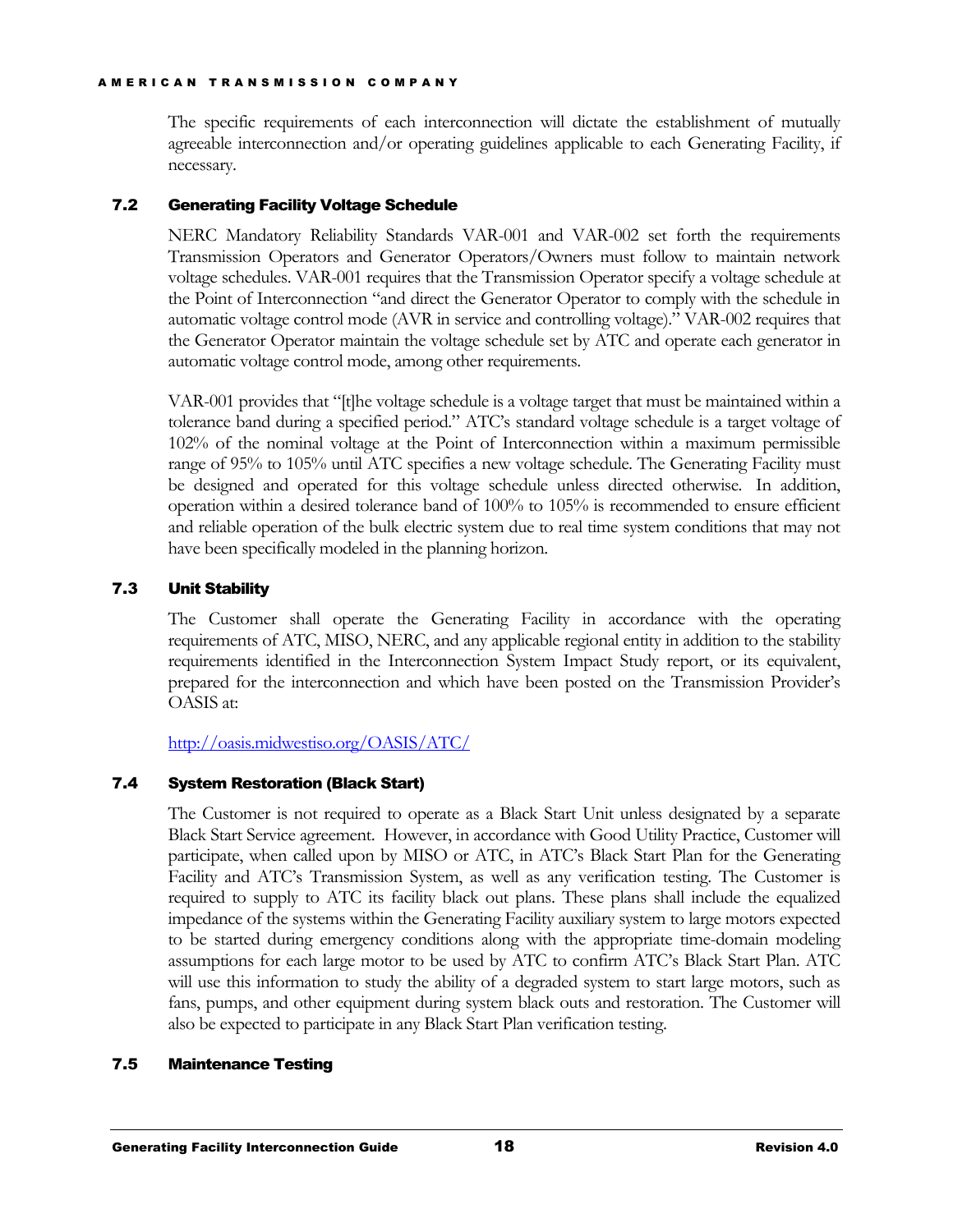After commissioning of the Generating Facility, periodic maintenance, testing, modification or troubleshooting of Customer equipment shall be done with consideration of the impact to the Transmission System. Protective relay testing that can trip any element of the Transmission System shall be discussed and approved by the ATC system operator 10 business days prior to testing of equipment.

#### <span id="page-24-0"></span>7.6 Detection of and Tripping for an Electrical Island Condition

In circumstances where the Generating Facility has no governor controls and the transmission system design could result in an islanding condition for the outage of two transmission elements, ATC requires the Customer to implement additional protection systems as mutually agreed by the Customer and ATC to prevent generation from being isolated or islanded with interconnected load. Alternatively, ATC will require the Customer to curtail their generation for circumstances that could result in an island condition with the next contingency.

#### <span id="page-24-1"></span>7.7 Generating Facility Modifications

It is of critical importance for reliable interconnection service and operation of the Transmission System that the Generator Owner communicate to ATC proposed and planned changes to the Generating Facility, Interconnection Facilities and related equipment. Communication of changes should occur as early as possible using the ATC Generating Facilities Modification Notification (GFMN) form found at:

<http://www.atcllc.com/documents/GFMNForm.doc>

The GFMN form may be sent to ATC via email at:

[gioanotices@atcllc.com](mailto:gioanotices@atcllc.com) 

The GFMN is to be used to communicate events including, but not limited to, the following:

- $\bullet$ Plant/Unit modifications due to emergency changes.
- Planned/Proposed plant/unit modifications.
- $\bullet$ Plant/unit retirements – note that the GFMN does not replace other notification requirements; it is in addition to those requirements.
- Plant/unit development
- The submittal of unit verification data created as a result of periodic testing.
- $\bullet$ The submittal of generator data/information, as required, for reporting data related to NERC and/or Regional Entity standards.
- The submittal of generator data/information as required reporting due to MISO  $\bullet$  .  $\bullet$ transmission and/or energy market needs.

If proposed modifications are determined to have an impact on the Transmission System, ATC and the Customer will collaborate on the appropriate solution(s) to enable successful implementation of the proposed unit modification.

## 7.7.1 The Annual Review

ATC performs an Annual Generator Review to ensure the accuracy of its information for Generating Facilities connected to the Transmission System. Information obtained via the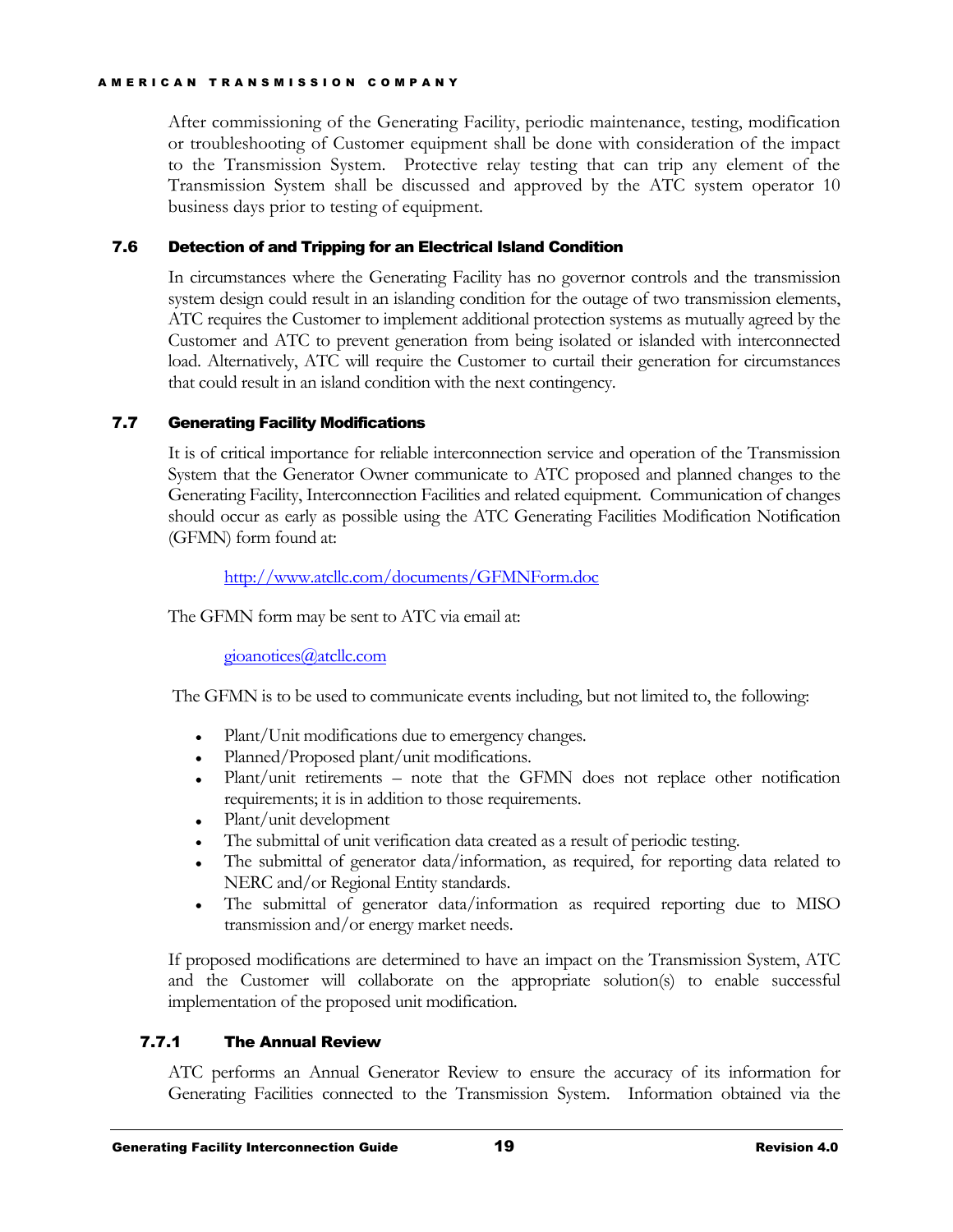Annual Review also contributes to ATC filings made to RFC, MRO and NERC. The primary ATC functions using the Annual Review results are Planning, System Protection and Real Time Operations.

ATC will send an email communication to Generator Owners requesting the following information to initiate the Annual Review process:

- Any planned retirements of plants/units  $\bullet$  .
- Any planned development of new plants/units  $\bullet$  .
- Any modifications made in the prior year for which ATC is unaware
- Any modifications planned or proposed for the future
- Special data reviews such as capability curve confirmations  $\bullet$

## 7.7.2 Generating Unit Testing

ATC desires to support and take part in the Generator Owner's generator reactive power capability verification testing. Coordination between the Generator Owner and ATC will provide a better test environment. ATC encourages the Generator Owner to use the NERC MOD 25 format to report the results, the same format Generator Owners use to report this data to NERC. Appendix C, Generating Unit Test Requirements, contains detailed information for coordinating testing.

| Effective Date: $1/14/2013$ |                                           | <b>Revision: 4.0</b>                          |
|-----------------------------|-------------------------------------------|-----------------------------------------------|
| TITLE:                      | Generating Facility Interconnection Guide | Page 20 of 46<br>Tom Finco, Director External |
|                             | Approved by: Ton Fines                    | Relations                                     |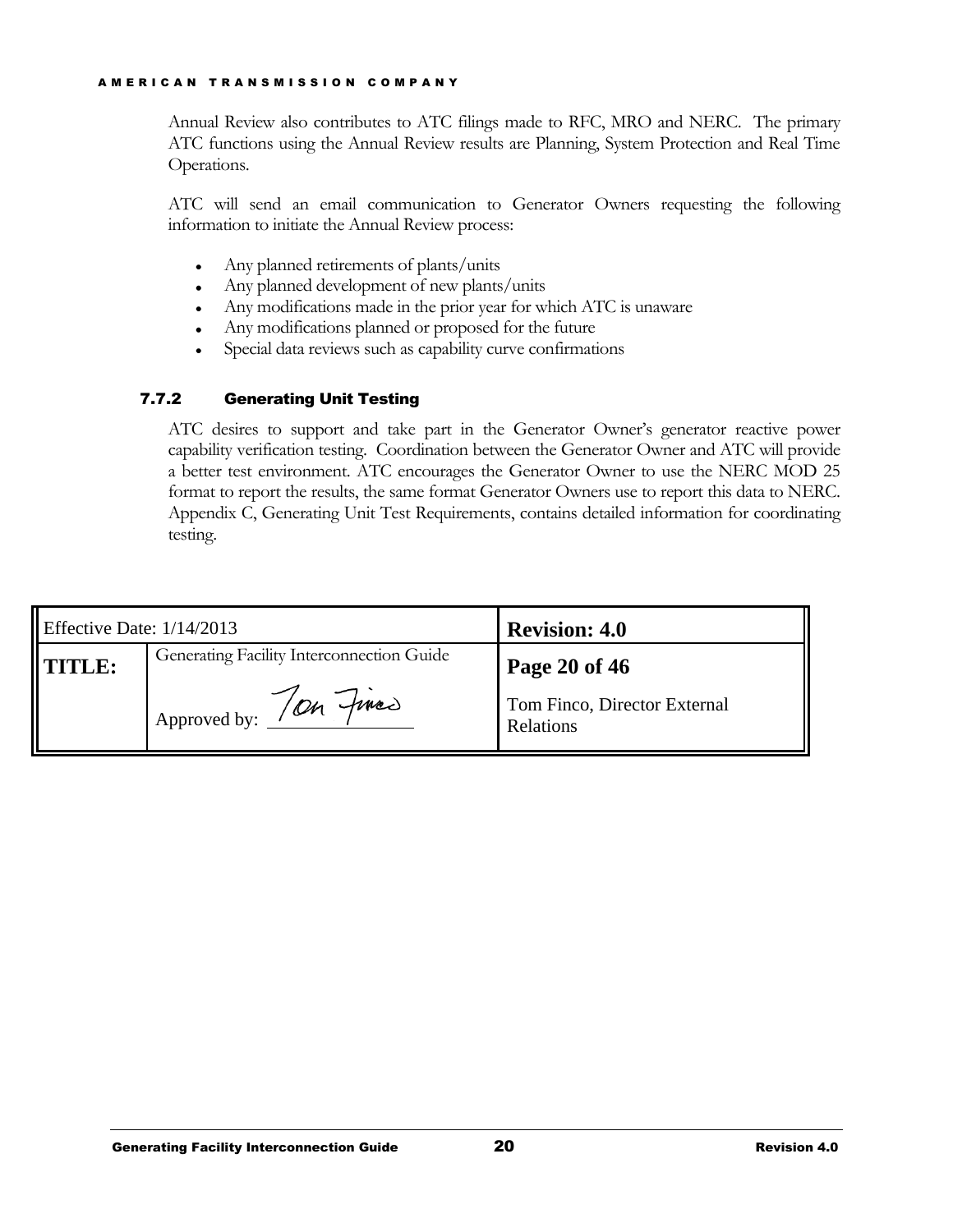# <span id="page-26-0"></span>Revision History

| Revision | Author        | Date           | Section | Description                            |
|----------|---------------|----------------|---------|----------------------------------------|
| 1.0      | Andrew Cotter | 12-16-08       | All     | New / first publication                |
|          |               |                |         |                                        |
| 2.0      | Andrew Cotter | $10-12-09$     | 2.5     | - Added section "Coordination with     |
|          |               |                | 3.1.1   | Local Utilities"                       |
|          |               |                | 3.3     | - 3-position ring bus as minimum       |
|          |               |                | 4.12    | configuration for most                 |
|          |               |                | App. B  | interconnections                       |
|          |               |                |         | - Substation site must meet ATC        |
|          |               |                |         | rough-grade requirements               |
|          |               |                |         | - Synchronism checking devices         |
|          |               |                |         | required in certain instances          |
|          |               |                |         | - Added generator data requirement     |
|          |               |                |         | detail                                 |
|          |               |                |         |                                        |
| 2.1      | Andrew Cotter | $12 - 21 - 09$ | App. B  | - Updated Black Start unit data        |
|          |               |                |         | requirements                           |
|          |               |                |         |                                        |
| 3.0      | Andrew Cotter | $6 - 28 - 10$  | 3.1.1   | - Updated Figure 3.2                   |
|          |               |                | 3.12    | - Added section "Voltage Level"        |
|          |               |                | 3.13    | - Added section "Basic Impulse         |
|          |               |                | 7.6     | Insulation Level"                      |
|          |               |                | App. B  | - Added section "Detection of and      |
|          |               |                | App. B  | Tripping for an Electrical Island      |
|          |               |                |         | Condition"                             |
|          |               |                |         | - Added corresponding NERC             |
|          |               |                |         | reliability standard reference to B.13 |
| 4.0      | Andrew Cotter | $12-07-12$     | 3.13    | - Added section "Recommended           |
|          | Randy Lange   |                | 7.7     | Customer Step-Up Transformer           |
|          |               |                | App. B  | Configuration"                         |
|          |               |                | App. C  | - Added section 7.7 "Generating        |
|          |               |                |         | Facility Modifications"                |
|          |               |                |         | - Modified Generator Data Inventory    |
|          |               |                |         | Matrix                                 |
|          |               |                |         | - Added Appendix C "Generating Unit    |
|          |               |                |         | Test Requirements"                     |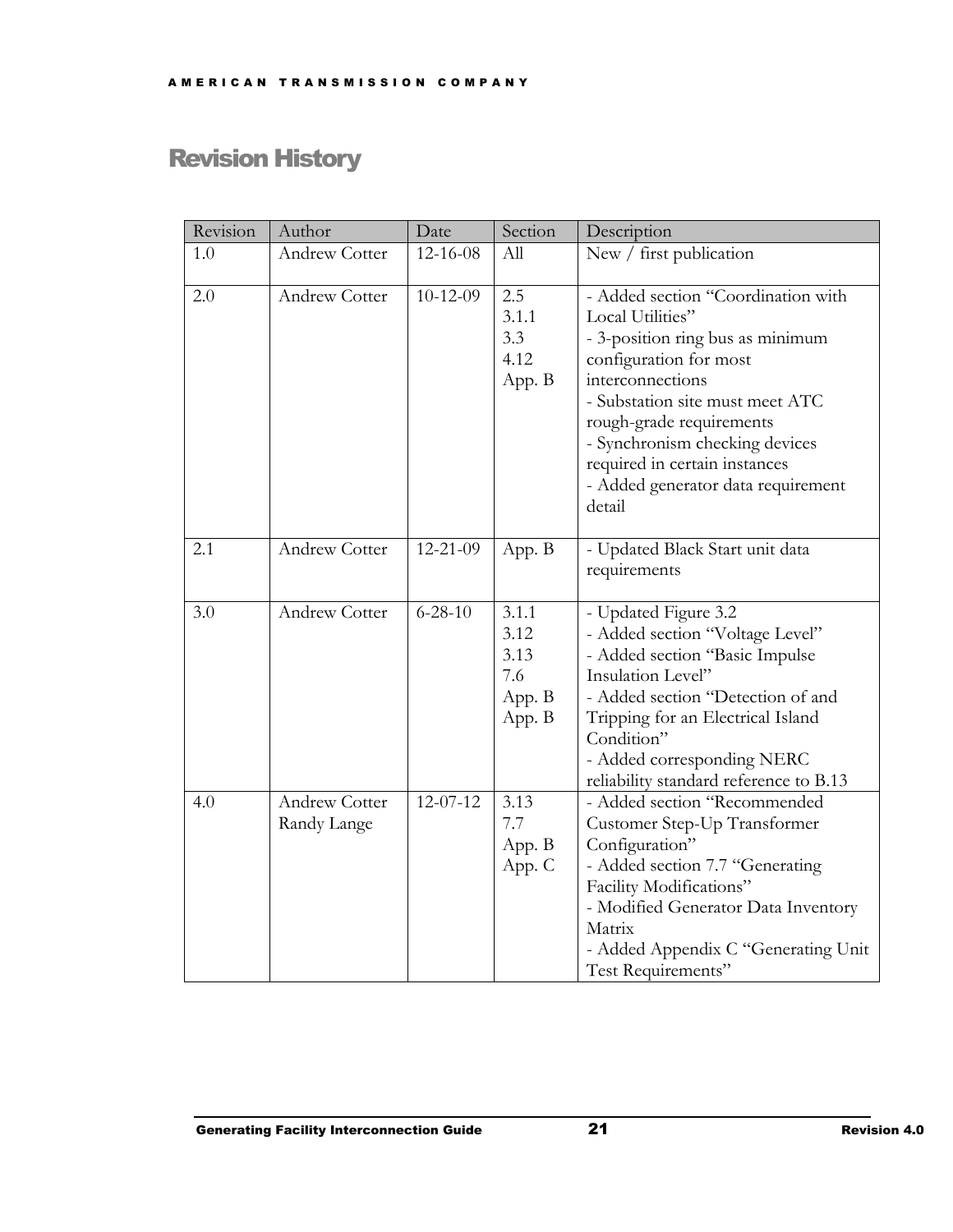# <span id="page-27-0"></span>8 Appendix A: Glossary of Terms

*Any capitalized terms not defined herein will have the meanings set forth in the MISO Tariff.*

**Applicable Regional Reliability Organization:** the reliability organization of NERC applicable to the Balancing Authority of the Transmission System to which the Generating Facility is directly interconnected. ATC is a registered member of both the Midwest Reliability Organization (MRO) and ReliabilityFirst Corporation (RFC).

**Applicable Reliability Standards:** the requirements and guidelines of NERC, the Applicable Regional Reliability Organization, and the Balancing Authority of the Transmission System to which the Generating Facility is directly interconnected.

**ATC Interconnection Facilities:** all facilities and equipment owned by ATC from the Point of Change of Ownership to the Point of Interconnection as identified in the GIA. The ATC Interconnection Facilities are sole-use facilities and do not include Network Upgrades or the Customer's Interconnection Facilities.

**Balancing Authority:** an entity responsible for managing an electric system area (a Balancing Authority Area) bounded by interconnection metering and telemetry; and capable of controlling generation to maintain its interchange schedule with other Balancing Authority Areas and contributing to frequency regulation and which has received certification by NERC or a Regional Reliability Council of NERC.

**Commercial Operation:** the status of a Generating Facility that has commenced generating electricity for sale, excluding electricity generated during Trial Operation.

**Customer:** any entity that already has interconnected or proposes to interconnect a Generating Facility with the Transmission System.

**Customer's Interconnection Facilities:** all facilities and equipment, as identified in the GIA, that are located between the Generating Facility and the Point of Change of Ownership, including any equipment necessary to physically and electrically interconnect the Generating Facility to the Transmission System.

**Electric Reliability Organization:** the North American Electric Reliability Corporation authorized by the FERC to promulgate, seek approval for, and enforce Mandatory Reliability Standards.

**Electrical Island:** An isolated operating condition which couples a generator(s) to local load with no external connection to the Transmission System.

**Emergency Condition:** a condition or situation: (1) that in the reasonable judgment of the Party making the claim is imminently likely to endanger, or is contributing to the endangerment of, life, property, or public health and safety; or (2) that, in the case of either Midwest ISO or ATC, is imminently likely (as determined in a non-discriminatory manner) to cause a material adverse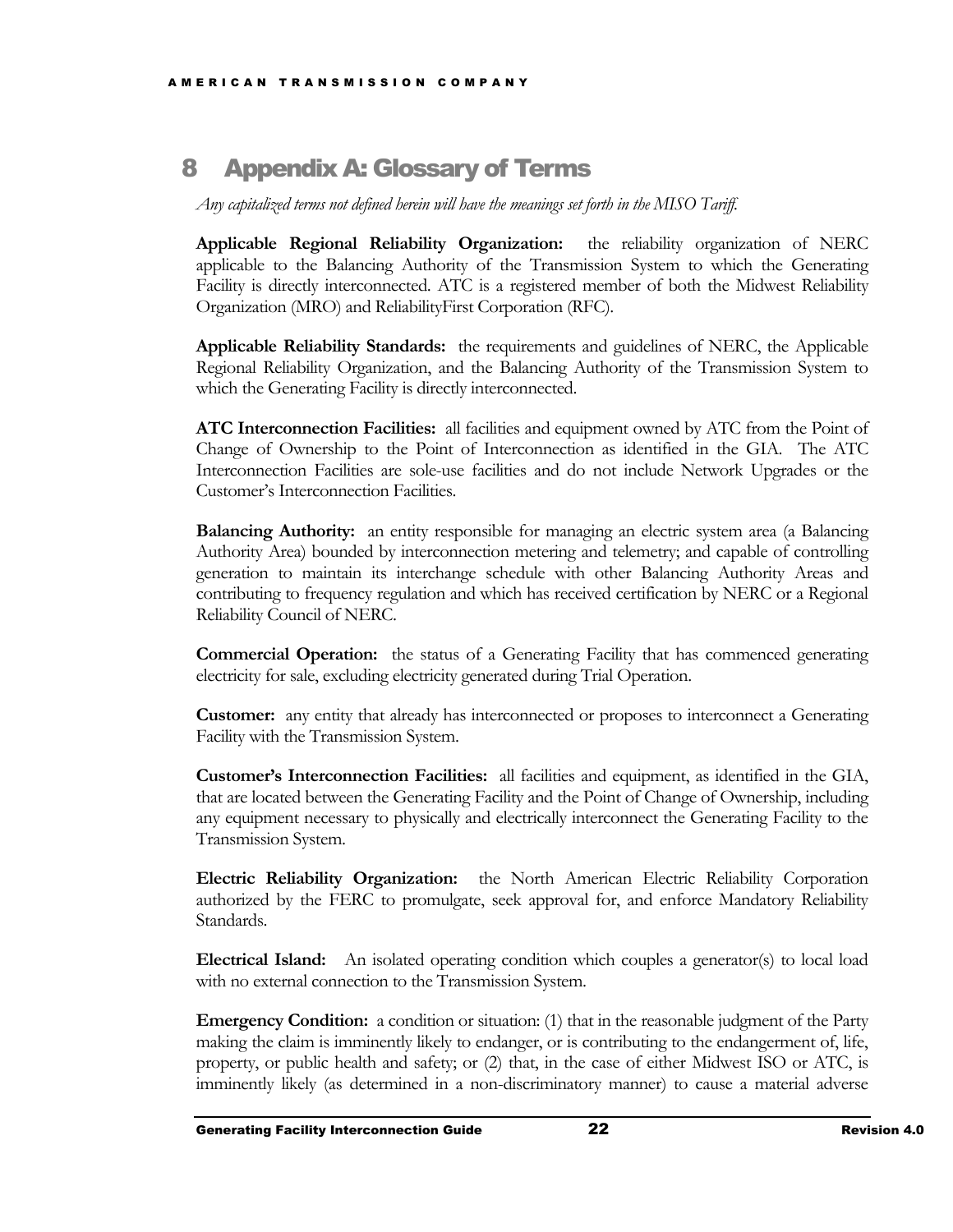effect on the security of, or damage to the Transmission System, the ATC Interconnection Facilities or the electric systems of others to which the Transmission System is directly connected; or (3) that, in the case of the Customer, is imminently likely (as determined in a nondiscriminatory manner) to cause a material adverse effect on the security of, or damage to, the Generating Facility or the Customer's Interconnection Facilities. System restoration and blackstart will be considered Emergency Conditions; provided that the Customer is not obligated by this LGIA to possess black-start capability. Any condition or situation that results from lack of sufficient generating capacity to meet load requirements or that results solely from economic conditions will not constitute an Emergency Condition, unless one of the enumerated conditions or situations identified in this definition also exists.

**Federal Power Act:** the Federal Power Act, as amended, 16 U.S.C. §§ 791a *et seq*.

FERC: the Federal Energy Regulatory Commission or its successor.

**Generating Facility:** the Customer's device(s) for the production of electricity consisting of one or more generating units identified in the Interconnection Request, but not including the Customer's Interconnection Facilities.

**Generating Facility Capacity:** the aggregate net capacity of the Generating Facility where it includes multiple generating units at the Point of Interconnection.

**Generator Interconnection Agreement (GIA):** the interconnection agreement in the form of Appendix 6 of MISO's Generator Interconnection Procedures.

**Generator Interconnection Procedures (GIP):** the interconnection procedures that are included in the MISO Tariff and applicable to an Interconnection Request pertaining to a Generating Facility.

Generator Upgrades: the additions, modifications, and upgrades to the electric system of an existing generating facility or of a higher queued Generating Facility at or beyond the Point of Interconnection to facilitate interconnection of the Generating Facility and render the transmission service necessary to affect the Customer's wholesale sale of electricity in interstate commerce.

**Good Utility Practice:** any of the practices, methods and acts engaged in or approved by a significant portion of the electric industry during the relevant time period, or any of the practices, methods and acts which, in the exercise of reasonable judgment in light of the facts known at the time the decision was made, could have been expected to accomplish the desired result at a reasonable cost consistent with good business practices, reliability, safety and expedition. Good Utility Practice is not intended to be limited to the optimum practice, method, or act to the exclusion of all others, but rather to be acceptable practices, methods, or acts generally accepted in the region.

**Governmental Authority:** any federal, state, local or other governmental regulatory or administrative agency, court, commission, department, board, or other governmental subdivision, legislature, rulemaking board, tribunal, or other governmental authority having jurisdiction over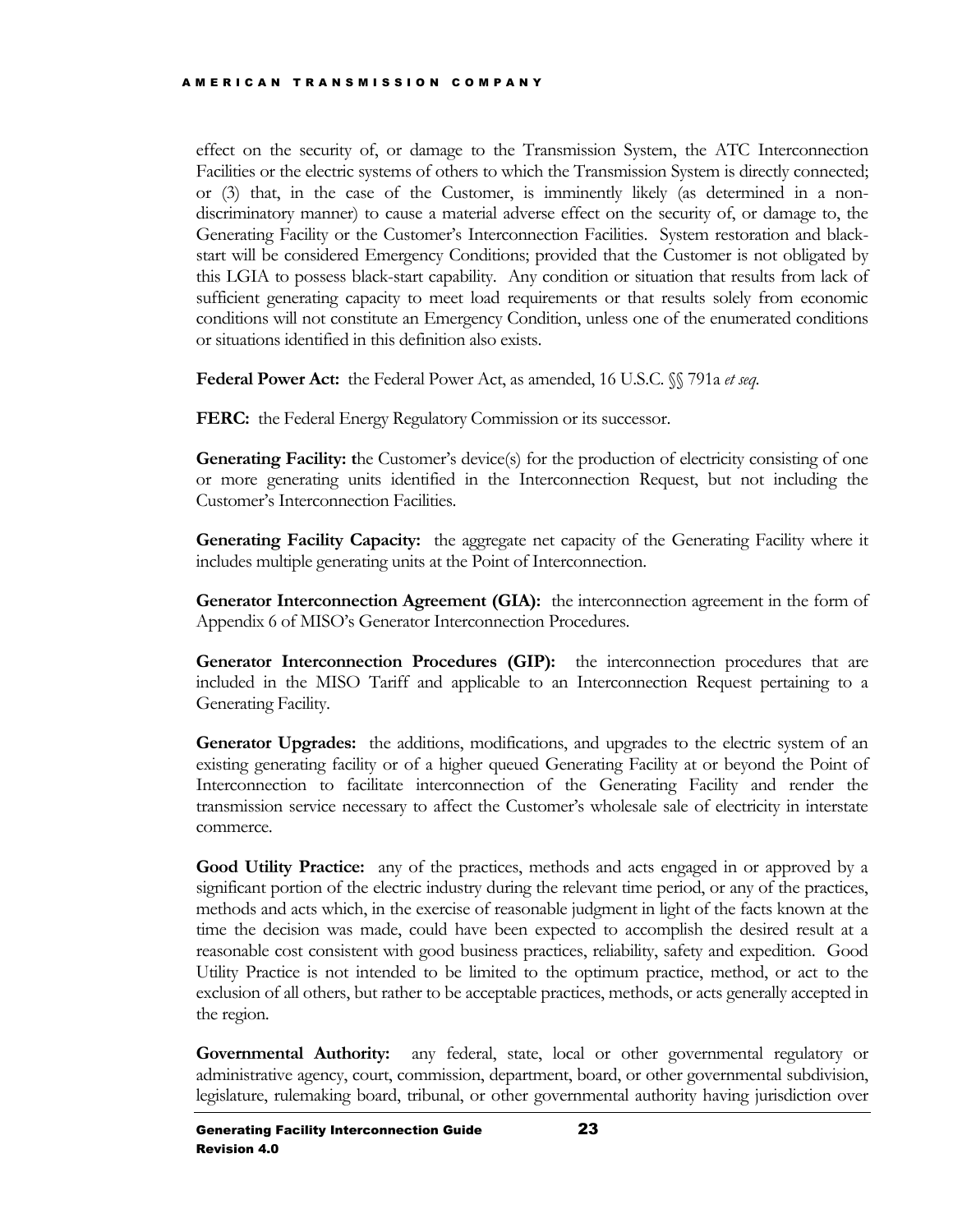the Parties, their respective facilities, or the respective services they provide, and exercising or entitled to exercise any administrative, executive, police, or taxing authority or power; provided, however, that such term does not include the Customer, Midwest ISO, ATC, or any Affiliate thereof.

**Initial Synchronization Date:** the date upon which the Generating Facility is initially synchronized and upon which Trial Operation may begin.

**In-Service Date:** the date upon which the Customer reasonably expects it will be ready to begin use of the ATC Interconnection Facilities to obtain backfeed power.

**Interconnection Agreement:** the agreement executed or to be executed by ATC, the Customer, and MISO and filed at the FERC; representing mutually agreeable terms and conditions pertinent to the interconnection of the Generating Facility to the Transmission System. The form of this agreement not only acceptably includes MISO's pro forma Generator Interconnection Agreement (GIA), but also agreements executed and filed for Generating Facilities whose interconnection preceded the existence of the GIA.

**Interconnection Facilities:** all facilities and equipment between the Generating Facility and the Point of Interconnection, including any modification, additions or upgrades that are necessary to physically and electrically interconnect the Generating Facility to the Transmission System. Interconnection Facilities do not include Generator Upgrades or Network Upgrades.

**Interconnection Facilities Study:** a study conducted by MISO, or its agent, for the Customer to determine a list of facilities (including the ATC Interconnection Facilities, System Protection Facilities, and if such upgrades have been determined, Network Upgrades, Distribution Upgrades, Generator Upgrades, and upgrades on Affected Systems, as identified in the Interconnection System Impact Study), the cost of those facilities, and the time required to interconnect the Generating Facility with the Transmission System. The scope of the study is defined in Section 8 of MISO Generator Interconnection Procedures.

**Interconnection Feasibility Study:** a preliminary evaluation of the system impact of interconnecting the Generating Facility to the Transmission System, the scope of which is described in Section 6 of MISO Generator Interconnection Procedures.

**Interconnection Request:** a Customer's request, in the form of Appendix 1 to the Generator Interconnection Procedures, to interconnect a new Generating Facility, or to increase the capacity of, or make a Material Modification to the operating characteristics of, an existing Generating Facility that is interconnected with the Transmission System.

**Interconnection Study:** any of the following studies: the Interconnection Feasibility Study, the Interconnection System Impact Study, and the Interconnection Facilities Study, or the Restudy of any of the above, described in the Generator Interconnection Procedures.

**Interconnection System Impact Study:** an engineering study that evaluates the impact of the proposed interconnection on the safety and reliability of Transmission System and, if applicable, an Affected System. The study will identify and detail the system impacts that would result if the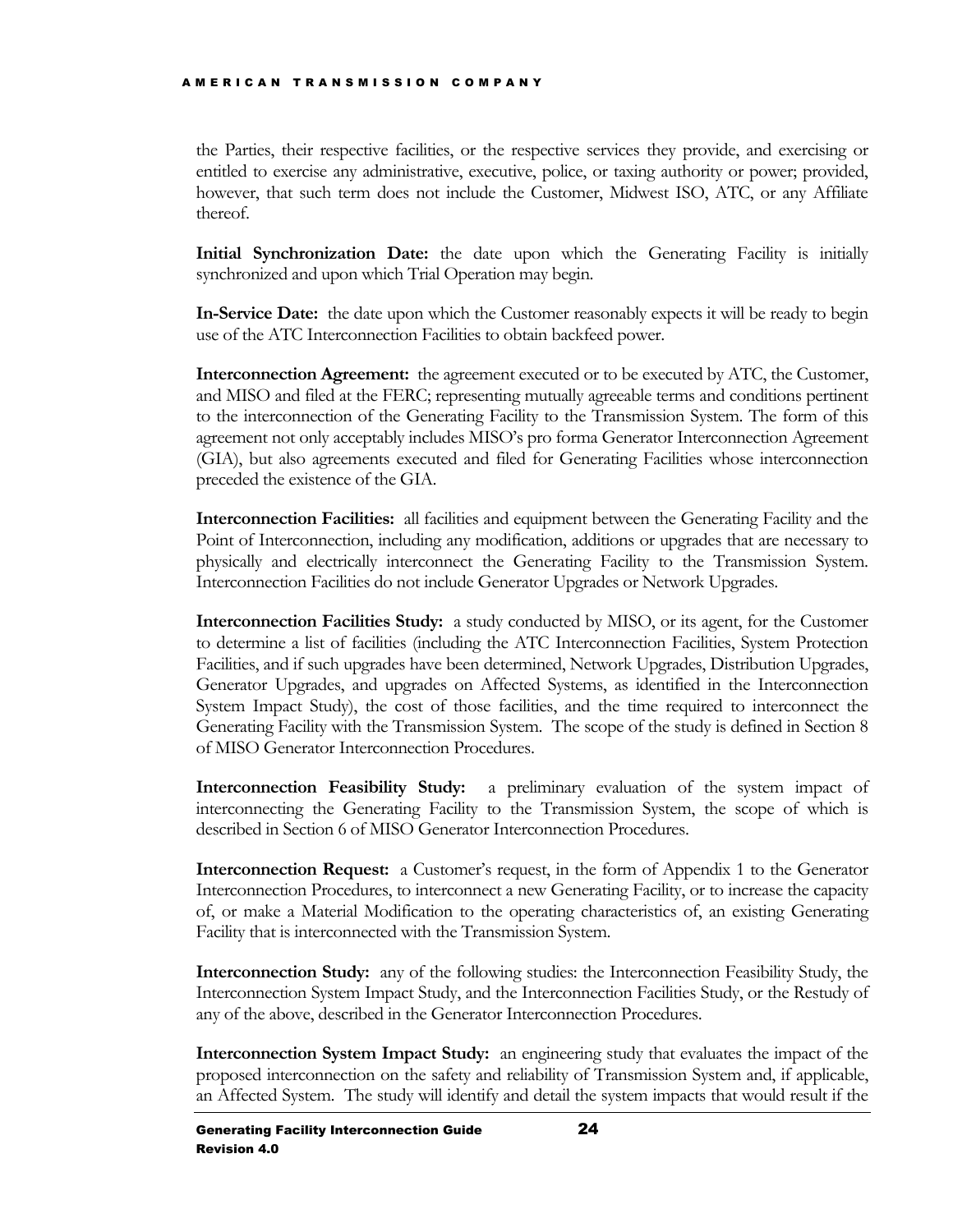Generating Facility were interconnected without project modifications or system modifications, focusing on the Adverse System Impacts identified in the Interconnection Feasibility Study, or to study potential impacts, including but not limited to those identified in the Scoping Meeting as described in the Generator Interconnection Procedures.

**Mandatory Reliability Standards:** those standards promulgated and approved by NERC as the ERO, or any Regional Entity authorized to do so, as ratified and approved by the FERC that are applicable to ATC and the Customer.

**MISO:** the Midwest Independent Transmission System Operator, Inc., the Regional Transmission Organization that administers the tariff and provides transmission and energy market services over the transmission facilities of its transmission-owning members in interstate commerce.

**NERC:** the North American Electric Reliability Corporation or its successor organization.

**Network Upgrades:** the additions, modifications, and upgrades to the Transmission System required at or beyond the point at which the Interconnection Facilities connect to the Transmission System to accommodate the interconnection of the Generating Facility to the Transmission System.

**Point of Change of Ownership (PCO):** the point, as set forth in Appendix A to the GIA or Exhibit 1 of an Interconnection Agreement, where the Customer's Interconnection Facilities connect to the ATC Interconnection Facilities.

**Point of Interconnection (POI):** the point at which the ATC Interconnection Facilities connect to the ATC interconnection substation bus.

**Regional Entity:** the entity or entities that have entered into a delegation agreement with NERC and that have responsibility for the audit and investigation of the compliance with Mandatory Reliability Standards.

**Tariff:** MISO Tariff through which open access transmission service and Interconnection Service are offered, as filed with the FERC, and as amended or supplemented from time to time, or any successor tariff.

**Transmission Operator:** any entity responsible for the reliability of its "local" transmission system, and that operates or directs the operations of the transmission facilities.

**Transmission System:** the facilities owned by ATC and controlled or operated by MISO and ATC at voltages ≥69 kV and are used to provide transmission service or Wholesale Distribution Service under the Tariff.

**Trial Operation:** the period during which the Customer is engaged in on-site test operations and commissioning of the Generating Facility prior to Commercial Operation.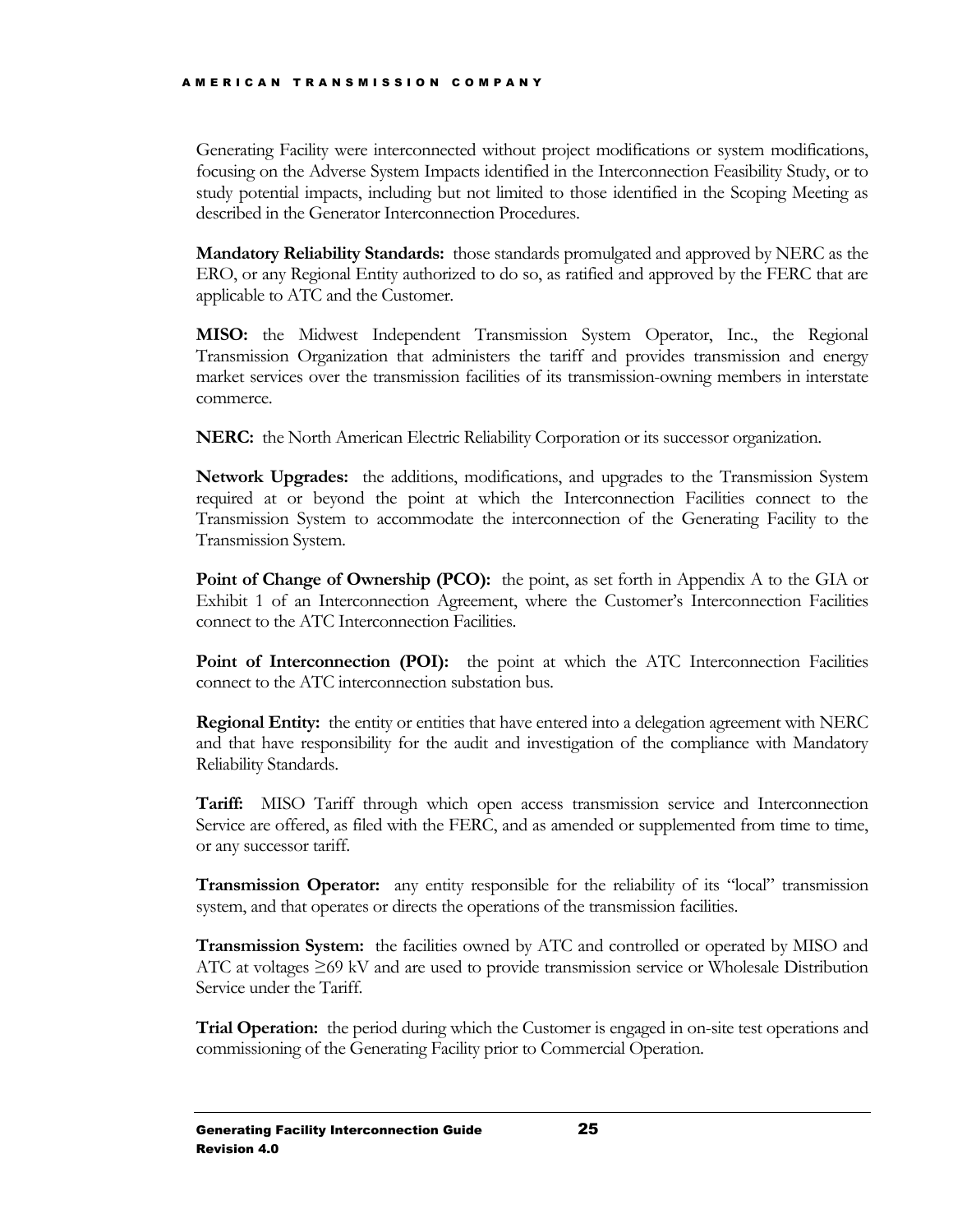# <span id="page-31-0"></span>9 Appendix B: Generator Data Requirements

# **New Generating Facility Interconnections**

ATC requires the following minimum information from the Customer to properly model any Generating Facility connected to the Transmission System. The Customer will submit most of the information below during Interconnection Studies, but some of the information is not available until later in the design of a Generating Facility. In addition, during design and operation, changes in design information may occur when systems are manufactured, finalized or upgraded in the field. If information has changed since the Customer's last communication with ATC regarding any particular Generating Facility's characteristic data, the Customer will provide to ATC updated information to ensure ATC effectively models the Generating Facility.

The Customer will resubmit data outlined in the Generator Data Inventory Matrix below whenever any of the data changes (*e.g.*, from typical/estimated to approved/final or due to a design modification).

# **Existing Generating Facility Interconnections**

ATC's effective modeling of the transmission system is also impacted by modifications to existing, already-interconnected Generating Facilities and/or generating units. The generator data requirements of Appendix B are not only applicable to new Generating Facility Interconnections but also to any proposed modifications made to existing Generating Facilities (*e.g.*, exciters, governors, protection systems, main or auxiliary transformers, etc). Such modifications will be communicated to ATC according to the terms of the Interconnection Agreement and using ATC's Generating Facilities Modification Notification (GFMN) form available online;

## <http://www.atcllc.com/documents/GFMNForm.doc>

ATC will review the Customer's proposed modification(s) and ascertain the impact of such modifications on the transmission system. If proposed modifications are determined to have an impact on the transmission system, ATC and the Customer will collaborate on the appropriate solution(s) to enable successful implementation of the proposed generator modification.

The Customer will also utilize the GFMN form for submittal of generator data/information updated as a result of periodic testing, especially as required by NERC or Regional Entity standards.

Use the GFMN to communicate any questions about proposed modifications to an existing Generating Facility and send this to ATC using the following e-mail address:

[gioanotices@atcllc.com](mailto:gioanotices@atcllc.com)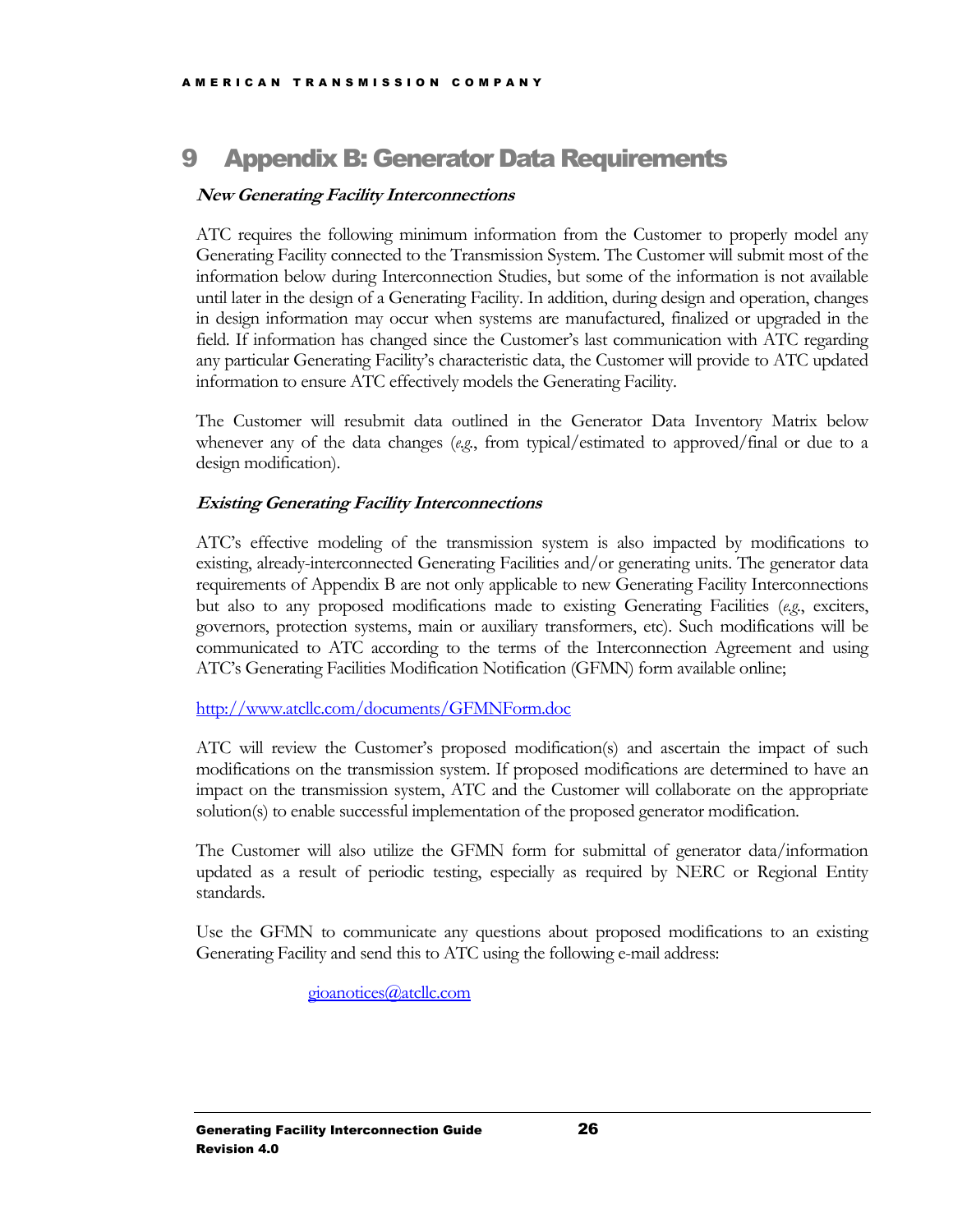# 10 Generator Data Inventory Matrix

| <b>Customer Name:</b> |  |
|-----------------------|--|
| Generator             |  |
| Location:             |  |
| Date of Change:       |  |
|                       |  |

The Generator Owner shall communicate any planned generator modifications to the plant that would impact any of the parameters listed on this sheet. The Generator Owner shall notify ATC as soon as they become aware of a planned or emergent change. For further details please refer to the corresponding section in Appendix B. Please use the Generating Facilities Modification Notification (GFMN) form to communicate this using the email address [gioanotices@atcllc.com.](mailto:gioanotices@atcllc.com)

<http://www.atcllc.com/documents/GFMNForm.doc>

<span id="page-32-0"></span>Notes:

- 1. Comments highlighted in green indicate critical elements needed for successful Real Time Operation of the Transmission System.
- 2. Regulatory Requirements identified are the most primary requirement for that data element; many of the data elements are tied to additional regulatory requirements.

| Index | Data Type<br>and NERC<br>reliability<br>standard<br>reference | Data Types                    | <b>Comment</b>                                                                                                                                                                                                                          | <b>Specific Data Elements</b>                                                                                                                                                                                                                                                                                                          | <b>ATC</b><br><b>Functional</b><br>Use | Data Location (Ex:<br>Manufacture's<br>Sheet, Calculated,<br>Typical) |
|-------|---------------------------------------------------------------|-------------------------------|-----------------------------------------------------------------------------------------------------------------------------------------------------------------------------------------------------------------------------------------|----------------------------------------------------------------------------------------------------------------------------------------------------------------------------------------------------------------------------------------------------------------------------------------------------------------------------------------|----------------------------------------|-----------------------------------------------------------------------|
|       | <b>Generator / Turbine</b><br>Data                            |                               | The Customer will provide<br>the following information<br>regarding the generator or<br>turbine itself                                                                                                                                  |                                                                                                                                                                                                                                                                                                                                        |                                        |                                                                       |
| A.1   | Generator /<br>Turbine Data<br>$(MOD-012)$                    | Manufacturers'<br>data sheets | For Example, machine time constants,<br>impedances, total inertia in WR2<br>[generator, exciter, and turbine<br>combined], inertia constant, voltage base,<br>etc.), grounding information (impedance).<br>integrator gains and limits) | Time constants (T'do, T'go, T"do, T"go,<br>T'd3, T'd2, T'd1, T"d, T'q, T"q, Ta3, Ta2,<br>Ta1); Unsaturated (Xdi, X'di X"di Xgi,<br>X'gi, X"gi, XIi, X2i, X0i) Saturated (Xdv<br>X'dv, X"dv, Xqv, X'qv, X"qv, Xlv, X2v,<br>X0v) impedances; Sequence resistance<br>data (R1, R2 and R0) or Rg or Ra<br>resistances if sequence data not | Planning<br>and System<br>Protection   | Manufacture Data<br>sheet                                             |

Generating Facility Interconnection Guide 27 and 2008 27 Revision 4.0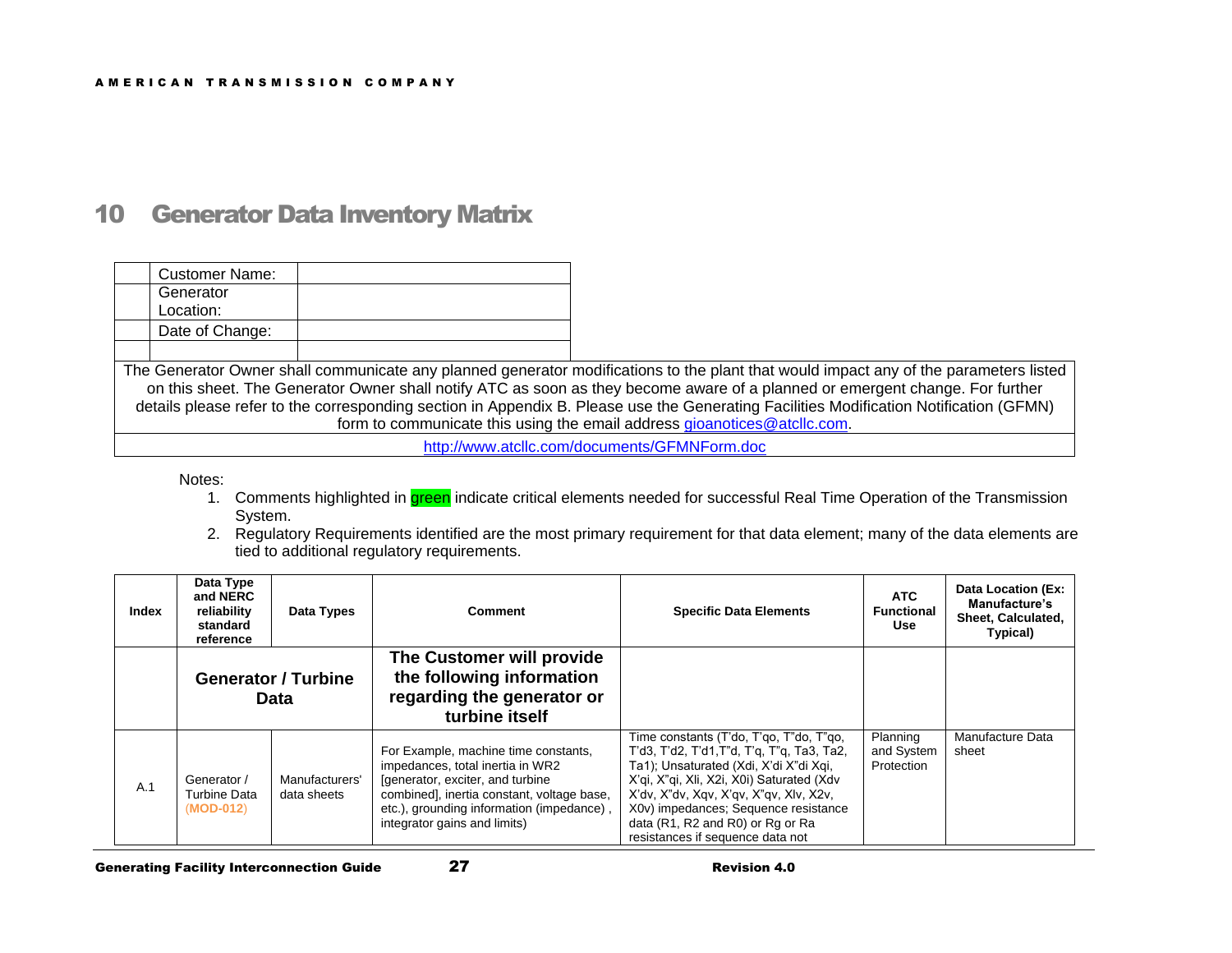|     |                                                                                                    |                                                                                        |                                                                                                                                                                                                                                                                                                                                                       | available; either total inertia WR <sup>2</sup> or<br>inertia constant (H); Grounding<br>information (neutral or phase reactor)                                                                                                                      |                                                     |                                                                                                                               |
|-----|----------------------------------------------------------------------------------------------------|----------------------------------------------------------------------------------------|-------------------------------------------------------------------------------------------------------------------------------------------------------------------------------------------------------------------------------------------------------------------------------------------------------------------------------------------------------|------------------------------------------------------------------------------------------------------------------------------------------------------------------------------------------------------------------------------------------------------|-----------------------------------------------------|-------------------------------------------------------------------------------------------------------------------------------|
| A.2 | Generator /<br><b>Turbine Data</b>                                                                 | Normal and<br>emergency<br>high and low<br>voltage<br>limitations for<br>the generator | Note: This data is critical for<br>successful Real Time Operation of the<br><b>Transmission System.</b>                                                                                                                                                                                                                                               | Maximum and minimum generator<br>terminal voltage limitations for normal<br>and emergency conditions.                                                                                                                                                | Planning<br>and<br>Operations                       | Manufacture data<br>sheets or design<br>data publication.                                                                     |
| A.3 | Generator /<br><b>Turbine Data</b><br>$(MOD-010)$                                                  | Machine<br>design                                                                      | Generator type for induction machines,<br>i.e.: direct connected generator,<br>generator with controlled external<br>resistor, doubly-fed induction generator or<br>generator with power convertor                                                                                                                                                    | Round rotor (nuclear, fossil CT's), salient<br>rotor (hydro units-some slow CT's),<br>induction (wind); design configuration<br>delta or Wye.                                                                                                        | Planning<br>and<br>Operations                       | Manufacture data<br>sheets or design<br>data publication.                                                                     |
| A.4 | Generator /<br><b>Turbine Data</b><br>(MOD-010)                                                    | Generator<br>capability<br>curve                                                       | Note: This data is critical for<br>successful Real Time Operation of the<br><b>Transmission System.</b><br>Variations for factors that affect<br>$\bullet$<br>generator capability such as ambient<br>temperature, gas temperature, and<br>hydrogen pressure.<br>Excitation limiter curves including<br>$\bullet$<br>over and under-excitation limits | Reactive capability curves for at least<br>rating of machine. Several curves<br>usually provided for several hydrogen<br>pressures or cold gas temperatures.<br>VEE curves for at least base capability.                                             | Planning<br>and<br>Operations                       | Manufacture<br>reactive capability<br>curves (usually<br>several curves on<br>same sheet).<br>Manufacture VEE<br>curve sheet. |
| A.5 | Generator /<br><b>Turbine Data</b><br>$(MOD-012)$                                                  | Generator<br>saturation<br>curves                                                      |                                                                                                                                                                                                                                                                                                                                                       | Air gap line curve,<br>No-load saturation curve, Synchronous<br>impedance curve, Saturation at rated<br>armature current curve,<br>Saturation at rated armature current<br>curve-rated pf and<br>Saturation at rated armature current<br>curve-0 pf. | Planning                                            | Manufacture<br>Saturation and<br>synchronous<br>impedance curves<br>(usually all curve on<br>same sheet)                      |
| A.6 | Number of<br>turbines<br>installed (for<br>Wind Farms<br>Only) (MOD-<br>010 and<br><b>MOD-012)</b> | Number of<br>turbine units<br>being installed<br>at plant/wind<br>farm                 | List of each turbine manufacturer and the<br>number of identical turbine/generator<br>units from each manufacturer being<br>installed at plant/wind farm                                                                                                                                                                                              | Customer design plan and G-T<br>interconnection application (one-line,<br>and collector system)                                                                                                                                                      | Planning                                            | Customer layout<br>plan and G-T<br>interconnection<br>application                                                             |
| A.7 | Generator /<br><b>Turbine Data</b><br>(MOD-012 &<br><b>PRC-001)</b>                                | List of<br>installation<br>protection with<br>settings / time                          | Out of Step<br>$\bullet$<br>Tabular over-frequency<br>$\bullet$<br>Tabular under-frequency<br>$\bullet$<br>Voltage and frequency volts/hertz<br>$\bullet$                                                                                                                                                                                             | Under and over frequency tabular<br>$\bullet$<br>data provided frequency limits and<br>time duration.<br>Over Frequency - electrical and<br>$\bullet$                                                                                                | Planning,<br>Operations<br>and System<br>Protection | Manufacture data<br>sheet<br>Customer or<br>consultant                                                                        |

Generating Facility Interconnection Guide 28 28 and 28 Revision 4.0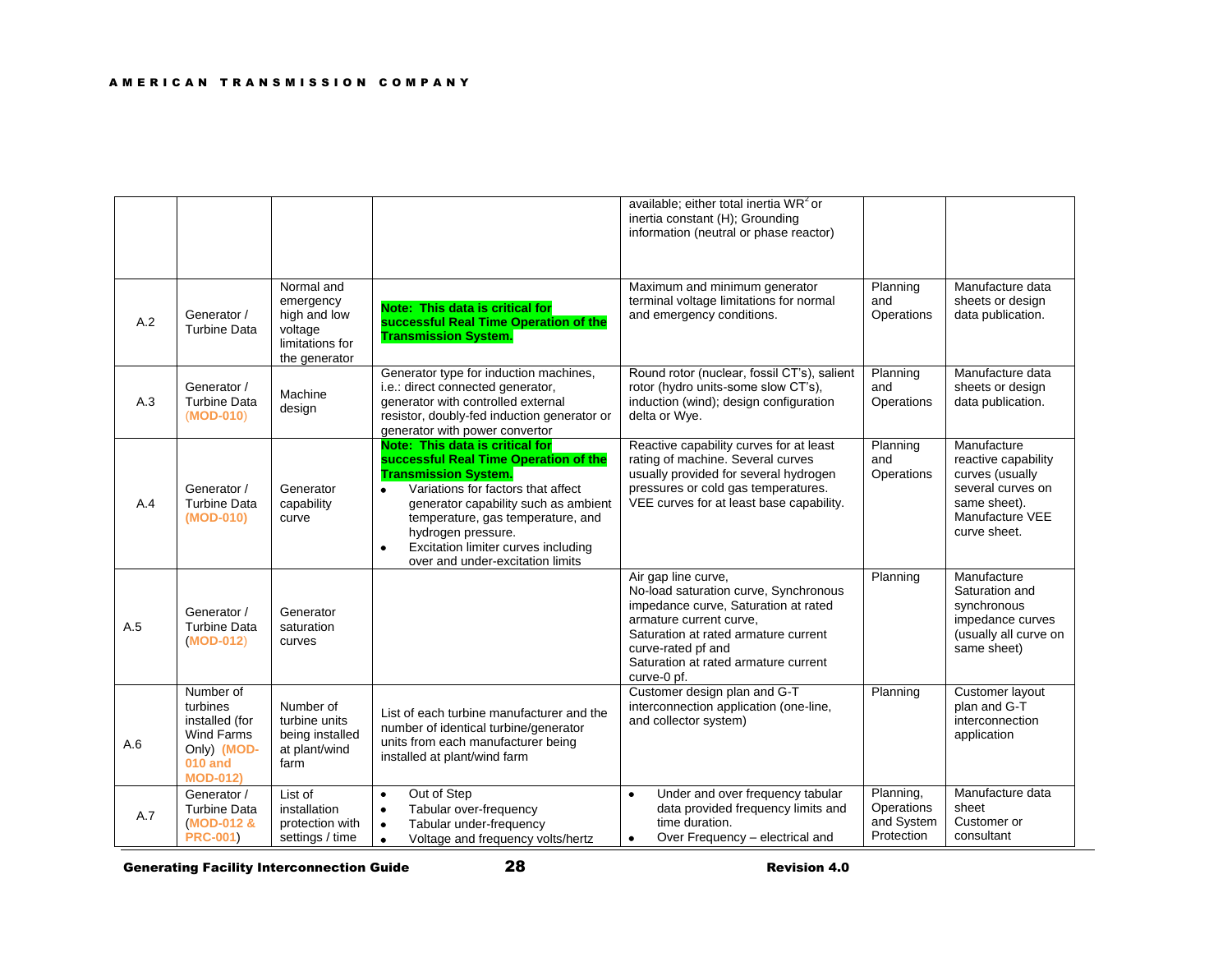| delays                   | Turbine rated and maximum (P <sub>rated</sub><br>$\bullet$<br>and $P_{\text{max}}$ )<br>Over-speed<br>$\bullet$<br><b>Reverse Power</b><br>$\bullet$<br>Synchronizing, along with a notation<br>$\bullet$<br>on the one-line on which breaker(s)<br>this is located<br>Generator Protection responding to<br>$\bullet$<br>faults that require coordination with<br>transmission relaying (any relaying<br>that would require coordination with<br>the transmission relaying)<br>Coordination primary and secondary<br>$\bullet$<br>clearing times associated with step-<br>up transformer and generator faults | mechanical turbine trips), highest<br>steady state high frequency<br>operating point (In the case of a<br>wind generator, high frequency<br>(step) ride through relay settings<br>are also needed. Please see the<br>Over-Frequency Format Table<br>example below:<br><b>Generator terminal</b><br><b>Time Delay for Trip</b><br>frequency<br>57.5 < Hz < 61.5<br>Continuous Operation<br>61.5 < Hz < 62.5<br>30 seconds<br>Hz > 62.5<br>0.02 seconds<br>Under Frequency - electrical and<br>$\bullet$                  | protection relays<br>and settings |
|--------------------------|----------------------------------------------------------------------------------------------------------------------------------------------------------------------------------------------------------------------------------------------------------------------------------------------------------------------------------------------------------------------------------------------------------------------------------------------------------------------------------------------------------------------------------------------------------------------------------------------------------------|-------------------------------------------------------------------------------------------------------------------------------------------------------------------------------------------------------------------------------------------------------------------------------------------------------------------------------------------------------------------------------------------------------------------------------------------------------------------------------------------------------------------------|-----------------------------------|
|                          |                                                                                                                                                                                                                                                                                                                                                                                                                                                                                                                                                                                                                | mechanical turbine trips), lowest<br>steady state low frequency<br>operating point (In the case of a<br>wind generator, low frequency<br>(step) ride through relay settings<br>are also needed. Please see the<br>Under-Frequency Format Table<br>example located below:<br><b>Generator terminal</b><br><b>Time Delay for Trip</b><br>frequency<br>Hz < 56.5<br>0.02 seconds<br>56.5 < Hz < 57.5<br>10 seconds<br>57.5 < Hz < 61.5<br>Continuous Operation                                                             |                                   |
|                          |                                                                                                                                                                                                                                                                                                                                                                                                                                                                                                                                                                                                                | Turbines: Turbine rated (Prated) and<br>$\bullet$<br>maximum $(P_{max})$ real power<br>capability (ideally as a vertical line<br>superimposed on the generator<br>capability curve), including a<br>description of blades (e.g., multi<br>stage, high, intermediate and low<br>pressure, etc), as well as total<br>power (kVA) at rated conditions<br>Type and use of generating voltage<br>$\bullet$<br>and frequency relays installed.<br>Turbine normal and maximum<br>$\bullet$<br>power ratings (Prated and Pmax). |                                   |
| <b>Excitation System</b> | The Customer will provide                                                                                                                                                                                                                                                                                                                                                                                                                                                                                                                                                                                      |                                                                                                                                                                                                                                                                                                                                                                                                                                                                                                                         |                                   |

Generating Facility Interconnection Guide 29 29 and 20 Revision 4.0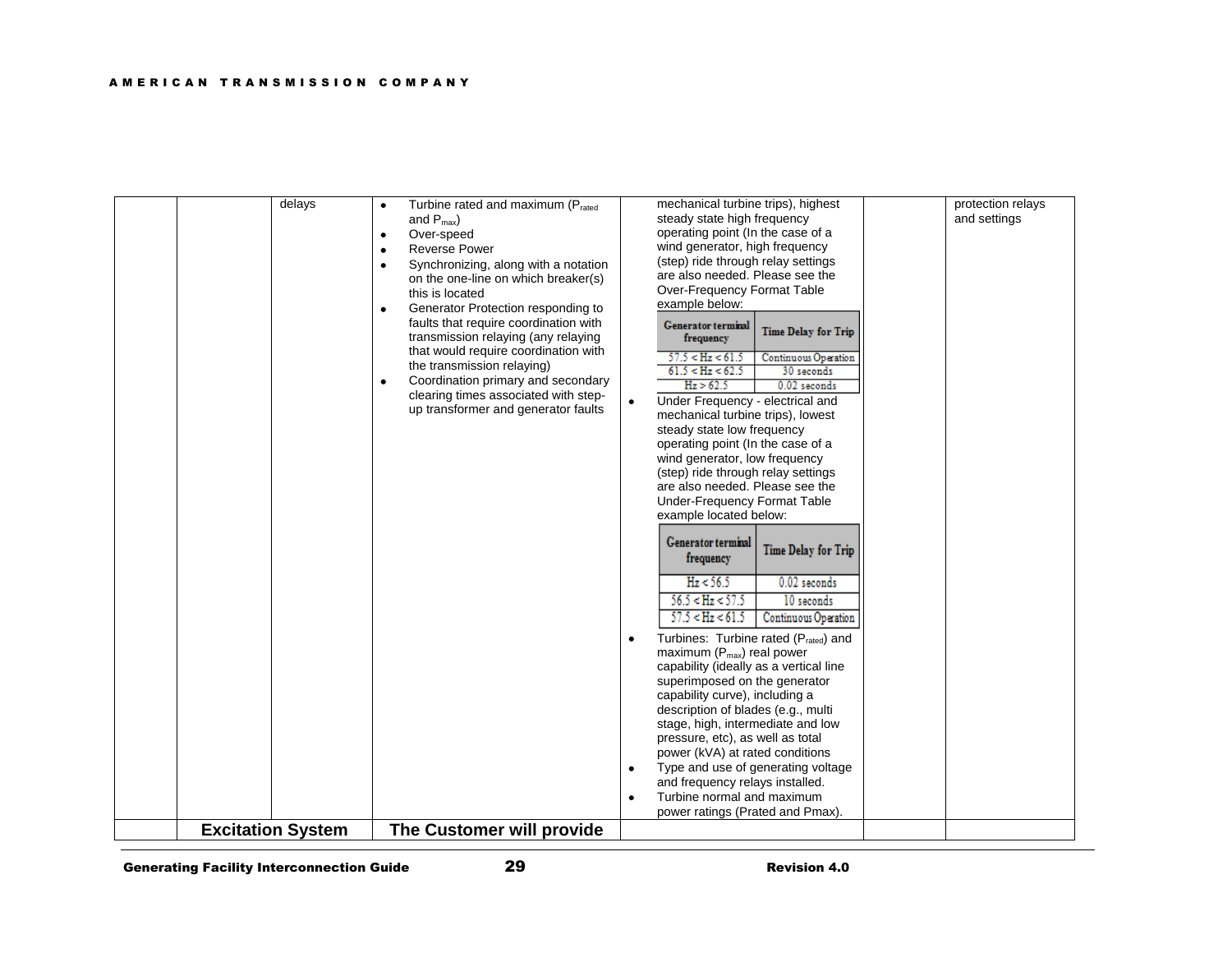|     | <b>Design/Electrical</b><br><b>Model Data</b>      |                                                                      | the following information<br>regarding the Excitation<br><b>System</b>                        |                                                                                                                                                                                                                                  |                          |                                                              |
|-----|----------------------------------------------------|----------------------------------------------------------------------|-----------------------------------------------------------------------------------------------|----------------------------------------------------------------------------------------------------------------------------------------------------------------------------------------------------------------------------------|--------------------------|--------------------------------------------------------------|
| B.1 | Excitation<br>System<br>Design Data<br>(MOD-012)   | Excitation<br>control block<br>diagram                               |                                                                                               | Control block diagram for the excitation<br>system indicating the type of exciter<br>model and parameter designations. This<br>will vary depending on the type of exciter<br>installed.                                          | Planning &<br>Operations | Exciter<br>manufacturer<br>provided data<br>sheet.           |
| B.2 | Excitation<br>System<br>Design Data<br>$(MOD-012)$ | Excitation<br>system<br>settings /<br>parameters                     |                                                                                               | Table or list showing the values for the<br>parameter designations. This will vary<br>depending on the type of exciter model.                                                                                                    | Planning &<br>Operations | Exciter<br>manufacturer<br>provided data<br>sheet.           |
| B.3 | Excitation<br>System<br>Design Data<br>(MOD-012)   | Automatic<br>voltage<br>regulator<br>calculation                     |                                                                                               | Voltage regulator calculation if equipped<br>with line drop compensation to schedule<br>a voltage at the POI. Based on R and X<br>of compensator.                                                                                | Planning &<br>Operations | Exciter<br>manufacturer<br>provided data<br>sheet.           |
| B.4 | Excitation<br>System<br>Design Data<br>$(MOD-012)$ | Automatic<br>voltage<br>regulator<br>available<br>operating<br>modes |                                                                                               | Constant voltage control,<br>Constant power factor control or<br>Constant Reactive power flow (MVAR)<br>control.                                                                                                                 | Planning &<br>Operations | Exciter<br>manufacturer<br>provided data sheet<br>or manual. |
|     |                                                    | <b>Governor Design</b><br><b>Data</b>                                | The Customer will provide<br>the following information<br>regarding the Generator<br>Governor |                                                                                                                                                                                                                                  |                          |                                                              |
| C.1 | Governor<br>Design Data<br>$(MOD-012)$             | Governor<br>control block<br>diagram                                 |                                                                                               | Control block diagram for the governor<br>system indicating the type of governor<br>model and parameter designations. This<br>will vary depending on the type of<br>governor installed.                                          | Planning &<br>Operations | Governor<br>manufacturer<br>provided data<br>sheet.          |
| C.2 | Governor<br>Design Data<br>(MOD-012)               | Governor<br>settings /<br>parameters,<br>including<br>regulation     |                                                                                               | Table or list showing the values for the<br>parameter designations. This will vary<br>depending on the type of exciter model.<br>Operation modes (Isochronous control,<br>standard droop control or constant<br>settable droop). | Planning &<br>Operations | Governor<br>manufacturer<br>provided data<br>sheet.          |

Generating Facility Interconnection Guide 30 30 and 50 Revision 4.0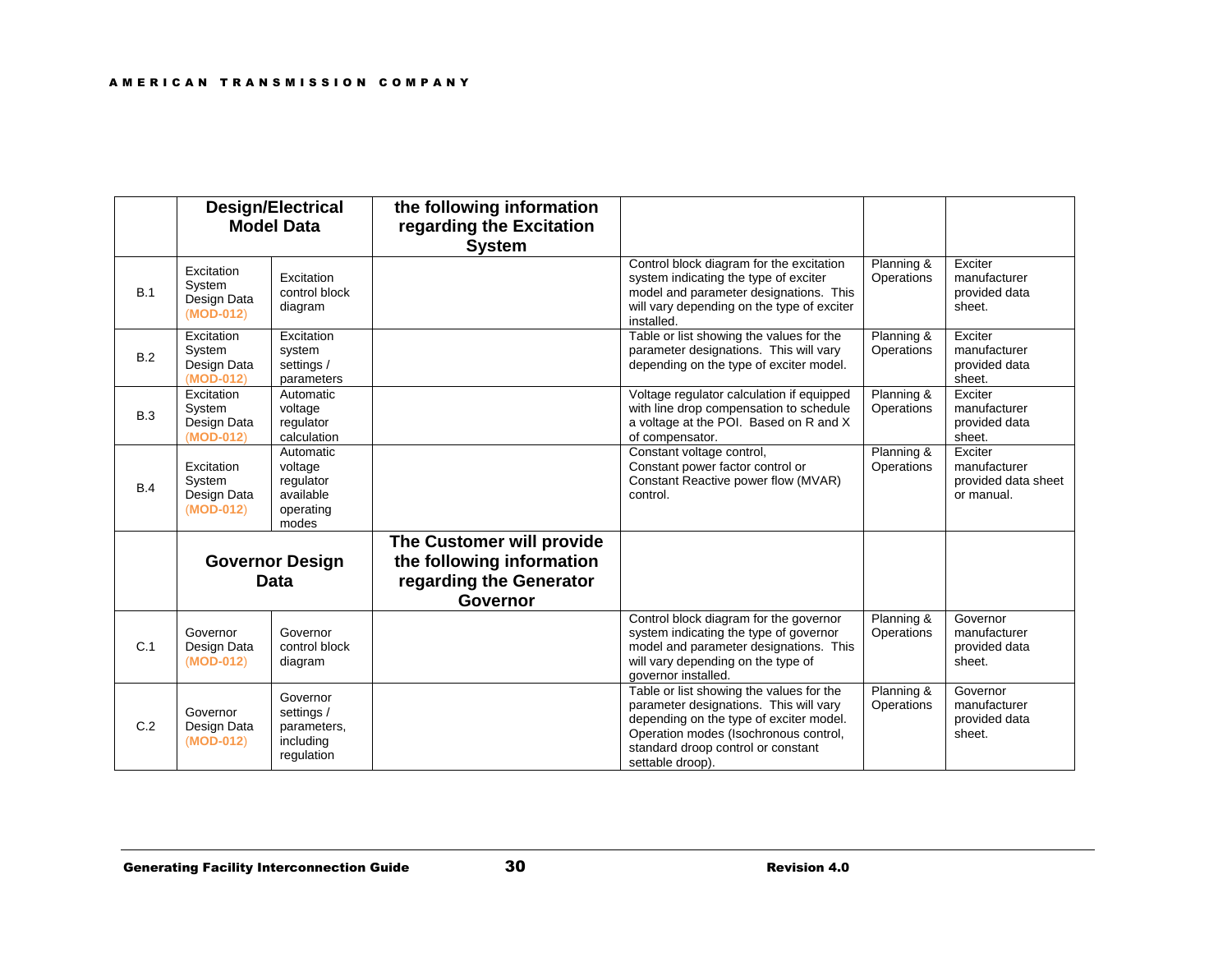| C.3 | Governor<br>Design Data<br>$(MOD-012)$               | <b>Expected Real</b><br>Power<br>response for a<br>range of<br>deviations in<br>frequency<br>(0.05 Hz drop,<br>0.1 Hz drop, .5<br>Hz drop, 1.0<br>Hz drop and<br>$1.5$ Hz drop)<br>(a.k.a. Droop) |                                                                             | Specify droop characteristics, usually<br>provided as percent regulation, but can<br>also be provided as Hz drop. Please see<br>the Governor Design Data Format Table<br>example located below:<br>MW Change<br>Delta Frequency<br>$-0.05$ Hz<br>1.6<br>3.3<br>$-0.10$ Hz<br>$-0.50$ Hz<br>16.4<br>$-1.00$ Hz<br>32.7<br>$-1.50$ Hz<br>54.5 | Planning &<br>Operations | Governor<br>manufacturer<br>provided data<br>sheet.                                              |
|-----|------------------------------------------------------|---------------------------------------------------------------------------------------------------------------------------------------------------------------------------------------------------|-----------------------------------------------------------------------------|---------------------------------------------------------------------------------------------------------------------------------------------------------------------------------------------------------------------------------------------------------------------------------------------------------------------------------------------|--------------------------|--------------------------------------------------------------------------------------------------|
|     |                                                      | <b>Power System</b><br><b>Stabilizer Data</b>                                                                                                                                                     | The Customer will provide<br>the following information<br>regarding the PSS |                                                                                                                                                                                                                                                                                                                                             |                          |                                                                                                  |
| D.1 | Power<br>System<br>Stabilizer<br>Data<br>$(MOD-012)$ | Explicit<br>indication of<br>the installation<br>of a Power<br>system<br>stabilizer<br>$(PSS)$ $(EX:$<br>Installed and<br>On, Not<br>Installed.<br>Installed and<br>$Off)(&$ (Type)               |                                                                             | Is a PSS installed, yes or no?<br>If yes, is the PSS device operating on-<br>line, yes or no?<br>Type of PSS unit installed -<br>manufacturer and model designation<br>(e.g. IEE2ST, IEEEST, PSS1A, PSS2A,<br>PSS2B, PSS3B, PSS4B, etc.)                                                                                                    | Planning &<br>Operations | Owner to provide<br>status and use of<br>PSS based on<br>manufacture<br>provided<br>information. |
| D.2 | Power<br>System<br>Stabilizer<br>Data<br>$(MOD-012)$ | Power system<br>stabilizer<br>control block<br>diagram                                                                                                                                            |                                                                             | Control block diagram for the PSS<br>system indicating the type of PSS model<br>and parameter designations. This will<br>vary depending on the type of PSS<br>installed.                                                                                                                                                                    | Planning &<br>Operations | PSS manufacturer<br>provided data<br>sheet.                                                      |
| D.3 | Power<br>System<br>Stabilizer<br>Data<br>(MOD-012)   | Power system<br>stabilizer<br>settings /<br>parameters                                                                                                                                            |                                                                             | Table or list showing the values for the<br>parameter designations. This will vary<br>depending on the type of exciter model.                                                                                                                                                                                                               | Planning &<br>Operations | PSS manufacturer<br>provided data<br>sheet.                                                      |
| D.4 | Power<br>System<br>Stabilizer<br>Data<br>$(MOD-012)$ | Tuning study                                                                                                                                                                                      |                                                                             | Final or As built setting parameters<br>PSS/exciter are usually provided in<br>tuning study report.                                                                                                                                                                                                                                         | Planning &<br>Operations | Manufacturer or<br>consult hired to<br>perform tuning<br>study                                   |

Generating Facility Interconnection Guide 31 31 Senerating Facility Interconnection Guide 31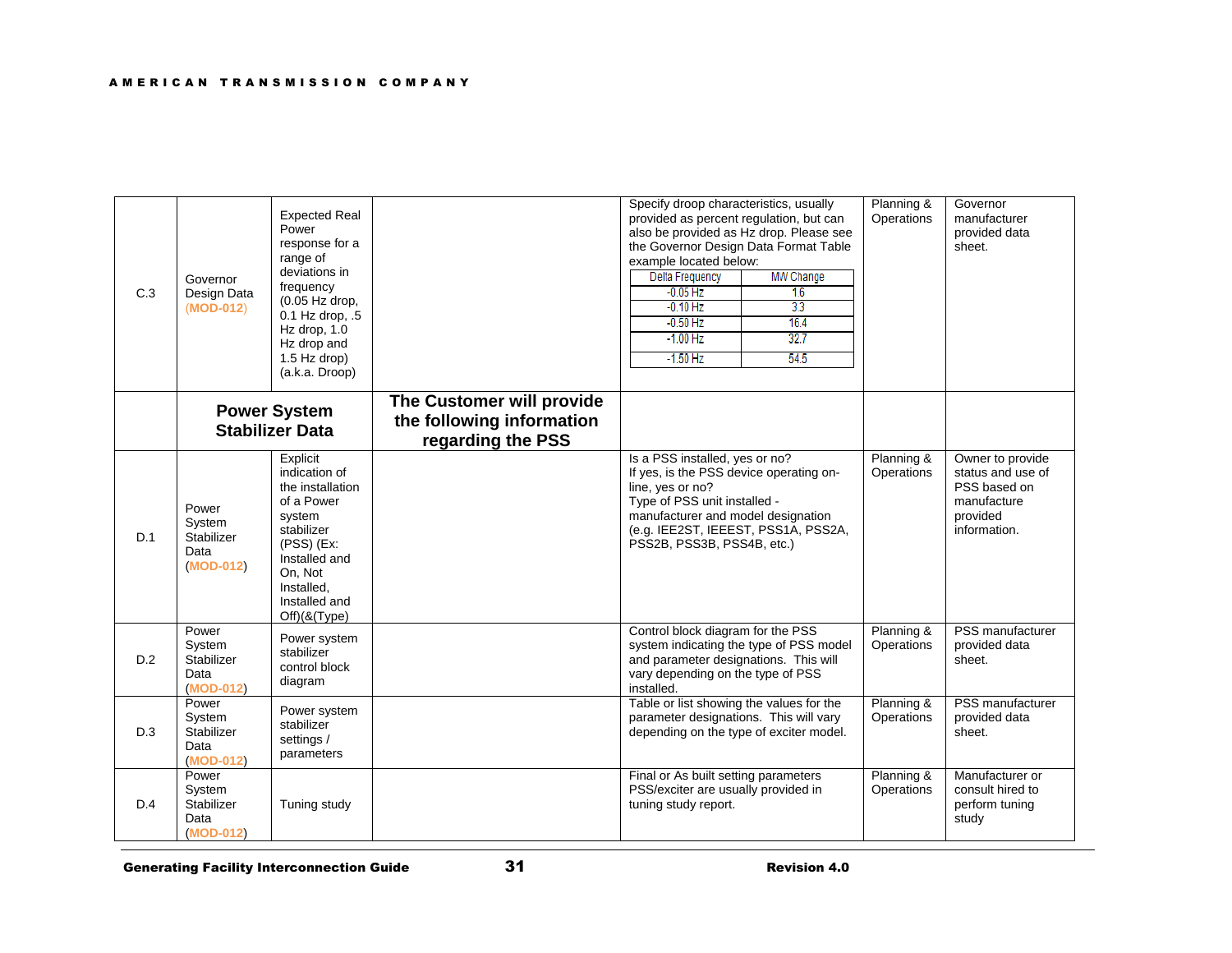| D.5 | Power<br>System<br>Stabilizer<br>Data<br>$(MOD-012)$ | Whether or not<br>the PSS can<br>be taken out of<br>service or is an<br>integral part of<br>the functioning<br>excitation<br>system. |                                                                                                                                                                                                                                                                                                                                                                                                                              | Is the PSS a separate device or<br>equipment that can have a separate<br>status or is it an integral part of the<br>exciter system that can only be taken out<br>of service with the excitation system?                                                                                                                                                                                                                                                                                                                           | Planning &<br>Operations                          | Manufacturer<br>design data or<br>installation<br>information.                             |
|-----|------------------------------------------------------|--------------------------------------------------------------------------------------------------------------------------------------|------------------------------------------------------------------------------------------------------------------------------------------------------------------------------------------------------------------------------------------------------------------------------------------------------------------------------------------------------------------------------------------------------------------------------|-----------------------------------------------------------------------------------------------------------------------------------------------------------------------------------------------------------------------------------------------------------------------------------------------------------------------------------------------------------------------------------------------------------------------------------------------------------------------------------------------------------------------------------|---------------------------------------------------|--------------------------------------------------------------------------------------------|
|     |                                                      | <b>Transformer Data</b>                                                                                                              | The Customer will provide<br>information for the<br>following transformers on<br>the Customer's side of the<br>POI.                                                                                                                                                                                                                                                                                                          |                                                                                                                                                                                                                                                                                                                                                                                                                                                                                                                                   |                                                   |                                                                                            |
| E.1 | Transformer<br>Data<br>$(MOD-010)$                   | Transformer<br>factory test<br>report for<br>rewind.<br>replacement,<br>and<br>modification,<br>etc.                                 | For:<br>- Generator step up (i.e. main station)<br>transformer(s) - transformers between<br>generator and transmission system<br>- Unit / main system / reserve (i.e. station<br>service transformer) auxiliary power<br>transformer(s)<br>- Substation transformer(s) primarily<br>applicable to wind farms but would be<br>true of any site where a collector system<br>less than the POI transmission voltage is<br>used) | No load loss watts, % Exciting current at<br>100% of rated voltage, Load loss watts,<br>% impedance (provided for each group<br>of windings if more than two-winding<br>transformer) along with winding voltage<br>and MVA rating for test, No Load Tap<br>Changer (NLTC) setting, Rated voltages<br>and MVA ratings for each winding, zero<br>impedance test (applicable for multiply<br>winding transformer) under load tap<br>changing range and step size, 3-phase<br>unit or bank of 3 single phase units,<br>serial number. | Planning,<br>Operations<br>& System<br>Protection | Manufacturer test<br>report.<br>Field setting of No<br>Load Tap Changer<br>(NLTC) position |
| E.2 | Transformer<br>Data<br>$(MOD-010)$                   | Nameplate<br>drawing and<br>data                                                                                                     |                                                                                                                                                                                                                                                                                                                                                                                                                              | Winding configurations (delta, Wye, zig-<br>zag) for each winding, winding voltages,<br>winding MVA ratings, % impedance,<br>available NLTC positions, available<br>under load tap changer (ULTC)<br>positions, serial number.                                                                                                                                                                                                                                                                                                    | Planning,<br>Operations<br>& System<br>Protection | Manufacturer<br>nameplate drawing<br>diagram or picture<br>of attached<br>nameplate.       |
| E.3 | Transformer<br>Data<br>$(MOD-010)$                   | Impedance<br>and X/R ratio<br>and base MVA                                                                                           |                                                                                                                                                                                                                                                                                                                                                                                                                              | % impedance, X/R ratio and Base MVA<br>for impedance                                                                                                                                                                                                                                                                                                                                                                                                                                                                              | Planning,<br>Operations<br>& System<br>Protection | Specifications or<br>nameplate if test<br>report not available.                            |
| E.4 | Transformer<br>Data<br>$(MOD-010)$                   | Ratings<br>including<br>exceptions<br>from<br>nameplate                                                                              |                                                                                                                                                                                                                                                                                                                                                                                                                              | OA/FA/FA, OA/FOA/FOA, or<br>ONAN/ONAF/ONAF as well as whether<br>based on 55 ° or 65 ° C or values for<br>both if available, as well as other<br>equipment rating limitations (e.g. CT's<br>bushings, etc.).                                                                                                                                                                                                                                                                                                                      | Planning,<br>Operations<br>& System<br>Protection | Test report and/or<br>Nameplate                                                            |

Generating Facility Interconnection Guide 32 Senerating Facility Interconnection Guide 32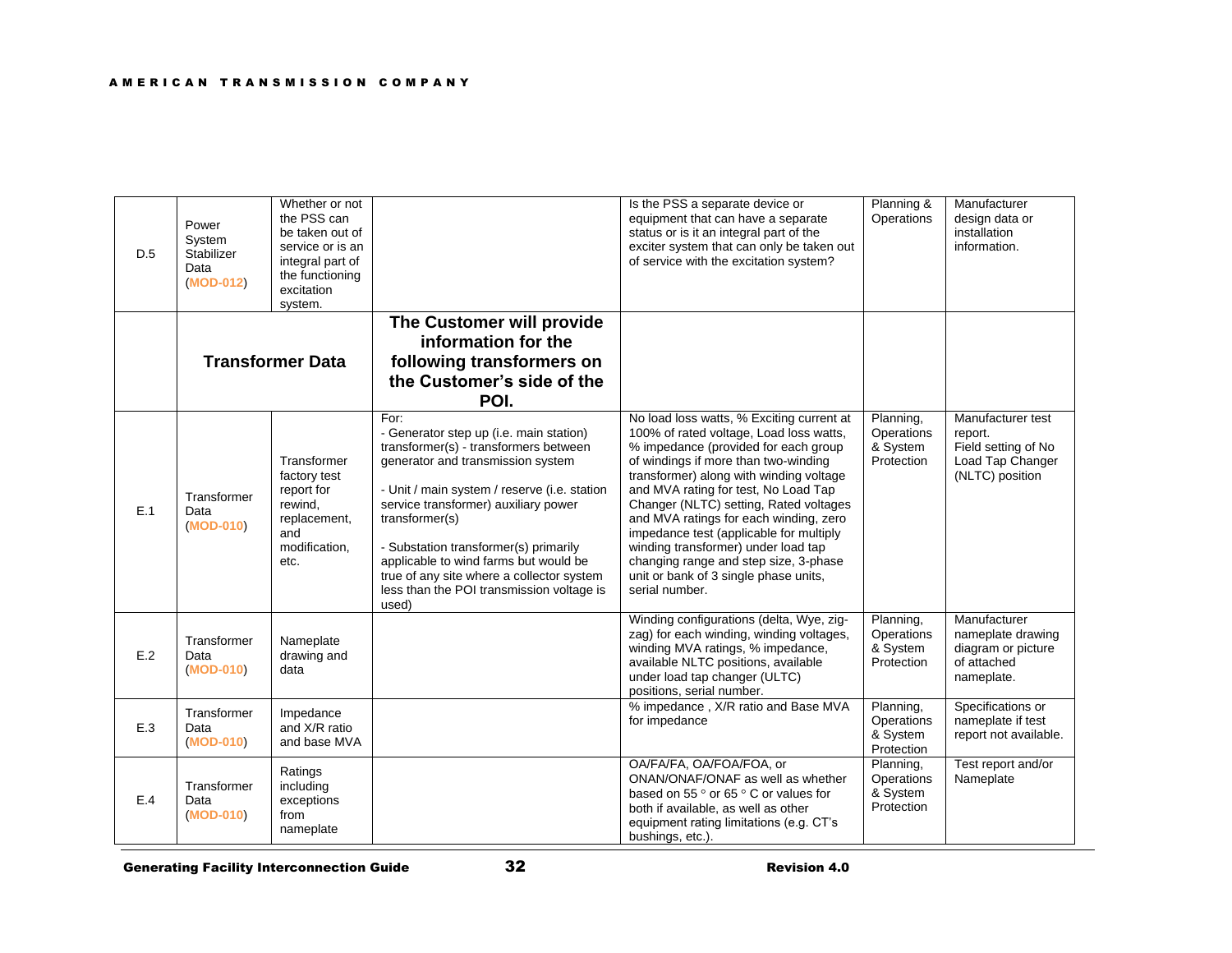| E.5  | Transformer<br>Data<br>$(MOD-010)$                                      | Nameplate<br>voltages                                                                                   |                                                                                                                                                                                                                                                                                                                                                                                                                                                            | Voltages for each winding.                                                                                                                                                                                                                     | Planning,<br>Operations<br>& System<br>Protection   | Test report and/or<br>Nameplate                                                                                                    |
|------|-------------------------------------------------------------------------|---------------------------------------------------------------------------------------------------------|------------------------------------------------------------------------------------------------------------------------------------------------------------------------------------------------------------------------------------------------------------------------------------------------------------------------------------------------------------------------------------------------------------------------------------------------------------|------------------------------------------------------------------------------------------------------------------------------------------------------------------------------------------------------------------------------------------------|-----------------------------------------------------|------------------------------------------------------------------------------------------------------------------------------------|
| E.6  | Transformer<br>Data<br>$(MOD-010)$                                      | Available fixed<br>taps and any<br>under-load tap<br>changing data                                      | Note: This data is critical for<br>successful Real Time Operation of the<br><b>Transmission System.</b>                                                                                                                                                                                                                                                                                                                                                    | Available No load Tap Changer (NLTC)<br>positions and available Under Load Tap<br>Changer (ULTC) if applicable with range<br>and step size (e.g. +/-10% in 16 steps or<br>$+/-5/8\%$ in 16 steps.                                              | Planning.<br>Operations<br>& System<br>Protection   | Test report and/or<br>Nameplate                                                                                                    |
| E.7  | Transformer<br>Data<br>$(MOD-010)$                                      | Proposed or<br>existing no<br>load (fixed) tap<br>setting and<br>any under-load<br>tap changing<br>data |                                                                                                                                                                                                                                                                                                                                                                                                                                                            | Expected or field setting of No Load Tap<br>Changer (NLTC) position. Under Load<br>Tap Changer (ULTC) data ((e.g. +/-10%<br>in 16 steps or $+/-5/8\%$ in 16 steps).                                                                            | Planning,<br>Operations<br>& System<br>Protection   | Transformer field<br>checks of NLTC tap<br>position or setting<br>records. ULTC data<br>either on nameplate<br>and/or test report. |
| E.8  | Transformer<br>Data<br>$(MOD-010)$                                      | Normal and<br>emergency<br>high and low<br>voltage<br>limitations for<br>all windings                   |                                                                                                                                                                                                                                                                                                                                                                                                                                                            | Normal and emergency voltage<br>limitations for each winding including<br>other associated equipment (PT's,<br>bushings etc.).                                                                                                                 | Planning &<br>Operations                            | Test report and/or<br>Nameplate                                                                                                    |
| E.9  | Transformer<br>Data<br>(MOD-010 &<br><b>PRC-001)</b>                    | Any Relaying<br>on the step-up<br>transformer<br>that will<br>respond to<br>system faults               |                                                                                                                                                                                                                                                                                                                                                                                                                                                            | Impedance of Overcurrent Relay types<br>and set points                                                                                                                                                                                         | Planning &<br>System<br>Protection                  | Customer relay<br>setting data                                                                                                     |
| E.10 | Transformer<br>Data<br>(MOD-010)                                        | Winding<br>Configurations                                                                               |                                                                                                                                                                                                                                                                                                                                                                                                                                                            | Configuration (delta, Wye, zig-zag) for<br>each winding.                                                                                                                                                                                       | System<br>Protection                                | Nameplate and/or<br>test report                                                                                                    |
|      |                                                                         | <b>One Line Diagrams</b>                                                                                |                                                                                                                                                                                                                                                                                                                                                                                                                                                            |                                                                                                                                                                                                                                                |                                                     |                                                                                                                                    |
| F.1  | One-line<br>diagram of<br>the<br>Customer's<br>equipment<br>$(MOD-010)$ |                                                                                                         | The Customer will provide one-line<br>diagrams of the interconnection<br>configuration (breakers, switches, etc.)<br>including system auxiliary power facilities<br>and collector bus systems. These one-<br>lines must include information on<br>synchronization location, alternate paths<br>for serving auxiliary loads, current<br>transformer information for step-up<br>transformer and associated breakers<br>(including ratio, accuracy class, and | One-line diagram showing the<br>connection and layout of the customer<br>equipment (Generators, transformers,<br>breakers, disconnect switches, potential<br>transformers, current transformers, etc.)<br>and point of interconnection to ATC. | Planning,<br>Operations<br>and System<br>Protection | Customer one-line<br>diagram                                                                                                       |

Generating Facility Interconnection Guide 33 Senerating Facility Interconnection Guide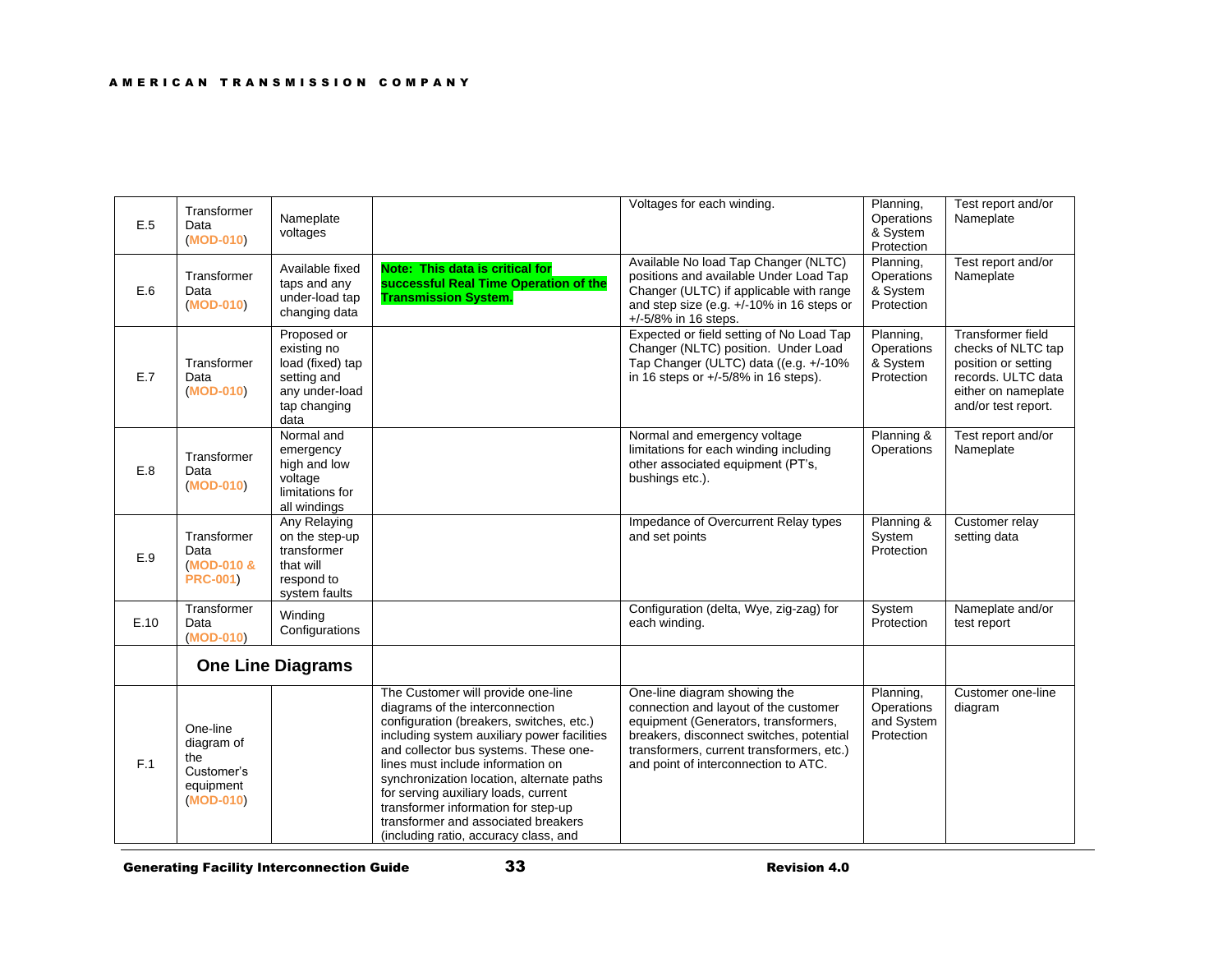|     |                                                                            | burden) and relevant system protection<br>information.                                                                                                                                                                                                                                                                                                                                                                                                                                                                                                                                                                                                                                                                                                                                              |                                                                                                                                                                              |                          |                                                                                     |
|-----|----------------------------------------------------------------------------|-----------------------------------------------------------------------------------------------------------------------------------------------------------------------------------------------------------------------------------------------------------------------------------------------------------------------------------------------------------------------------------------------------------------------------------------------------------------------------------------------------------------------------------------------------------------------------------------------------------------------------------------------------------------------------------------------------------------------------------------------------------------------------------------------------|------------------------------------------------------------------------------------------------------------------------------------------------------------------------------|--------------------------|-------------------------------------------------------------------------------------|
|     | <b>Generator Real and</b><br><b>Reactive Power</b><br><b>Output Levels</b> | The Customer will provide<br>the following Generator<br><b>Gross and Net Real Power</b><br><b>Information</b>                                                                                                                                                                                                                                                                                                                                                                                                                                                                                                                                                                                                                                                                                       |                                                                                                                                                                              |                          |                                                                                     |
| G.1 | Generator/M<br>W Output<br>Level (MOD-<br>010)                             | Note: This data is critical for<br>successful Real Time Operation of the<br><b>Transmission System.</b>                                                                                                                                                                                                                                                                                                                                                                                                                                                                                                                                                                                                                                                                                             | Gross and net maximum and minimum<br>power output based on operating<br>pressures or ambient temperatures<br>including corresponding real and<br>reactive auxiliary load.    | Planning &<br>Operations | Customer to provide<br>either test data or<br>commissioning data<br>or design data. |
| G.2 | Generator/M<br><b>VAR Output</b><br>Level (MOD-<br>025)                    | Note: This data is critical for<br>successful Real Time Operation of the<br><b>Transmission System.</b>                                                                                                                                                                                                                                                                                                                                                                                                                                                                                                                                                                                                                                                                                             | Gross and net maximum and minimum<br>reactive output based on operating<br>pressures or ambient temperatures<br>including corresponding real and<br>reactive auxiliary load. | Planning &<br>Operations | Customer to provide<br>test data,<br>commissioning data<br>or design data.          |
| G.3 | <b>Real Power</b><br><b>Output Levels</b>                                  | The Customer will provide generator<br>gross and net real power output levels by<br>season. Data will be provided as<br>measured gross at the generator<br>terminals and net at the POI. Auxiliary<br>peak loads and running power factor at<br>the POI should also be provided. The<br>data will be supplied for both minimum<br>and nominal generation levels.<br>The following table is an example of what<br>will be completed for each new<br>generating unit to be connected. If the<br>Generating Facility is a combined cycle<br>facility, output levels for both "1 on 1" and<br>"2 on 1" operation will be supplied. Note:<br>This table may look different by<br>generation type.<br>Please see the Generator Provided Real<br>Power Output Level Format Table<br>example located below: |                                                                                                                                                                              |                          |                                                                                     |

#### Generating Facility Interconnection Guide 34 34 Senerating Facility Interconnection Guide 34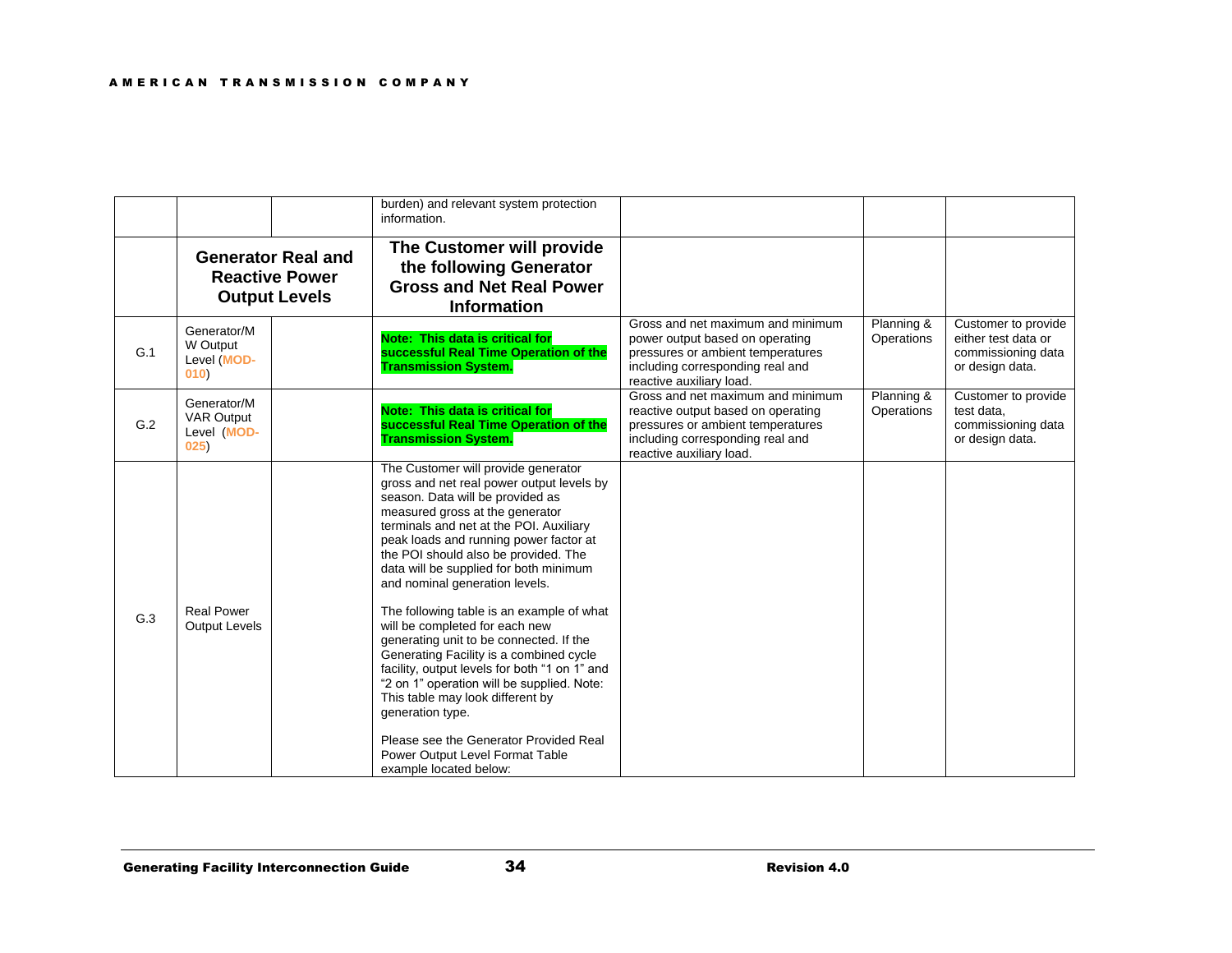|     |                          | <b>Ambient</b><br>Temp<br>(deg F) | <b>Two</b><br>Operating<br><b>Points for</b><br>Each<br>Generator<br>Nominal | Generator<br>Gross<br>Output<br>P(MW)<br>200.0 | Auxiliary<br>Load<br>Aux T1<br>P (MW)                                       | New Plant<br>Output<br>P(MW)<br>185.0                                                     |
|-----|--------------------------|-----------------------------------|------------------------------------------------------------------------------|------------------------------------------------|-----------------------------------------------------------------------------|-------------------------------------------------------------------------------------------|
|     |                          | 95                                | Minimum<br>Nominal                                                           | 100.0<br>210.0                                 | 15                                                                          | 85.0<br>196.0                                                                             |
|     |                          | 59                                | Minimum                                                                      | 110.0                                          | 14                                                                          | 96.0                                                                                      |
|     |                          | 30                                | Nominal<br>Minimum                                                           | 220.0<br>120.0                                 | 13                                                                          | 207.0<br>107.0                                                                            |
|     |                          | $\circ$                           | Nominal<br>Minimum                                                           | 230.0<br>130.0                                 | 12                                                                          | 218.0<br>118.0                                                                            |
|     |                          |                                   |                                                                              |                                                |                                                                             | The customer must also specify if all or a<br>portion of the auxiliary load is not served |
|     |                          |                                   |                                                                              | from the generator terminals.                  |                                                                             |                                                                                           |
|     |                          |                                   |                                                                              |                                                | The Customer will provide generator<br>gross and net reactive power output  |                                                                                           |
|     |                          |                                   |                                                                              |                                                |                                                                             | levels by season. Data will be provided                                                   |
|     |                          |                                   |                                                                              |                                                | as measured gross at the generator                                          | terminals and net at the POI. Auxiliary                                                   |
|     |                          |                                   |                                                                              |                                                | the POI should also be provided. The                                        | peak loads and running power factor at                                                    |
|     |                          |                                   |                                                                              |                                                |                                                                             | data should be supplied for both minimum                                                  |
|     |                          |                                   |                                                                              |                                                | and nominal generation levels. The<br>following table is an example of what |                                                                                           |
| G.4 | Reactive<br>Power Output |                                   |                                                                              |                                                | should be completed with each new                                           |                                                                                           |
|     | Levels                   |                                   |                                                                              |                                                |                                                                             | generating unit to be connected. If the                                                   |
|     |                          |                                   |                                                                              |                                                |                                                                             | Generating Facility is a combined cycle<br>facility, output levels for both "1 on 1" and  |
|     |                          |                                   |                                                                              |                                                | "2 on 1" operation should be supplied.                                      |                                                                                           |
|     |                          |                                   | generation type.                                                             |                                                | Note: This table may look different by                                      |                                                                                           |
|     |                          |                                   |                                                                              |                                                |                                                                             |                                                                                           |
|     |                          |                                   |                                                                              |                                                | Please see the Generator Provided<br>Reactive Power Output Format Level     |                                                                                           |
|     |                          |                                   |                                                                              | Table example located below:                   |                                                                             |                                                                                           |

#### Generating Facility Interconnection Guide 35 Senerating Facility Interconnection Guide 35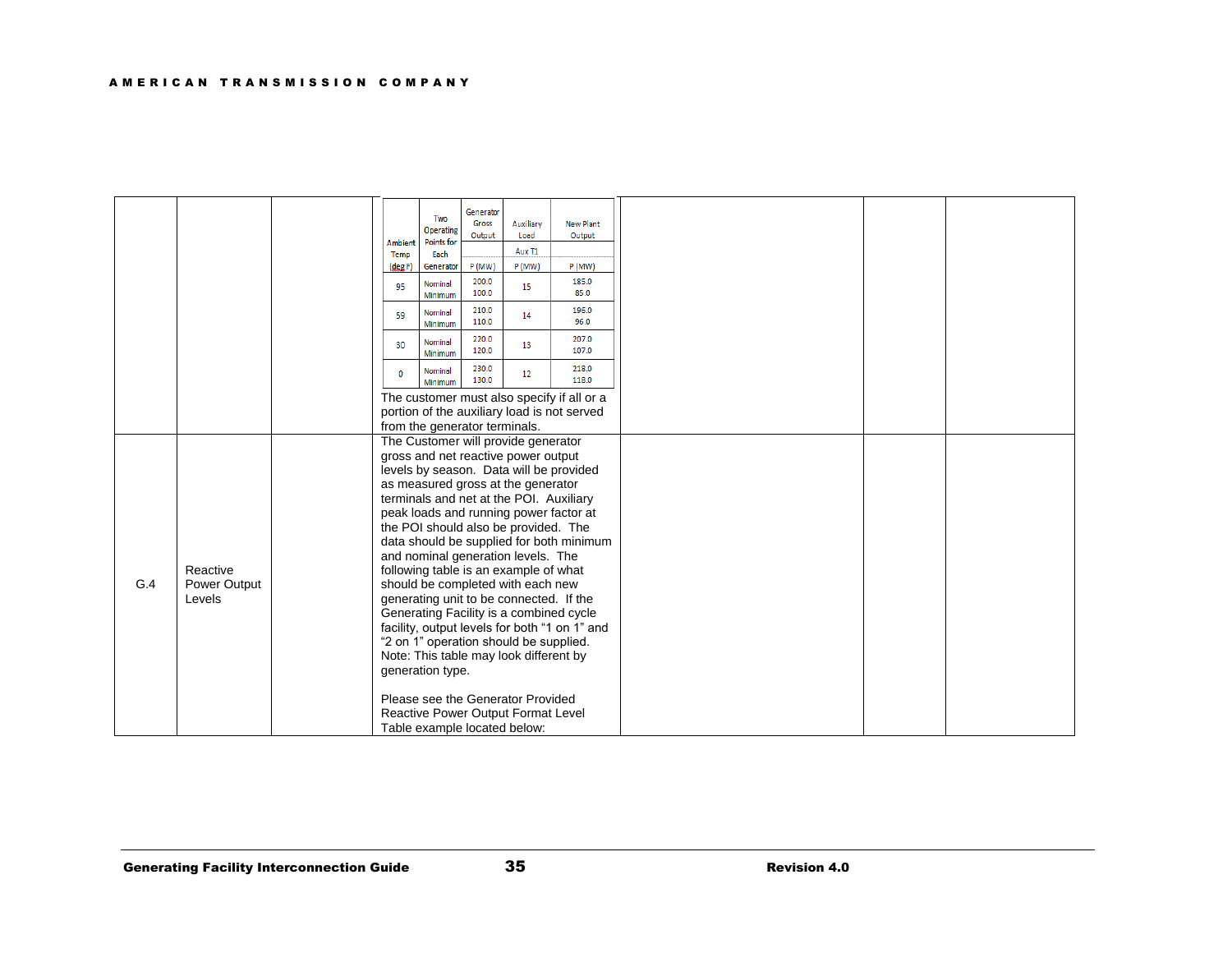|     |                                             |                                                                                               | Ambient         | Two<br>Operating<br>Points for                                                                                                                                  | Generator<br><b>Gross Output</b> | <b>Auxiliary</b><br>Load<br>Aux T1 | <b>New Plant</b><br>Output |                                                                                                                                                                                                           |            |                                                                             |
|-----|---------------------------------------------|-----------------------------------------------------------------------------------------------|-----------------|-----------------------------------------------------------------------------------------------------------------------------------------------------------------|----------------------------------|------------------------------------|----------------------------|-----------------------------------------------------------------------------------------------------------------------------------------------------------------------------------------------------------|------------|-----------------------------------------------------------------------------|
|     |                                             |                                                                                               | Temp (deg<br>F) | Each<br>Generator                                                                                                                                               | Q (MVAR)                         | Q (MVAR)                           | Q (MVAR)                   |                                                                                                                                                                                                           |            |                                                                             |
|     |                                             |                                                                                               | 95              | <b>Nominal</b><br>Minimum                                                                                                                                       | 60.0<br>40.0                     | 3.0                                | 57.0<br>37.0               |                                                                                                                                                                                                           |            |                                                                             |
|     |                                             |                                                                                               | 59              | Nominal<br>Minimum                                                                                                                                              | 70.0<br>50.0                     | 2.0                                | 68.0<br>48.0               |                                                                                                                                                                                                           |            |                                                                             |
|     |                                             |                                                                                               | 30              | Nominal<br>Minimum                                                                                                                                              | 80.0<br>60.0                     | 1.5                                | 78.5<br>58.5               |                                                                                                                                                                                                           |            |                                                                             |
|     |                                             |                                                                                               | $\overline{0}$  | Nominal<br>Minimum                                                                                                                                              | 90.0<br>70.0                     | 1.5                                | 88.5<br>68.5               |                                                                                                                                                                                                           |            |                                                                             |
|     |                                             |                                                                                               |                 | The Customer must also specify if all or a<br>portion of auxiliary load is not served from<br>the generator terminals.                                          |                                  |                                    |                            |                                                                                                                                                                                                           |            |                                                                             |
|     |                                             |                                                                                               |                 | The Customer will provide                                                                                                                                       |                                  |                                    |                            |                                                                                                                                                                                                           |            |                                                                             |
|     | <b>Unit Start-Up</b><br><b>Requirements</b> |                                                                                               |                 | the following Unit Start-up                                                                                                                                     |                                  |                                    |                            |                                                                                                                                                                                                           |            |                                                                             |
|     |                                             |                                                                                               |                 | <b>Information</b>                                                                                                                                              |                                  |                                    |                            |                                                                                                                                                                                                           |            |                                                                             |
| H.1 | Unit Start-Up<br>Requirements<br>(EOP-005)  | The sequence<br>and size of the<br>motors to be<br>started for unit<br>start-up               |                 |                                                                                                                                                                 |                                  |                                    |                            | Motor size, impedance, load and torque<br>data of largest motors to be started<br>including the number and sequence of<br>motors to be started. (Information also<br>used in black start studies as well) | Operations | Customer to provide<br>specific plant data.                                 |
| H.2 | Unit Start-Up<br>Requirements<br>(EOP-005)  | The<br>transmission<br>voltage<br>requirement<br>necessary for<br>successful unit<br>start-up |                 |                                                                                                                                                                 |                                  |                                    |                            | Minimum transmission system bus<br>voltage at POI for the successful unit<br>start-up which relates to the in plant<br>auxiliary voltages based on motor<br>starting limits.                              | Operations | Motor manufacturer<br>data and customer<br>start-up operating<br>procedure. |
|     |                                             | <b>Reactive</b><br><b>Compensation</b>                                                        |                 | The Customer will identify<br>any additional reactive<br>power compensation<br>installed to meet the<br>requirements of the<br><b>Interconnection Agreement</b> |                                  |                                    |                            |                                                                                                                                                                                                           |            |                                                                             |

#### Generating Facility Interconnection Guide 36 36 and Senerating Facility Interconnection Guide 36 and Seneration 4.0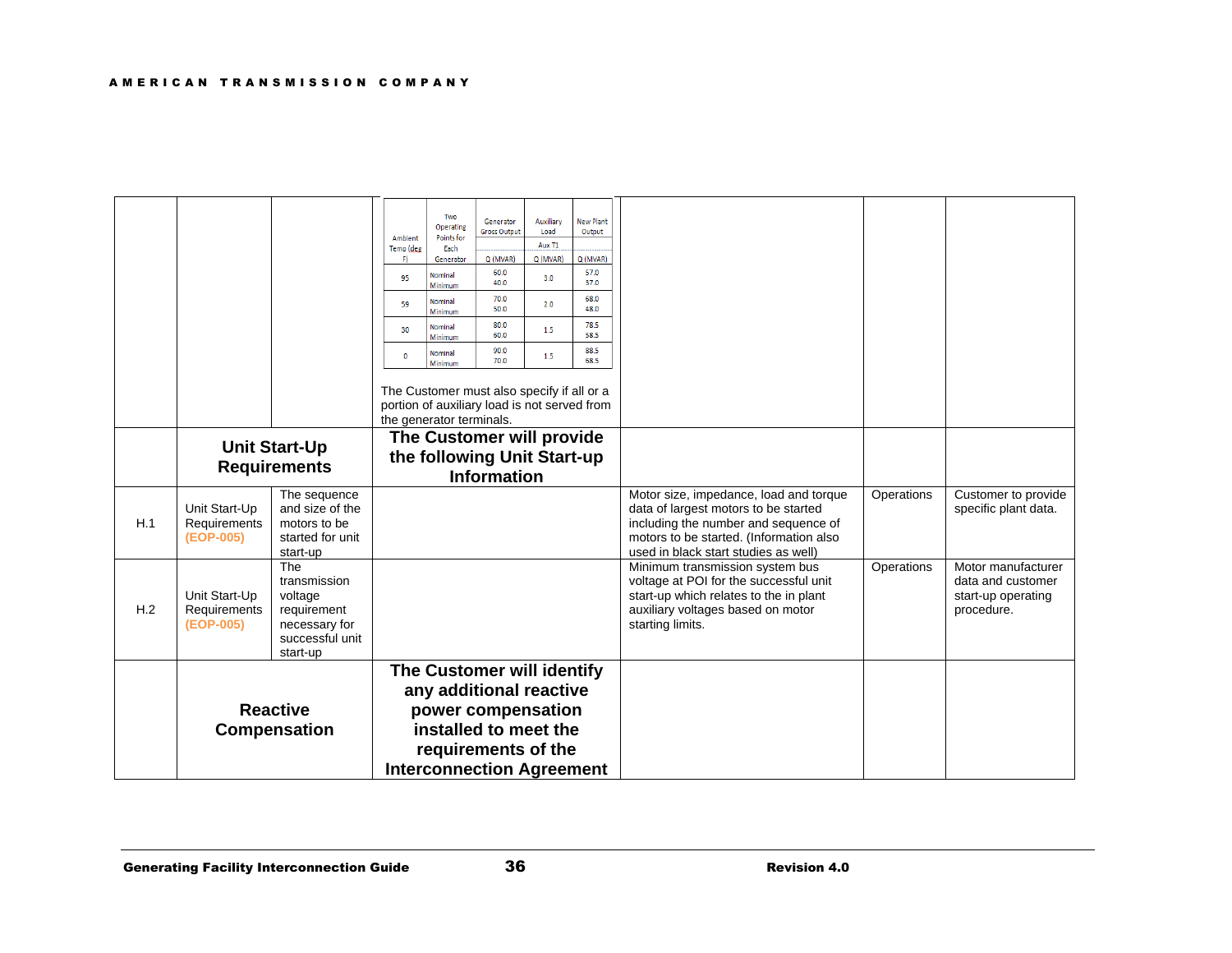| 1.1 | Reactive<br>Compensation<br>System<br>Design<br><b>MOD-010</b><br><b>MOD-012)</b> | The one-line diagrams shall indicate the<br>connection of this additional reactive<br>power compensation. The Customer shall<br>supply the reactive compensation control<br>scheme, such as control block diagrams,<br>logic diagrams, parameters and settings,<br>and the electrical parameters of each<br>reactive compensation device. The<br>design of the Customer's reactive power<br>compensation shall be consistent with the<br>requirements of the Interconnection<br>Agreement (e.g., if a STATCOM is<br>needed). | Usually associated with wind generation<br>installations to supplement the reactive<br>capability of the wind generators to meet<br>system requirements as specified in IA. | Planning &<br>Operations | Manufacturer or<br>consult design data. |
|-----|-----------------------------------------------------------------------------------|------------------------------------------------------------------------------------------------------------------------------------------------------------------------------------------------------------------------------------------------------------------------------------------------------------------------------------------------------------------------------------------------------------------------------------------------------------------------------------------------------------------------------|-----------------------------------------------------------------------------------------------------------------------------------------------------------------------------|--------------------------|-----------------------------------------|
|     | <b>Voltage Schedule and</b><br><b>Automatic Voltage</b><br>Regulator              |                                                                                                                                                                                                                                                                                                                                                                                                                                                                                                                              |                                                                                                                                                                             |                          |                                         |

#### Generating Facility Interconnection Guide **37** 37 **Revision 4.0 Revision 4.0**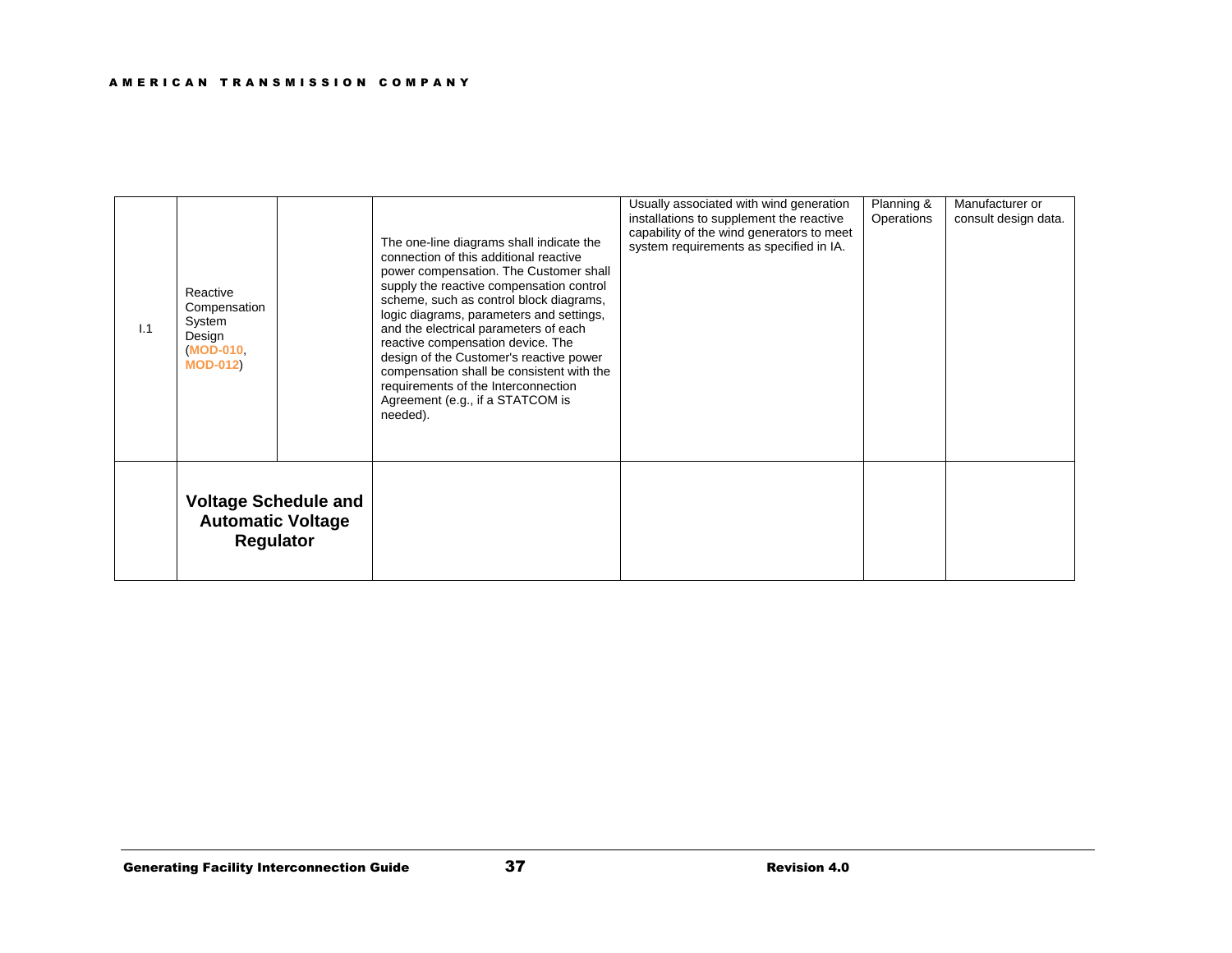| J.1 | Voltage<br>Schedule and<br>Automatic<br>Voltage<br>Regulator<br>$(MOD-012)$ | The Customer will maintain the voltage<br>set point as communicated by ATC (see<br>Section 7.2 of the ATC Generating<br>Facility Interconnection Guide).<br>Generating units are required to have a<br>functional and in-service automatic<br>voltage regulator unless specifically<br>exempted by ATC. If the automatic<br>voltage regulator fails or is out of service,<br>this information must be communicated to<br>ATC in accordance with national,<br>interconnection-wide and regional<br>reliability standards and the<br>Interconnection Agreement. Generating<br>units may not operate without an<br>automatic voltage regulator without<br>approval by ATC. | Customer will maintain the voltage set<br>point as communicated by the<br>Transmission Operator. Units are<br>required to have a functional and in-<br>service automatic voltage regulator<br>unless specifically exempted by the<br>Transmission Operator. If the automatic<br>voltage regulator fails or is out of<br>service, this information must be<br>communicated to the Transmission<br>Operator. Units may not operate without<br>an automatic voltage regulator without<br>approval by the Transmission Operator | Planning &<br>Operations | Interconnection<br>Agreement and<br>customer<br>communications |
|-----|-----------------------------------------------------------------------------|-------------------------------------------------------------------------------------------------------------------------------------------------------------------------------------------------------------------------------------------------------------------------------------------------------------------------------------------------------------------------------------------------------------------------------------------------------------------------------------------------------------------------------------------------------------------------------------------------------------------------------------------------------------------------|-----------------------------------------------------------------------------------------------------------------------------------------------------------------------------------------------------------------------------------------------------------------------------------------------------------------------------------------------------------------------------------------------------------------------------------------------------------------------------------------------------------------------------|--------------------------|----------------------------------------------------------------|
|     | <b>Low Voltage Ride-</b><br><b>Through Capability</b>                       |                                                                                                                                                                                                                                                                                                                                                                                                                                                                                                                                                                                                                                                                         |                                                                                                                                                                                                                                                                                                                                                                                                                                                                                                                             |                          |                                                                |
| K.1 | Low Voltage<br>Ride-Through<br>Capability<br>$(MOD-012)$                    | Per FERC Order no. 693 paragraph<br>1787, all generation connecting to the<br>transmission network must be able to ride<br>through disturbances that depress system<br>voltage as described in FERC Order 661-<br>A. The Customer must communicate the<br>low voltage ride-through capability of the<br>Generating Facility, as described by a<br>voltage magnitude for a certain duration<br>(see example in table below).<br>(Please see the Low Voltage Ride<br>Through Capability Table Format<br>Example located at the end of the<br>Appendix B).                                                                                                                 | Usually associated with wind generation<br>and refers to the voltage ride through<br>specifications of generating unit LVRT<br>option 1 or option 2 or ZVRT, but in<br>future could also apply to all new<br>generating units.                                                                                                                                                                                                                                                                                              | Planning                 | Manufacture data<br>information or<br>sheet.                   |

Generating Facility Interconnection Guide 38 38 and Senerating Facility Interconnection Guide 38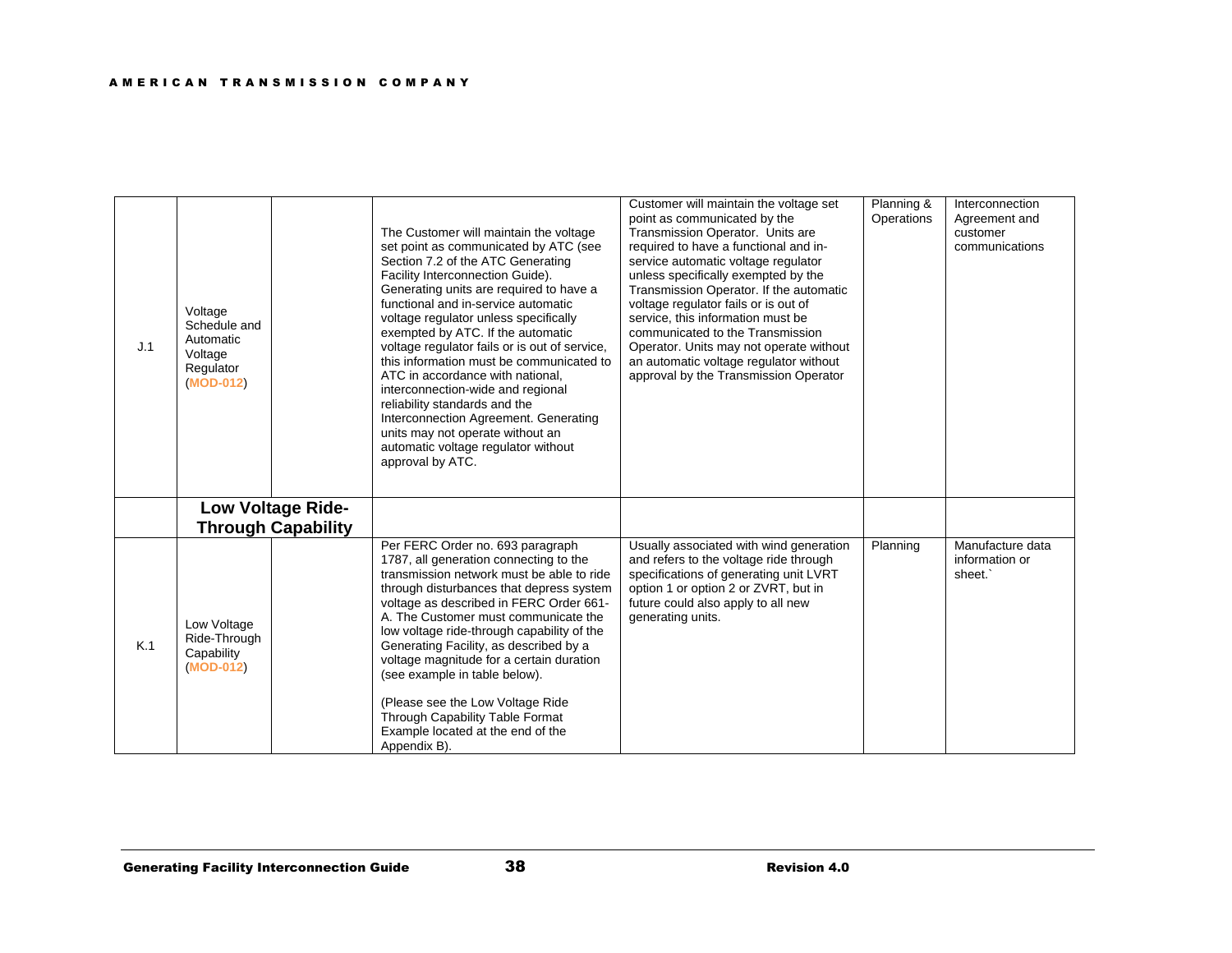|     |                                                 |  | Generator Terminal Voltage (p.u.)                                                                                                                      | <b>Time Delay for Trip</b> |                                                                                                                                                                                                                                                                                                                                                                                                                                                                                                                                                                                                                                                |  |
|-----|-------------------------------------------------|--|--------------------------------------------------------------------------------------------------------------------------------------------------------|----------------------------|------------------------------------------------------------------------------------------------------------------------------------------------------------------------------------------------------------------------------------------------------------------------------------------------------------------------------------------------------------------------------------------------------------------------------------------------------------------------------------------------------------------------------------------------------------------------------------------------------------------------------------------------|--|
|     |                                                 |  | V > 1.15                                                                                                                                               | 1.0 seconds                |                                                                                                                                                                                                                                                                                                                                                                                                                                                                                                                                                                                                                                                |  |
|     |                                                 |  | 0.90 < V < 1.15                                                                                                                                        | Continuous operation       |                                                                                                                                                                                                                                                                                                                                                                                                                                                                                                                                                                                                                                                |  |
|     |                                                 |  | 0.85 < V < 0.90                                                                                                                                        | 15.0 seconds               |                                                                                                                                                                                                                                                                                                                                                                                                                                                                                                                                                                                                                                                |  |
|     |                                                 |  | 0.80 < V < 0.85                                                                                                                                        | 1.00 seconds               |                                                                                                                                                                                                                                                                                                                                                                                                                                                                                                                                                                                                                                                |  |
|     |                                                 |  | 0.15 < V < 0.80                                                                                                                                        | 0.50 seconds               |                                                                                                                                                                                                                                                                                                                                                                                                                                                                                                                                                                                                                                                |  |
|     |                                                 |  | V < 0.15                                                                                                                                               | 0.25 seconds               |                                                                                                                                                                                                                                                                                                                                                                                                                                                                                                                                                                                                                                                |  |
|     | <b>Black Start Unit</b><br><b>Specific Data</b> |  |                                                                                                                                                        |                            | A Blackstart-capable resource is any generating unit(s)<br>and its associated set of equipment which has the ability<br>to be started without support from the System or is<br>designed to remain energized without connection to the<br>remainder of the System. Only the subset of Blackstart-<br>capable resources which are included in the<br>Transmission Operator's restoration plan will be<br>designated as Blackstart Resources, as defined in the<br>NERC Glossary of Terms. Supplying the following<br>information for a Blackstart-capable resource does not<br>place any additional compliance burden on the Generator<br>Owner. |  |
| L.1 | Isochronous<br>Operation:                       |  | Can the generating unit(s)<br>$\bullet$<br>operate in isochronous<br>mode?<br>Can the generating unit(s) be<br>placed in isochronous mode<br>remotely? |                            |                                                                                                                                                                                                                                                                                                                                                                                                                                                                                                                                                                                                                                                |  |
|     | Please answer<br>YES or NO                      |  | Can the generating unit(s) be<br>switched from isochronous<br>mode to normal droop mode<br>while online?                                               |                            |                                                                                                                                                                                                                                                                                                                                                                                                                                                                                                                                                                                                                                                |  |
| L.2 | Start-up<br>Characteristics                     |  | Please indicate the black start-<br>capable resource staffing<br>conditions.<br>Entirely remotely controllable<br>Other (please specify):              |                            |                                                                                                                                                                                                                                                                                                                                                                                                                                                                                                                                                                                                                                                |  |

Generating Facility Interconnection Guide 39 Senerating Facility Interconnection Guide 39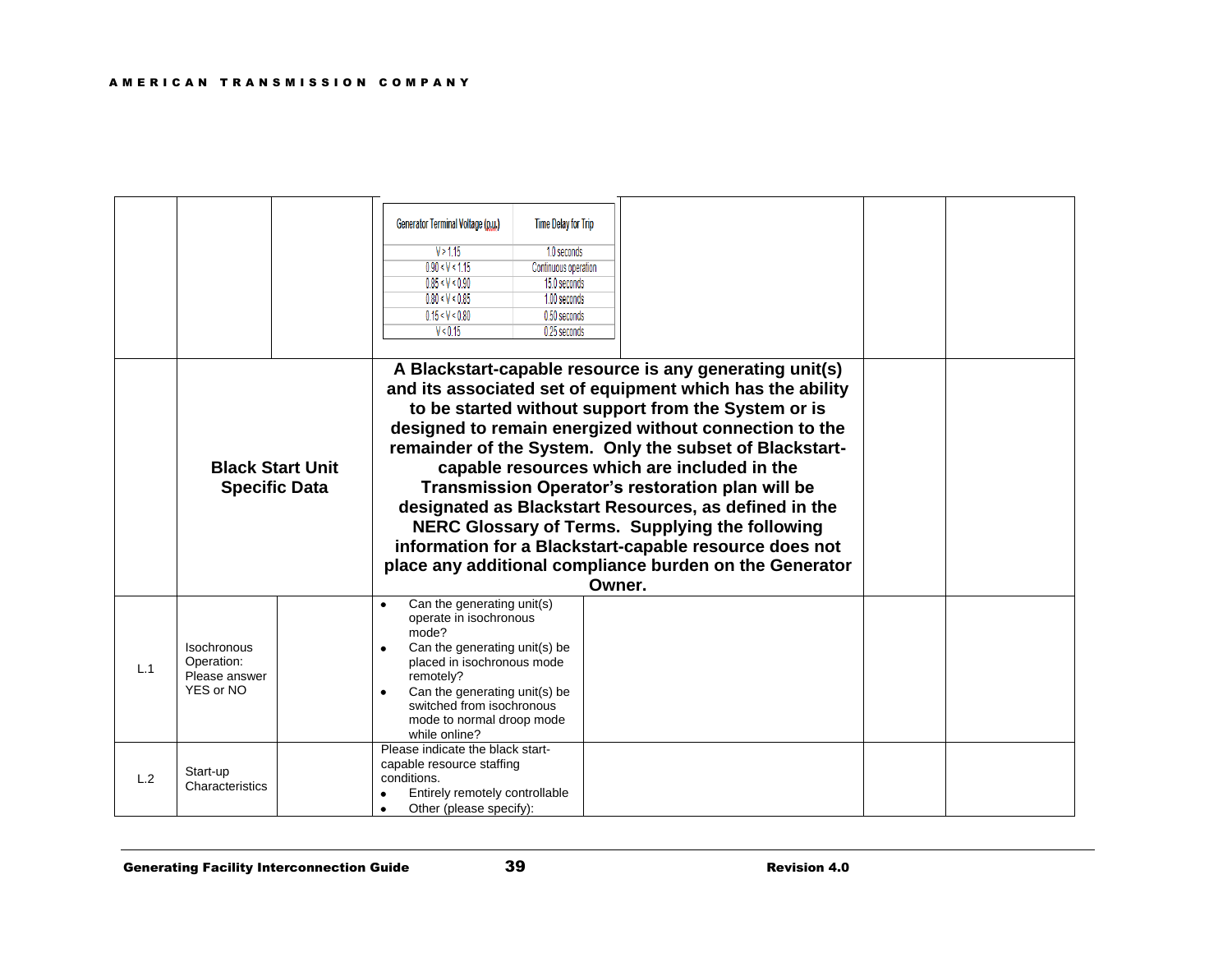| L.3 | Minimum Unit<br>Output               | Please provide the minimum stable<br>net output for the black start-<br>capable resource over the first 30<br>minutes. Include any applicable<br>environmental restrictions.<br>Assume that the unit is<br>synchronized to the grid at 0<br>minutes.<br>MW for $0 - 30$ minutes                        |                                                                                                                                    |  |
|-----|--------------------------------------|--------------------------------------------------------------------------------------------------------------------------------------------------------------------------------------------------------------------------------------------------------------------------------------------------------|------------------------------------------------------------------------------------------------------------------------------------|--|
| L.4 | Unit Loading<br>Capability           | What reasonable incremental<br>load increase (largest load<br>block) can the black start-<br>capable resource initially<br>energize?<br>List the maximum MW/min<br>$\bullet$<br>ramp up rate in isochronous<br>mode?<br>List the maximum MW/min<br>$\bullet$<br>ramp down rate in<br>isochronous mode? |                                                                                                                                    |  |
| L.5 | Reactive<br>Power<br>Characteristics | Please provide the maximum<br>leading and lagging capability of<br>the black start-capable resource<br>when operating at 50% of the rated<br>capacity. See the following format<br>example:<br>90 degrees F<br><b>MVAR</b> lead<br>MVAR lag<br>10 degrees F<br><b>MVAR</b> lead<br>MVAR lag            | Please note that this section is not necessary if<br>D-curves with all limit identified are required<br>elsewhere in the document. |  |
|     | <b>Modeling Data</b>                 | <b>The Customer will</b><br>provide the following<br>Information.                                                                                                                                                                                                                                      |                                                                                                                                    |  |

#### Generating Facility Interconnection Guide **40** ACC Revision 4.0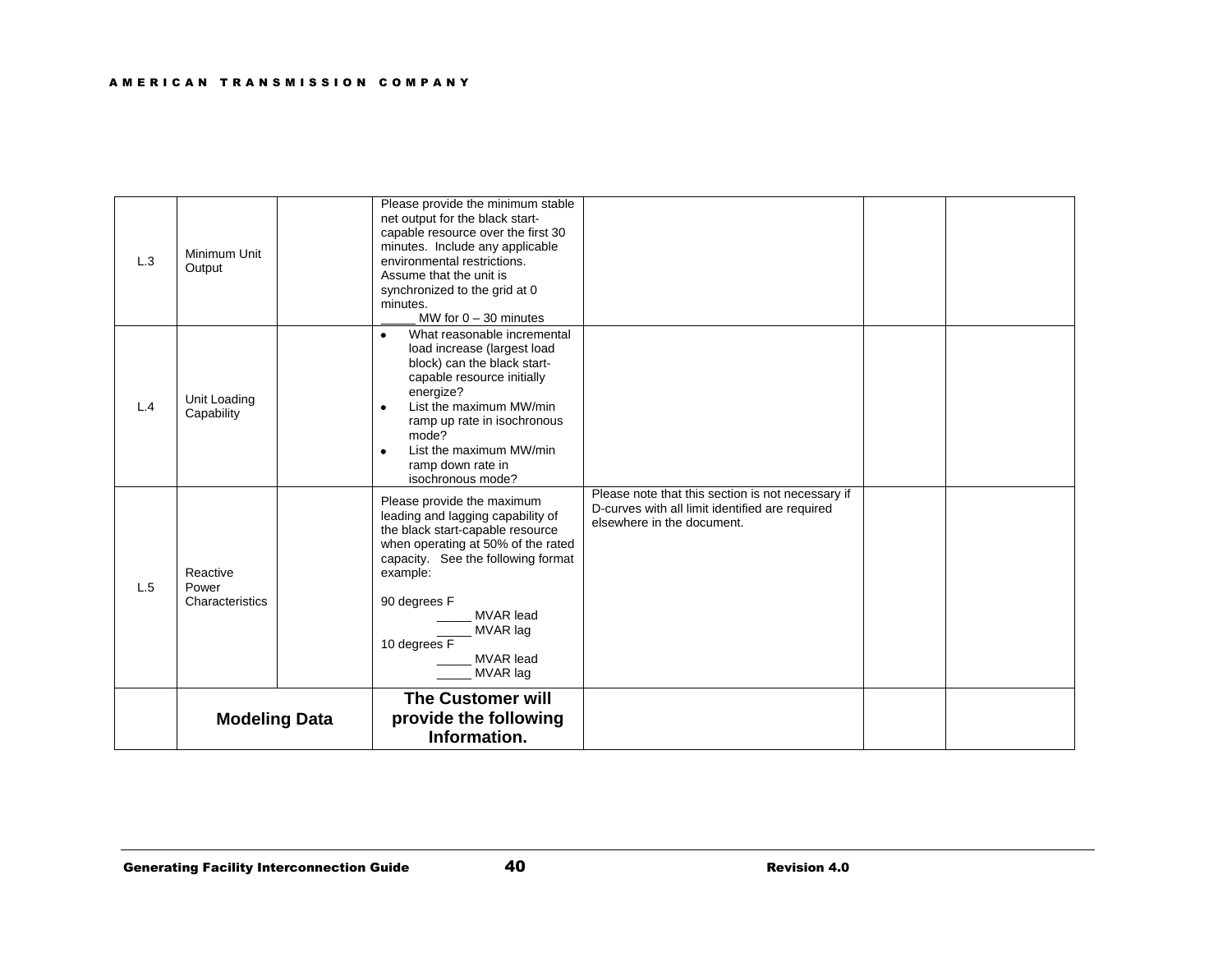| M.1 | Mechanical<br>Model Data | The Customer<br>will provide<br>following<br>information<br>regarding the<br>mechanical<br>model: | Total inertia constant<br>Damping factor<br>$\bullet$<br>Turbine inertia fraction<br>$\bullet$<br>Torsional resonant<br>frequencies<br>Shaft damping factor<br>$\bullet$<br>Aerodynamic gain factor<br>Blade pitch at twice rated speed |  |  |
|-----|--------------------------|---------------------------------------------------------------------------------------------------|-----------------------------------------------------------------------------------------------------------------------------------------------------------------------------------------------------------------------------------------|--|--|
| M.2 | Wind Pitch<br>Model Data | The Customer<br>will provide<br>following<br>information<br>regarding the<br>wind pitch<br>model: | All data parameters, e.g. time<br>constants, gains, pitch angle limits<br>and angle rate limits                                                                                                                                         |  |  |

#### Generating Facility Interconnection Guide **41** All **All Example 20 All According Facility** Interconnection Guide **41**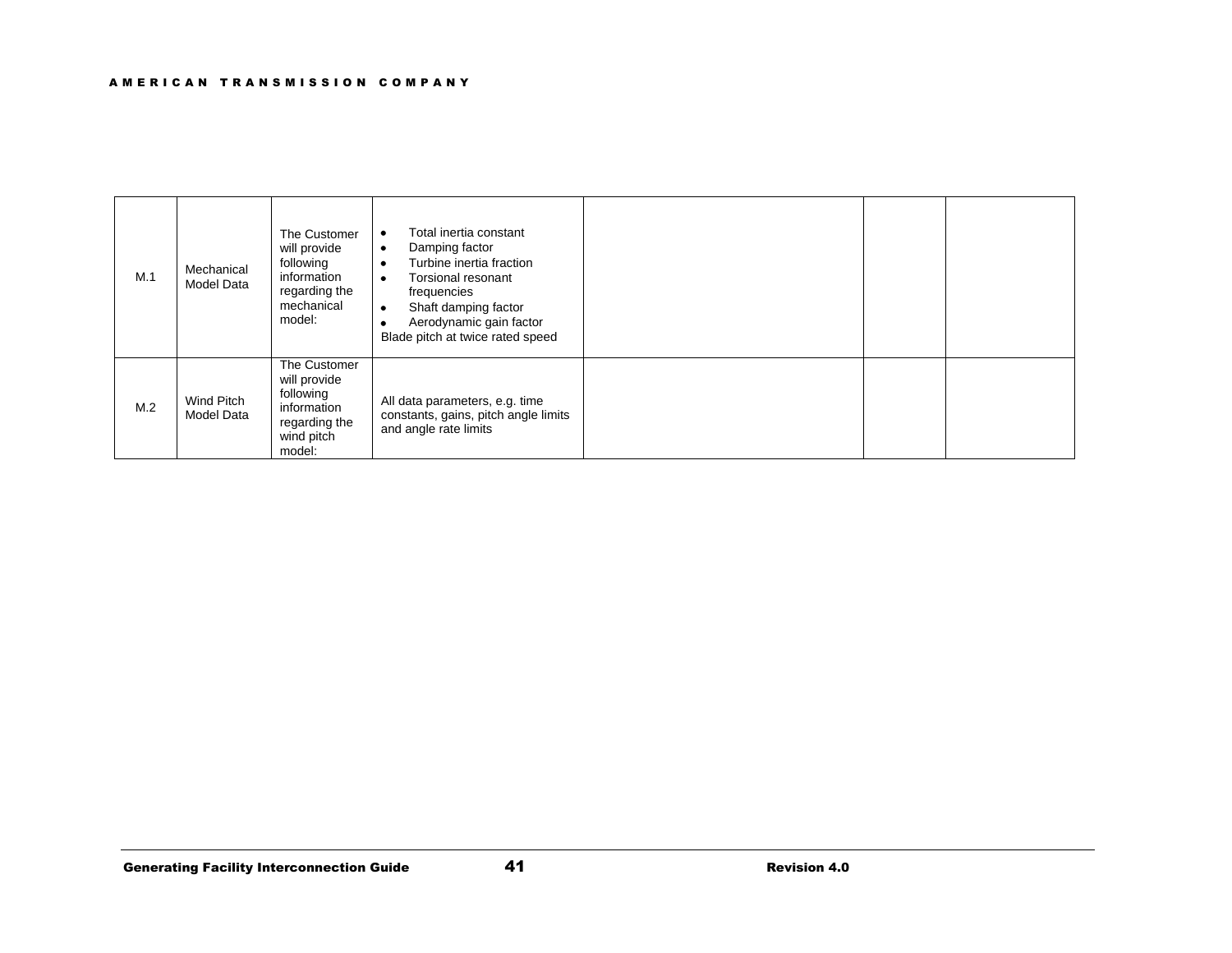# <span id="page-47-0"></span>11 Appendix C: Generating Unit Test Requirements

This Appendix contains detail to guide Generator Owners in scheduling generating unit testing with ATC as well as sets forth the communication requirements for the data derived from such testing.

#### <span id="page-47-1"></span>11.1 Scheduling Generating Unit Testing

The Generator Owner will contact ATC using the ATC Operations Outage Coordinator phone numbers listed below to schedule generating unit testing at least 2 weeks prior to the test. The Generator Owner is to use the number below that corresponds with the area that the generating unit is located:

> We Energies/Cloverland – 262-506-6971 We Energies South – 262-506-6969 WPS/UPPCo – 262-832-8705 Alliant East Southern Portion/MG&E – 608-877-8252 Alliant East Northern Portion – 608-877-8241

- i) The Generator Owner will provide to ATC a list of any assumptions made related to the expected impact of the test to any other units at the Generating Facility.
- ii) The Generator Owner and ATC will together complete a Generator Testing Request Form. The information on the completed form will be used to manage the test. ATC will initiate and then provide a draft copy of the completed form to the Generator Owner.
- iii) ATC Assistance:

ATC will support unit testing up to physical reactive power limits by:

- (1) Removal of nearby static reactive power elements, such as capacitor banks, from service to allow the unit to approach physical reactive power limits.
- (2) Coordination with other local Generator Owners to absorb reactive power in order to allow the unit testing to approach physical reactive power limits.
- (3) Temporarily allowing units to exceed ATC's standard 1.02 p.u. voltage target in order to approach physical reactive power limits.

#### <span id="page-47-2"></span>11.2 Communication of Generating Unit Test Data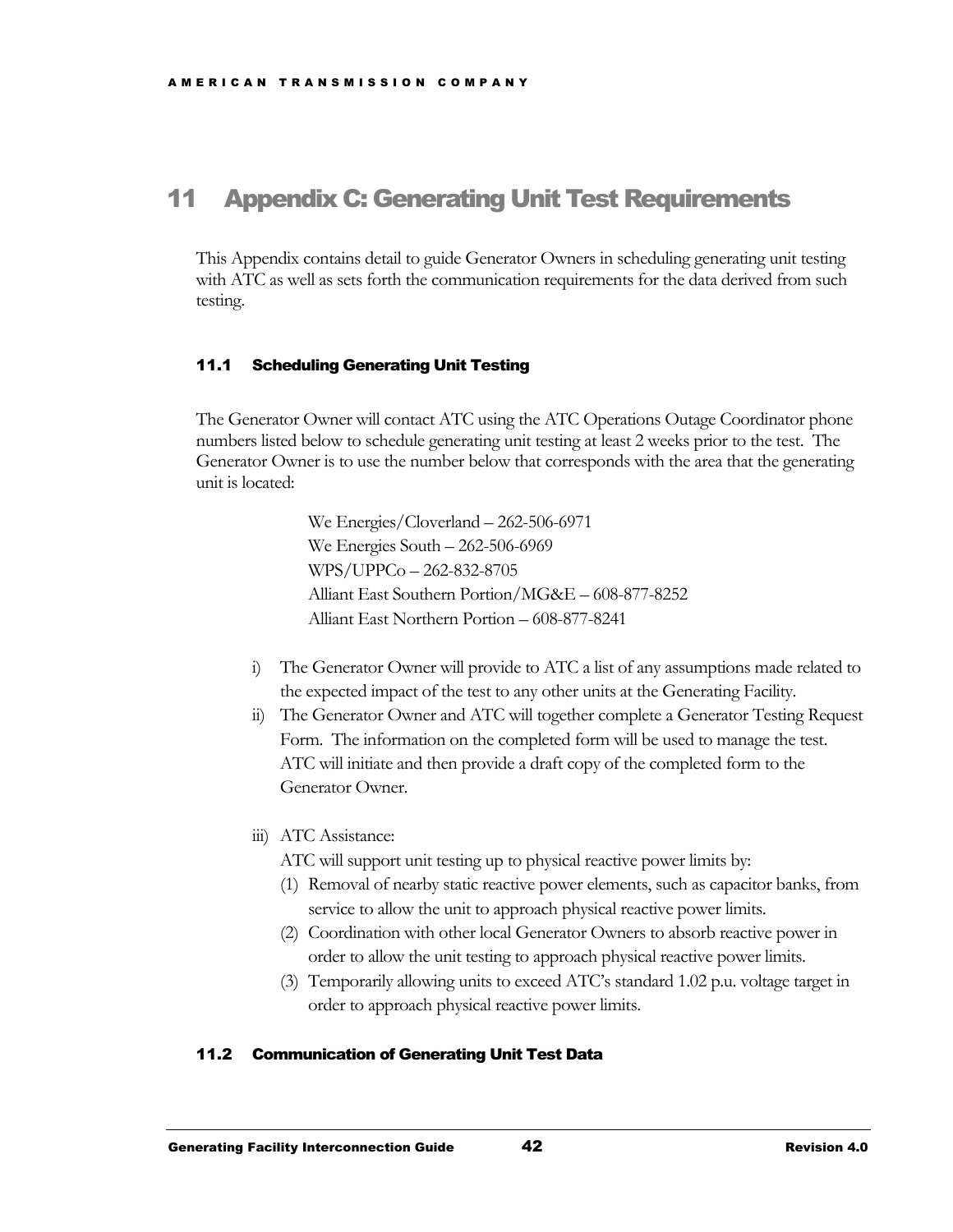The Generator Owner will supply unit test results to ATC using the MRO/RFC format and the ATC Generator Owner Modification Notification (GFMN). Following are links to MRO and RFC documents:

RFC:

[https://rsvp.rfirst.org/MOD025RFC01/Supporting%20Documents/Board\\_Approved\\_](https://rsvp.rfirst.org/MOD025RFC01/Supporting%20Documents/Board_Approved_030311/MOD-025-RFC-01.pdf) [030311/MOD-025-RFC-01.pdf](https://rsvp.rfirst.org/MOD025RFC01/Supporting%20Documents/Board_Approved_030311/MOD-025-RFC-01.pdf) MRO:

[http://www.midwestreliability.org/03\\_reliability/06\\_gtrtf/Documents/MRO\\_Generator](http://www.midwestreliability.org/03_reliability/06_gtrtf/Documents/MRO_Generator_Testing_Guidelines.pdf) Testing Guidelines.pdf

## 11.2.1 Real-Time Operations Data

- (1) The following information is required within one month after the test takes place. ATC will continue to operate to the prior capabilities until the new test results are received at ATC from the Generator Owner.
	- (a) Net and gross real power capability for the Generating Facility as a whole and for each generating unit.
	- (b) Net and gross reactive power capability for the Generating Facility as a whole and for each generating unit. That is, the modified D Curve. Please see Exhibit C.1 for an example of a Capability Curve.
	- (c) The step-up transformer no-load tap setting.
	- (d) A photo of the step-up transformer nameplate data.
	- (e) A statement indicating that the generator terminal voltage operating limits are within 0.95 to 1.05 or, if this is not the case, an explanation of what the limits are and why they are not within 0.95 and 1.05.
- (2) The Generator Owner will also provide gross unit capability data (real and reactive power) at various real power output levels using the capability curve data. This represents a percentage verification of the peak real power data. The Generator Owner will provide the following to ATC within 1 month of the generator test.
	- (a) The Generator Owner is not expected to actually test at all output levels. Instead, the Generator Owner may use engineering judgment to extrapolate results for output levels using the actual results.
	- (b) The Generator Owner will communicate the levels at which the unit is ideally capable of performing; if the unit were the only unit online and was not limited by steam availability, status of other generating facility units, etc.
	- (c) The Generator Owner needs to ensure that other limitations do not exist related to over and under excitation of the unit.
	- (d) The Generator Owner will provide this data in a table format similar to the example provided below.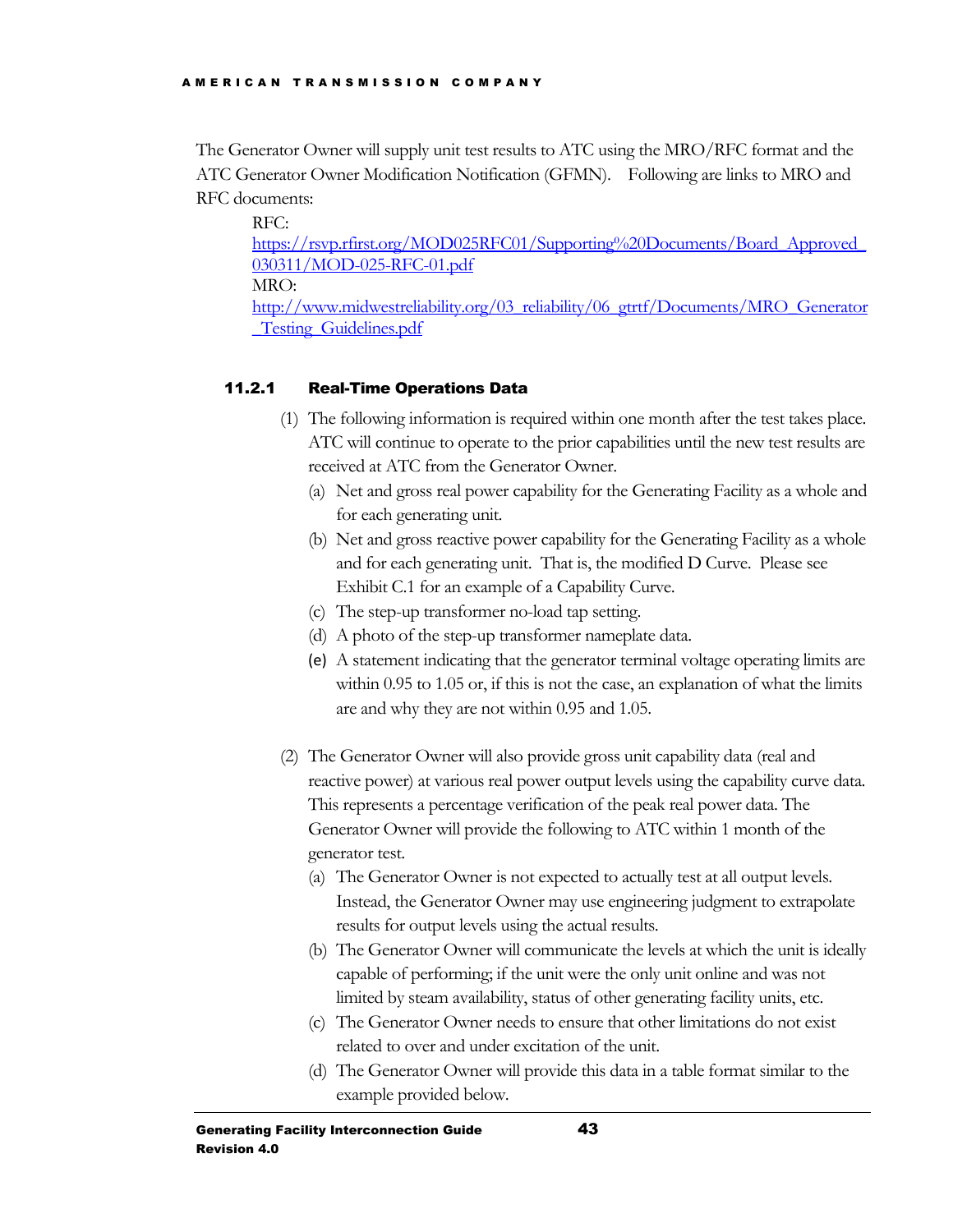|                    |                    | <b>Gross MW</b>                 |                                 |
|--------------------|--------------------|---------------------------------|---------------------------------|
| Operating<br>Point | <b>Gross</b><br>МW | <b>Min Gross</b><br><b>MVAR</b> | <b>Max Gross</b><br><b>MVAR</b> |
| 0%                 | 0.0                | $-230.0$                        | 240.0                           |
| 50 %               | 193.0              | $-220.0$                        | 210.0                           |
| 60%                | 231.0              | $-205.0$                        | 195.0                           |
| 70 %               | 270.0              | $-185.0$                        | 180.0                           |
| 80 %               | 308.0              | $-170.0$                        | 155.0                           |
| 90%                | 347.0              | $-140.0$                        | 130.0                           |
| 95%                | 366.0              | $-125.0$                        | 110.0                           |
| 98 %               | 377.0              | $-80.0$                         | 100.0                           |
| <b>Maximum MW</b>  | 385.0              | 0.0                             | 0.0                             |

(a) Note: As an alternative to data points, the Generator Owner can provide a copy of the capability curve with the limiting lines for URAL, etc. drawn in (see Examples 1 and 2 below). ATC could use this to determine the unit capability. With this, the Generator Owner does not need to calculate any points.

#### 11.2.2 Planning Data

(1) The Generator Owner will submit the following data to ATC within 30 working days of the Generator Owner recording the test results, but no later than December 15 of the calendar year the test is done. This will enable ATC to process any new real and reactive capabilities for inclusion in the next scheduled MRO series model build and the corresponding ERAG-MMWG (NERC) model build:

- (e) Qmax
	- (3) The detailed data requirements for this verification are specified within NERC MOD-025 Verification of Generator Gross and Net Reactive Power Capability.
	- (4) The verification of the maximum lagging (producing) reactive power capability at the seasonal (i.e. summer and winter) real power generating capabilities reported in accordance with NERC MOD-024.
	- (5) Verified Reactive Power of auxiliary loads.
- b) Qmin
	- (1) The detailed data requirements for this verification are specified within MOD-025.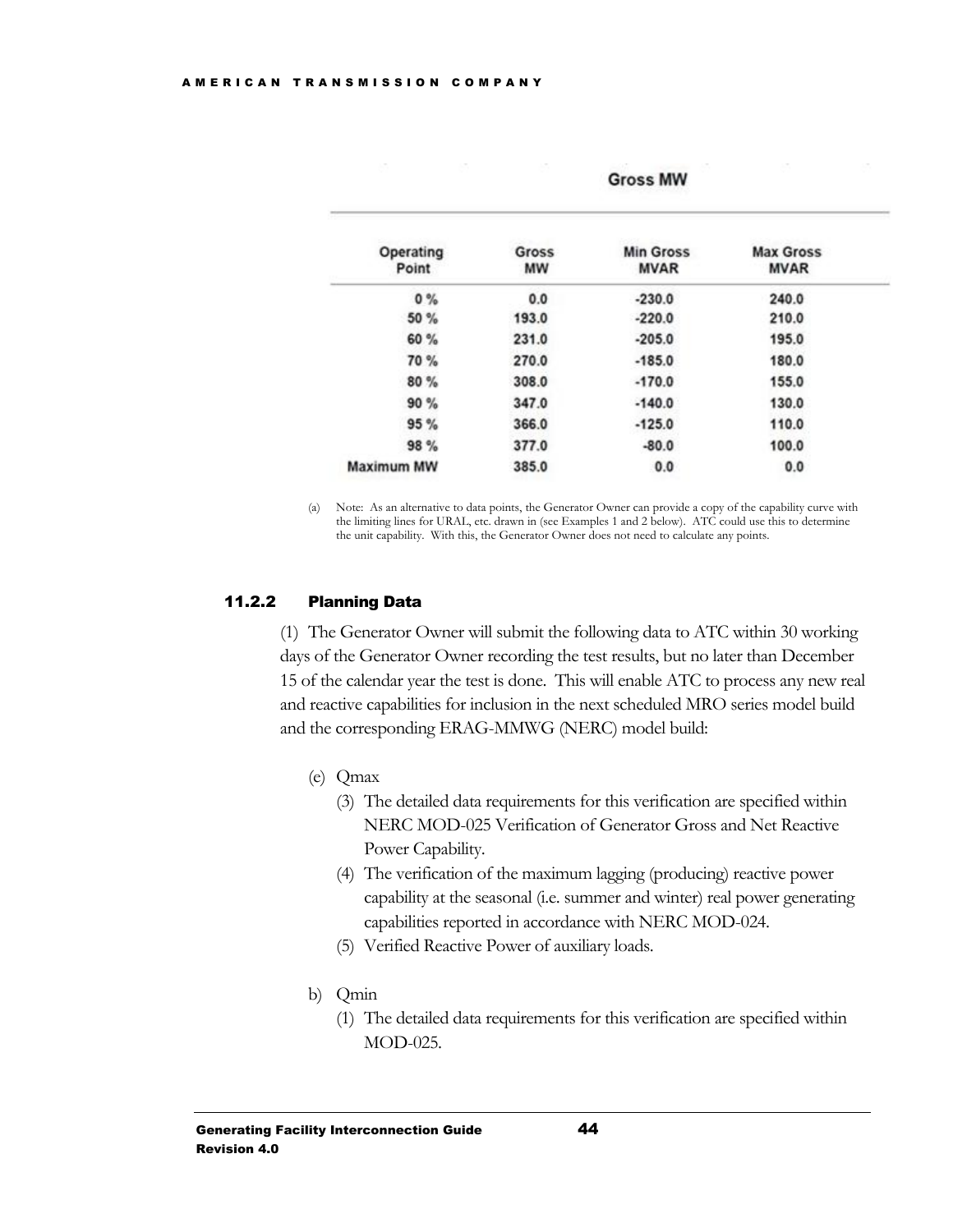- (2) The verification of the maximum leading (absorbing) reactive capability at the Seasonal (summer and winter) Real Power generating capabilities reported in accordance with MOD-024.
- (3) Verified Reactive Power of auxiliary loads.
- c) Pmax
	- (1) The detailed data requirements for this verification as specified within NERC MOD-024 Verification of Generator Gross and Net Real Power Capability.
	- (2) Seasonal (i.e. summer and winter) generating unit gross and net real power capability.
	- (3) A tabular listing by month of Pmax for those units that have variable output dependent on either ambient temperature (combustion turbines) or water levels or run of river dependency (hydro units).
	- (4) Verified real power requirements of auxiliary loads at Pmax.
- b) Pmin
	- (1) The lowest gross real power generation level at which the unit will be dispatched.
	- (2) Verified real power levels of auxiliary loads if different than communicated for Pmax.